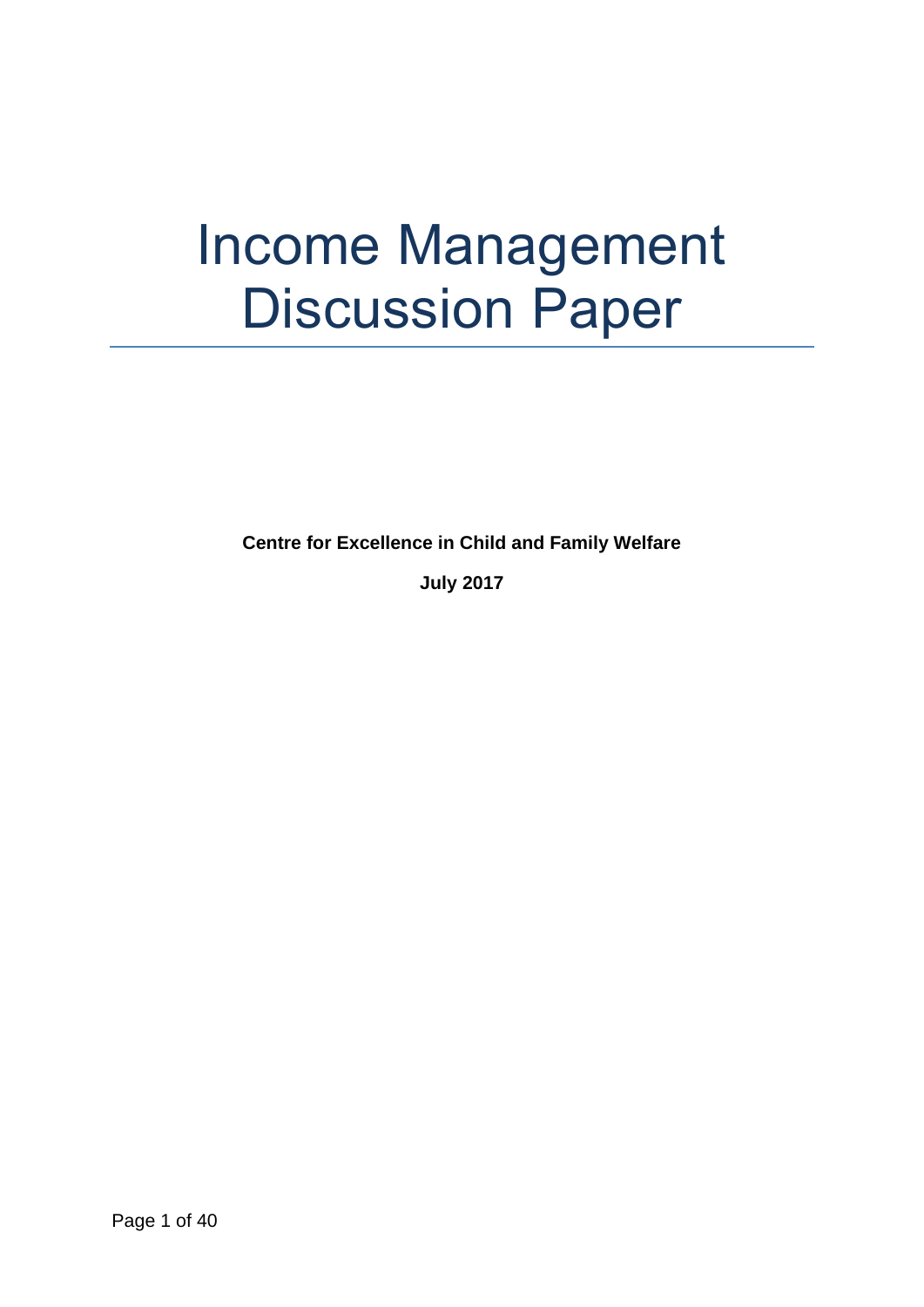### **Contents**

| Evaluation of New Income Management in the Northern Territory: Final Report (2014) 18        |  |
|----------------------------------------------------------------------------------------------|--|
|                                                                                              |  |
| Evaluation of Voluntary Income Management in the Anangu Pitjantjatjara Yankunytjatjara (APY) |  |
|                                                                                              |  |
| Review of Child Protection Income Management in Western Australia (2014)  22                 |  |
| Evaluation of the Child Protection Scheme of Income Management and Voluntary Income          |  |
|                                                                                              |  |
|                                                                                              |  |
|                                                                                              |  |
| Evidence based programs to improve financial literacy of low income earners 27               |  |
|                                                                                              |  |
|                                                                                              |  |
|                                                                                              |  |
|                                                                                              |  |
|                                                                                              |  |
|                                                                                              |  |
|                                                                                              |  |
|                                                                                              |  |
| Evidence based programs to improve spending habits and promote positive lifestyle changes31  |  |
|                                                                                              |  |
|                                                                                              |  |
|                                                                                              |  |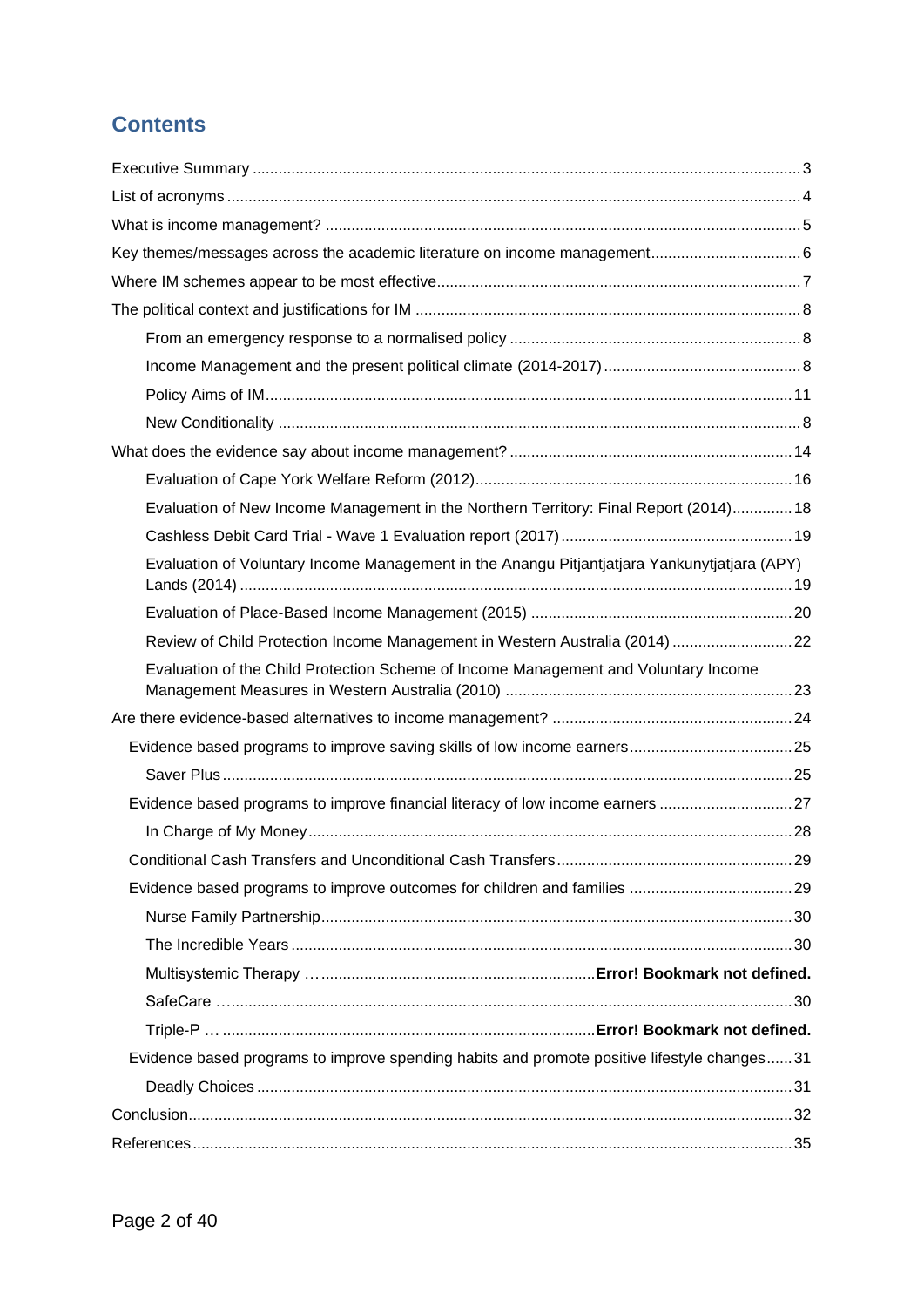#### <span id="page-2-0"></span>**Executive Summary**

This paper provides an overview of the evidence supporting Income Management schemes in Australia whilst providing insight into the political context in which it developed. IM has developed overtime from being part of an 'emergency response' to a normalised government policy that appears to be expanded. There have been numerous evaluations conducted on Income Management programs and trials within the last decade, but they have varied considerably in their level of detail and academic rigour. Overall the evidence base for Income Management remains weak. Research does reveal that in some circumstances Income Management can be effective at meeting some objectives, but there are concerns that it is likely to make people more dependent on welfare in the long-term. Government discourse suggests that there are many aims of IM. These relate to reducing expenditure on vices such as drugs alcohol, tobacco, pornography and gambling, increasing expenditure on essential items, improving financial management, reducing dependence on welfare, and improving family and community outcomes. This paper will conclude with several alternative policy responses with strong evidence bases for their effectiveness at meeting their aims.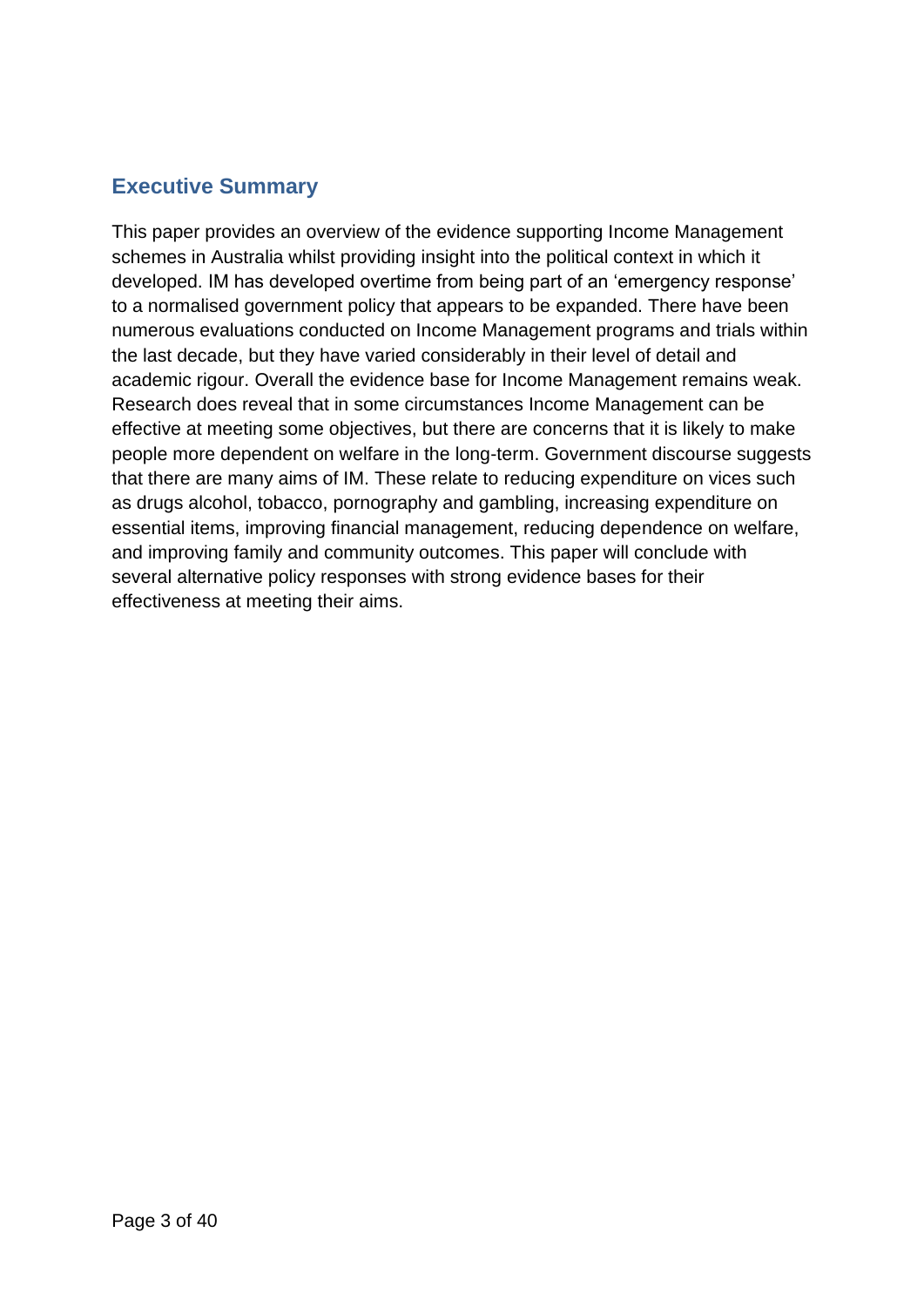#### <span id="page-3-0"></span>**List of acronyms**

CIM: Compulsory Income Management CYWRT: Cape York Welfare Reform Trial CPIM: Child Protection Income Management FRC: Family Responsibilities Commission IM: Income Management NIM: New Income Management NTER: Northern Territory Emergency Response' PBIM: Place Based Income Management VIM: Voluntary Income Management SPAR: Supporting Persons at Risk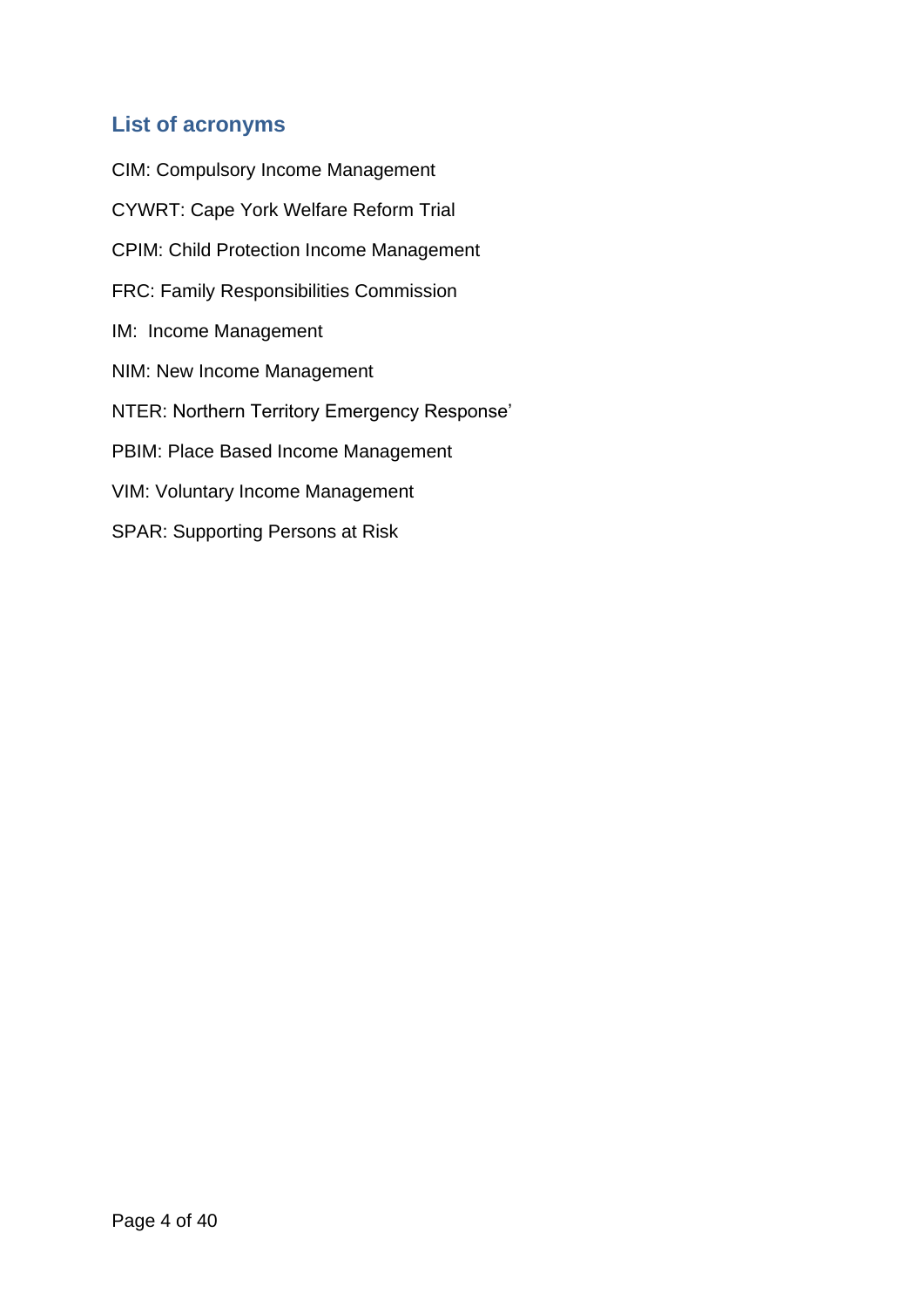#### <span id="page-4-0"></span>**What is income management?**

Income management refers to a government policy whereby access to a portion of a person's regular welfare payments is restricted. The percentage of the individual's payment/s that is restricted varies according to the specific scheme, but generally ranges between 50% and 80%. Conditions are put on this portion of their income and access is generally restricted by diverting the payment away from their regular account into a different account administered by the scheme. The quarantined payment can be accessed by a specific card which also allows for online payments, but not the withdrawal of cash. This quarantined income commonly prevents expenditure items such as alcohol, gambling, tobacco, pornography and drugs (as they usually requiring cash payment). Some IM schemes have required subjects to spend the payments at a restricted number of shops that were equipped to deal with cards such as the Basis card, whilst other schemes worked on regular EFTPOS machines. In Australia there are examples of both compulsory IM programs and voluntary programs.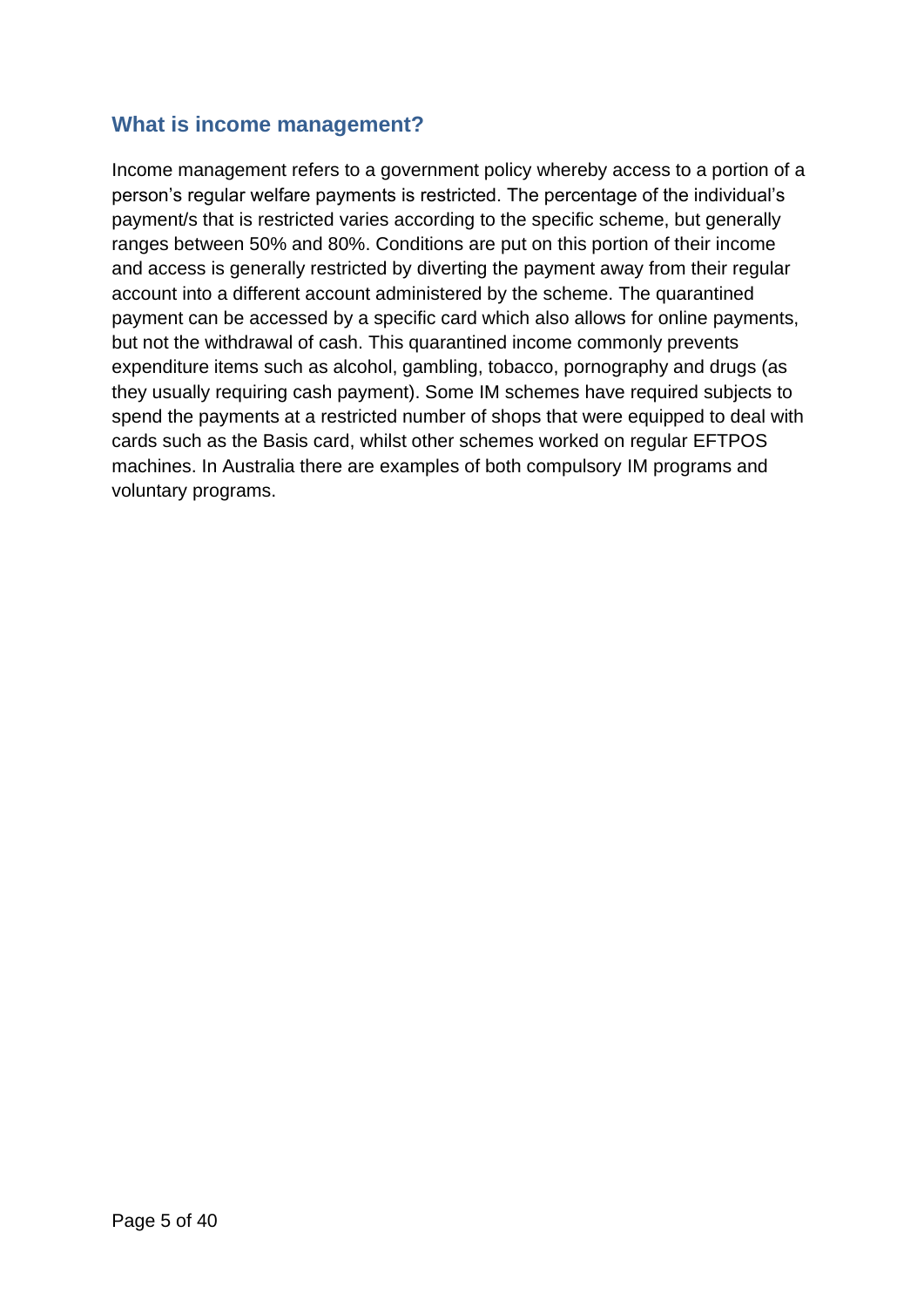#### <span id="page-5-0"></span>**Key themes/messages across the academic literature on IM**

- Income Management evaluations have often reveal mixed results and the evidence supporting their effectiveness is limited (Taylor et al. 2016; Parsons et al. 2016; Klein 2016)
- There are often inconsistent views between people subject to IM, people working with participants and those implementing the program (Bray 2016)
- Frequently evaluations reported positive perceptions of change; however these perceptions were generally not supported by more robust evidence of change (Bray 2016).
- Whilst there may be some short term improvements regarding recipient's expenditure habits, several Australian evaluations suggest income management could be leaving people more dependent on welfare long-term and detract from their skills managing money into the future (Orima 2010: 12; DSS 2014: 69; Bray et al. 2014)- this was particularly true of voluntary IM where people were offered additional income for volunteering (FaHCSIA. 2012; Bray et al. 2014; Katz & Bates 2014).
- On this issue the Government appears to be oversimplifying the causes of complex social problems- silent on broader structural and systemic causes of disadvantage and social exclusion- instead framing it as individualised economic mismanagement (Mendes 2017; Lovell, 2016; Parsons et a 2016; Mendes 2013)
- The government appears strongly in favour of IM and is selective in the evidence it uses in public discourse (Bray 2016; Lovell, 2016)
- Consultation is often a technocratic exercise that does not meaningfully engage members of the community for their opinion and insight. Consultations have often been lacking transparency and opportunities for the general public to participate (Parsons et al 2016).
- Little consideration has been given to cost effectiveness of IM and alternative policy responses- several critics note that IM is very expensive (Parsons et al 2016)
- Policies such as IM are very difficult to evaluate- particularly assessing attitude and behaviour change and categorically isolating other externalities that may affect results (Bray et al. 2012; Mendes et al. 2014; Mendes et al. 2013)
- Whilst conditional welfare policies can be found around the world, Australia is the pioneer in Income Management. Other countries have tended to experiment with schemes such as Conditional and Unconditional Cash Transfers rather than Australia's IM schemes. New Zealand is beginning to implement IM schemes (Humpage, 2016).
- There is a difficulty in isolating the impacts of IM schemes from their associated increases in support services (Lovell, 2016; Parsons et al. 2016).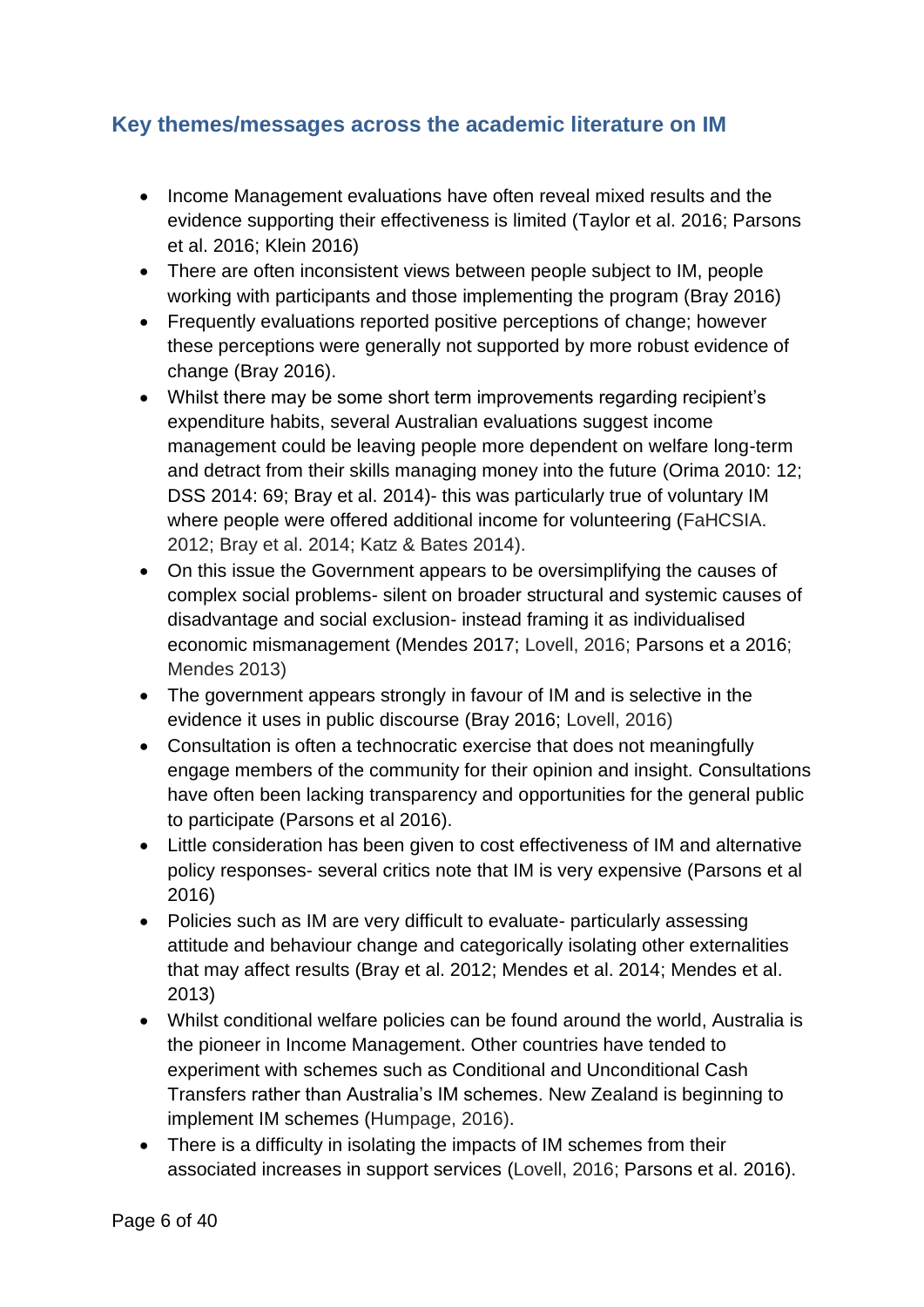Bray et al. (2015) suggests that the other services may well be resulting in positive biases towards IM in the data collected across evaluations.

- Several evaluations have not adequately considered comparative or control groups to account for external variables (Parsons et al. 2016)
- The evaluations vary in their rigour, detail and the questions that they seek to investigate (Parsons et al. 2016; Bray 2016). Several academics have noted that the level of evidence obtained through some evaluations is 'quite low' (Hunt, 2017; Parsons et al. 2016; Lovell, 2016)
- Several IM evaluations have often relied on self-reported qualitative measures (Hunt, 2017)
- Most IM programs have been launched as trials- but they have been extended and continued indefinitely. There is little evidence of communities being consulted regarding the extension of trials (Parsons et al. 2016).
- The Parliamentary Joint Committee on Human Rights concluded that IM should only (PJCHR 2016: 62)
- Further marginalisation of disadvantaged groups (primarily indigenous Australians) has not been a focus in evaluations, but many commentators have highlighted this as a concern given IM top-down nature (Bray 2016; Altman 2016; Bielefeld, 2012).

#### <span id="page-6-0"></span>**Where IM appears to be most effective**

- Where individuals have been assessed by a social worker or community panel and IM has been identified as a suitable option to address their specific needs (Bray et al. 2016).
- IM success has mostly been with voluntary participants (Parsons et al. 2016)
- where people have received IM as part of a holistic suite of services (see FaHCSIA 2012 for the Cape York Model) to address particular challenges they are facing (Parsons et al. 2016).
- when people are committed to making positive changes with regards to issues they are facing (Parsons et al. 2016)
- where there have been proper conversations with individuals to discuss IM and how that may improve their personal circumstances prior to being signed up to a scheme- better understanding, more consultative, less stigmatising, more likely to get the individual 'on-board' (Parsons et al. 2016).
- IM has been used as a short-term intervention for a specific purpose with specific goals (instead of the ongoing/permanent nature of most of the IM interventions).
- Consultation regarding the proposed IM scheme should be open, transparent and available to the general public (not just a pre-selected group of community leaders whose views and concerns may not reflect those of the people that will be subjected to the scheme) (Parsons et al. 2016).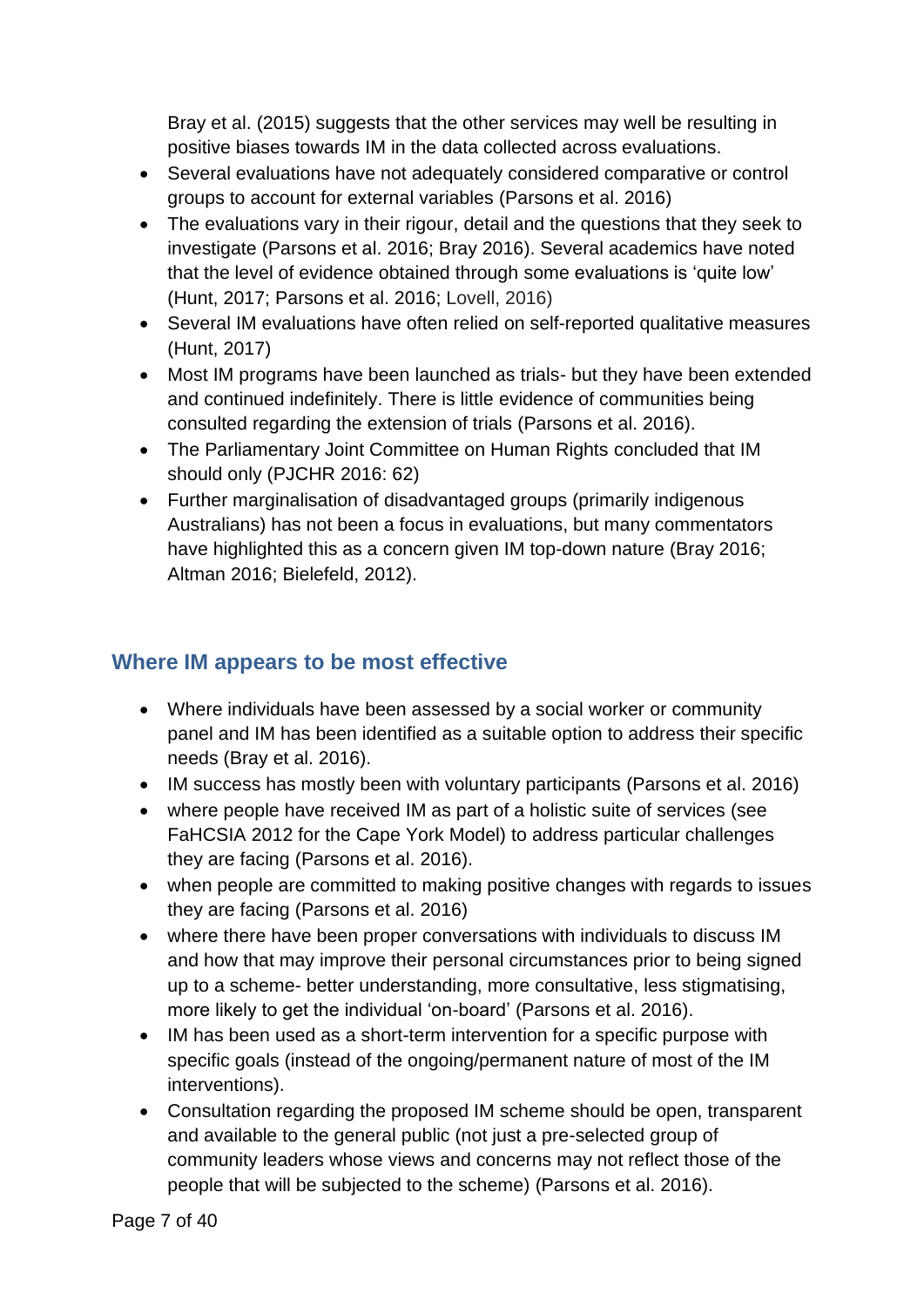#### <span id="page-7-0"></span>**The political context and justifications for IM**

#### <span id="page-7-1"></span>**From an emergency response to a normalised policy**

Australia was the first country to develop income management. Following the release of the *Little Children are Sacred Report* by the Board of Inquiry into the Protection of Aboriginal Children from Sexual Abuse (Wild & Andersen 2007), the Howard government reacted with the military-led Northern Territory Emergency Response (NTER) which included the quarantining of welfare payments of Aboriginal people in remote communities. Income management under this policy was framed as one aspect of a crisis response. This first example of compulsory income management drew strongly from a 2007 report conducted by Noel Pearson *From hand out to hand up* (Mendes 2013:498). The report recommends that welfare payments should be dependent upon meeting several requirements. These criteria consisted of parents ensuring a 100% attendance rate of their children at school, parents preventing neglect or child abuse, refraining from substance abuse, gambling or family violence and adhere to public housing rules (Pearson 2007). Behrendt and McCausland (2008) claim that this report had a significant impact on policy positions of the coalition Government and then Labor opposition in the years to come.

During the NTER period, the welfare of children and safety of children from sexual abuse was used as a justification for the government to restrict how ISP recipients could use their money Lovell 2016:440). Minister for Indigenous Affairs Mal Brough argued that the 'combination of free [welfare] money (in relatively large sums), free time and ready access to drugs and alcohol' had created 'appalling conditions for community members, particularly children" (Parliament of Australia 2007: 2). This further illustrates the political discourse attributing complex social problems with the poor economic decisions of individuals. Other NTER policies included compulsory leasing of the communities, more intense policing, high fines for alcohol and pornography and removal of cultural considerations in sentencing and bail hearings. The recommendations from the report to improve the safety of Aboriginal Children were not adopted as part of this. This Income Management response was supported by the Labor opposition at the time.

IM was further normalised under the new Rudd Government from 2007 where the NTER was replaced with New Income Management (NIM) (Lovell 2016: 441). It would affect all ISP recipients across the Northern Territory and would not be restricted to Aboriginal people like the previous policy. It would no longer be framed as a response to a crisis, instead an ongoing measure used to combat welfare dependency. They continued simular rhetoric to the previous coalition government regarding the social harms caused by welfare dependence, the responsibilities recipients need to demonstrate, and how IM can reduce dependence on welfare. This is shown by the language used by the former Minister for the Australian Department of Families, Housing, Community Services and Indigenous Affairs (FaHCSIA) Jenny Macklin. She publicly stated that "[t]he Government is committed

Page 8 of 40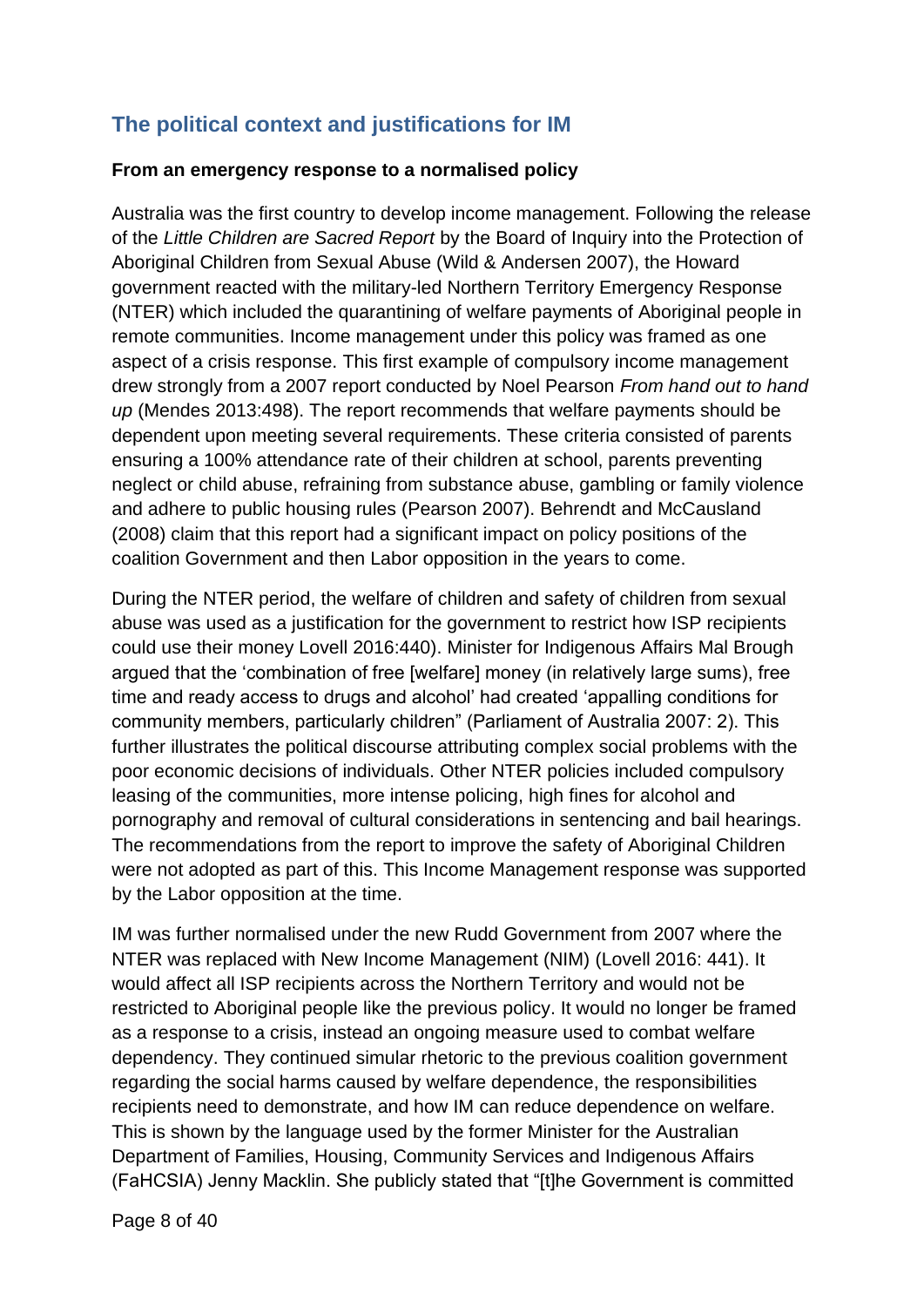to progressively reforming the welfare and family payment system to foster responsibility and provide a platform for people to move up and out of welfare dependence" (Macklin 2009).

Successive Commonwealth Governments have invested heavily in IM programs over the last decade. In a Background Note to the Parliament of Australia, Buckmaster, Ey & Klapdor (2012) estimated that the development and implementation costs of IM programs between 2005–06 and 2014–15 to be \$1 Billion (which does not cover the entire costs).

Lovell (2016: 442) suggests that the political rhetoric across successive recent governments is likely to have contributed to the normalisation if IM.

#### **Income Management and the present political climate (2014-2017)**

In 2014 the then Abbot-led coalition government requested mining magnate Andrew Twiggy Forrest to lead a review into Indigenous training and employment following an election promise. Recommendation five of *The Forrest Review: Creating Parity* was a "Healthy Welfare Card" (Forrest 2014: 100-107). This would be a cashless debit card on which all welfare payments would go that would prevent spending on drugs, alcohol, gambling and pornography. The review appears to distance the "Healthy Welfare Card" (HWC) away from 'income management" as it would use EFTPOS facilities as opposed to separate machines needed for the BasicsCard. Whilst the report claimed improved life outcomes for those on the BasicsCard, it deems the card unsustainable and too problematic in its current form (p.102). Forest 2014:90) claimed that the HWC would help to improve school attendance by removing the distractions of alcohol, gambling and drugs, as well as manage their income more effectively, save for big expenses, and encourage investment "in a healthy life" (p.101). The report suggests that a successfully implemented HWC would also reduce the previous cash welfare system as an "irresponsible social experiment" (p.104).

Dr Shelley Bielefeld of the University of Western Sydney in Klein (2014:14-16) criticised the report for how it framed the Northern Territory's BasicsCard as having 'demonstrated ... benefits to welfare recipients'. Bielefeld highlights that the review failed to engage with the existing academic literature on IM and the extensive evaluations (Bray et al. 2012, 2014) of New Income Management that concluded the policy failed to meet its aims. Bielefeld also draws attention to the review's lack of engagement with human rights concerns raised in the 2013 Parliamentary Joint Committee on Human Rights Report.

The "Healthy Welfare Card" recommendation from the report was embraced by the coalition government and continues to act as the foundation by which the government promotes the Cashless Debit Card model. Mr Forrest has also continued to campaign strongly on the policy issue, including an advertising campaign (ABC 2017a).

Page 9 of 40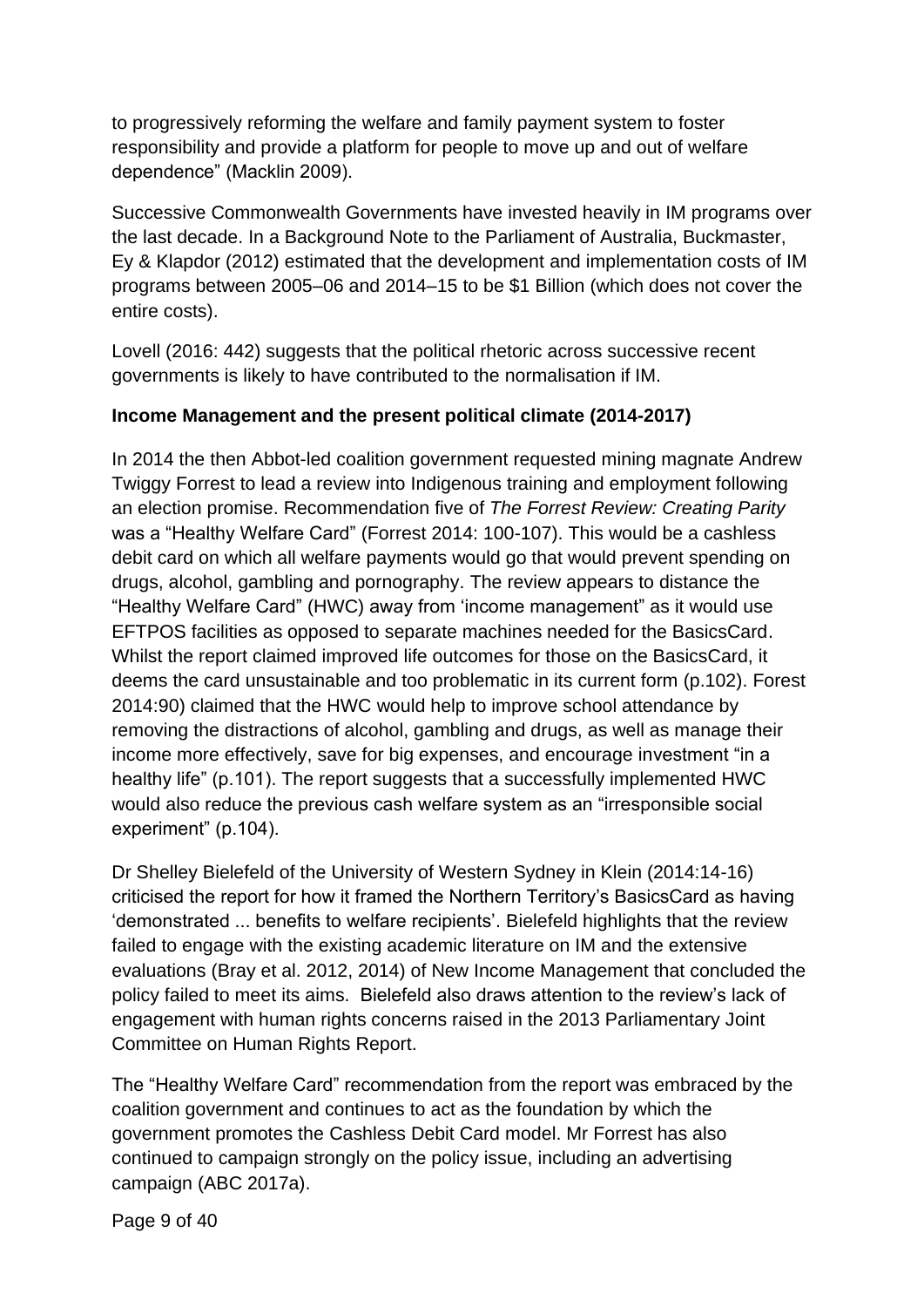The current Turnbull-led coalition Government is clearly intent on finding further opportunities to expand IM across Australia. The 2017 budget revealed an additional allocation of \$145.5 million to expand current IM programs across Australia (Australian Government 2017: 152). All current income management trials were extended for a further year until 30 June 2019. This also included extended funding for the now-called 'Money Support Hubs' which operate in the same regions as the IM trials.

In 2017 the Interim Evaluation of the Cashless Debit Card trials was released and was widely publicised by the current government as a "success". Before the release of the full evaluation, they have announced that it will be extended for a further year across the current sites, and expanded to two new locations in September 2017 (Australian Government 2017b:4). The Department of Social Services claim these two new locations will be chosen according to "community readiness and willingness, high levels of disadvantage and welfare dependence, and high levels of social harm caused by alcohol, drugs and gambling" (p.4).

The Cashless Debit Card trial legislation (which was proposed by the coalition) was supported by the Labor party who allowed the bill to pass the senate in October 2015 (The Guardian, 2015). Only the Greens and the then Senator Ricky Muir stood against the proposal. The Greens have remained strongly opposed to compulsory IM arguing that there is a lack of evidence to support it, and instead money should be spent on better funding support services (The Greens 2017, 2016).

In the 2017 budget, it was announced that the government are planning a trial whereby 'welfare quarantining' will be introduced for Newstart Allowance and Youth Allowance (Other) recipients who fail a drug test Australian Government 2017b(3-4). The trial that is scheduled to begin in January 2018 will randomly drug test 5000 people receiving payments in three (yet to be announced) areas. The cost of the trial has not been released as it is subject to commercial-inconfidence (p.3). Job-seekers who test positive to more than one drug test will be referred to a medical practitioner for an assessment and provided treatment options. Treatment programs can be included in people's job plans and jobseekers can be exempt from the standard mutual obligations as they focus on addressing their barriers to work. A "data-driven profiling tool" will be used to identify jobseekers who are at higher risks of substance abuse which will inform who is selected for the trial. People who fail the drug test will be forced onto an income management scheme for a period of two years and be subjected to further random drug tests.

The drug testing and income quarantining announcement came under scrutiny from bodies such as the Victorian Council of Social Services (VCOSS) who claim the socalled 'random' nature of the trial is in fact discriminatory as it targets people "because they are poor" (VCOSS 2017).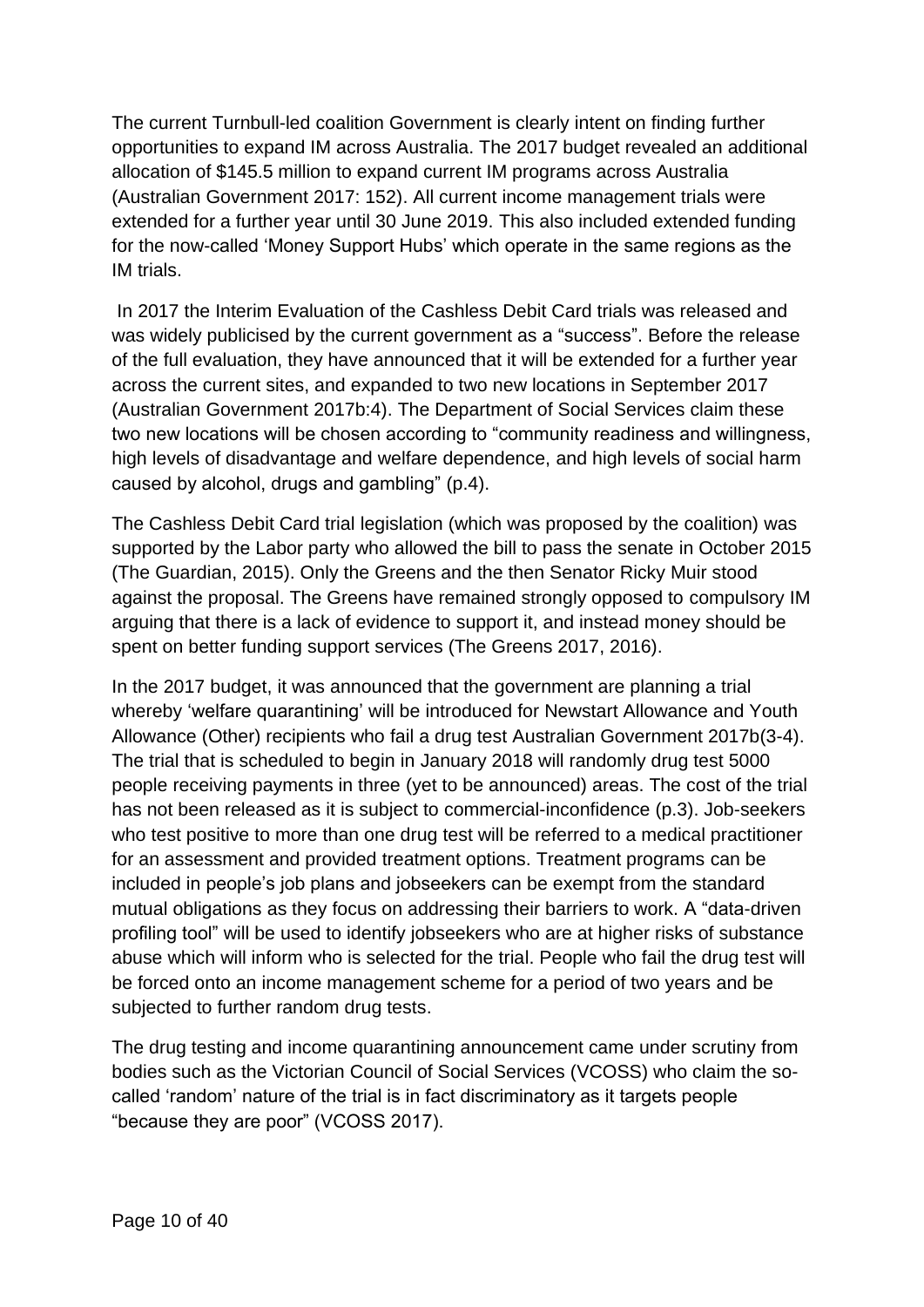In July 2017 the New South Wales Premier acknowledged that the state government is considering implementing something similar to the Cashless Debit Card following meeting with Andrew Forrest (ABC, 2017b). Whilst not disclosing any plans, the premier indicated they were looking at rural and remote parts of the state that they thought could benefit from income management.

#### <span id="page-10-0"></span>**New Conditionality**

Mendes, Marston and Katz (2016) state that IM is a sign of the broader political shift affecting the social contract regarding the role of social security. They argue welfare is no longer being presented as an individual right, but it is now being used as a mechanism used by government to encourage desired behavioural change. Welfare payments and services often involve a level of 'conditionality' which requires individuals to demonstrate certain behaviours or changes to receive or continue receiving government payments.

Policies such as Income Management are symptomatic of 'new conditionality' (Taylor, Gray and Stanton 2016) or 'new paternalism' (Dee 2013). New conditionality or new paternalism differs from regular conditionality in that it seeks to alter additional behaviours previously considered to be private, influence social norms, apply conditions that seek to counter the perceived negative consequences of welfare and a sense of paternalism whereby the government knows best how individuals should behave. Lastly it is punitive as it does not offer additional monetary incentives for behavioural change, simply additional conditions (Dee 2013:275).

Reeves and Loopstra (2016) suggest that the move towards greater conditionality in welfare is indicative of 'neoliberal governmentality' (Foucault, Davidson & Burchell 2008) whereby citizens are subject to more intense surveillance and intrusion. According to this view, citizens deemed unproductive are deliberately placed into greater insecurity and anxiety to motivate the desired behaviour change. This serves to create new institutionalised social norms regarding the rights and obligations of citizens (Rose et al. 2006). Greater supervision of welfare makes it easier for government to frame welfare recipients as 'deviants' in the political discourse (Maki, 2011). Thomas and Buckmaster (2010:2) suggest new paternalism is marked by the government taking the role of a 'benign parent' and in the same way as a parent have "the right and the obligation to overrule the preferences of those deemed incapable of knowing their true interests".

The 'new paternalism' and additional conditionality in Australia can be linked back to 1998 where the phrase 'mutual obligation' was popularised by the Howard Government (Harris 2001:19-23). Surveillance of welfare recipients in Australia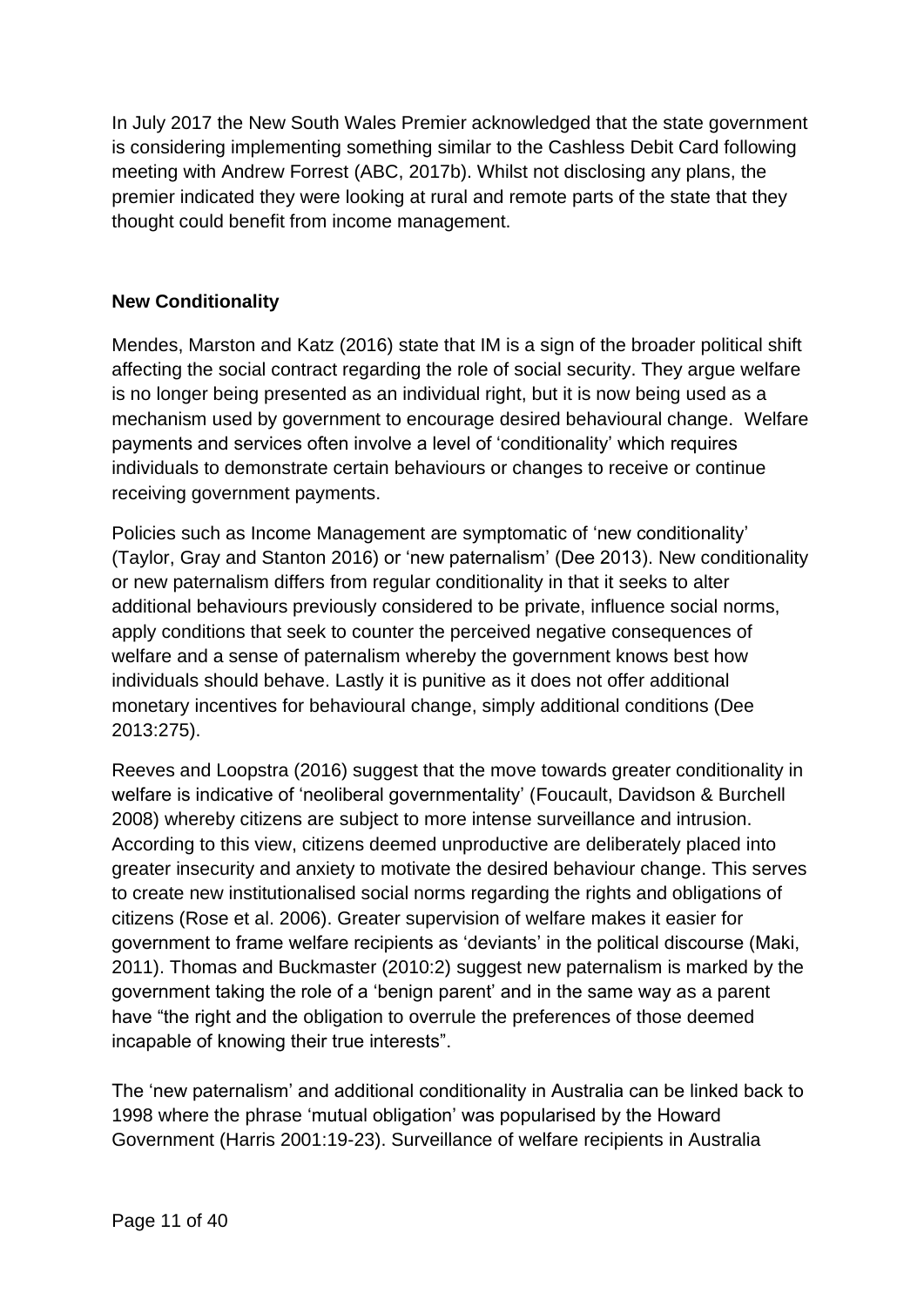significantly increased over the late 1990s following several reforms (Parker and Fopp 2005).

One major shift that the Howard Government achieved in the political discourse was a move away from a collective government and community responsibility of the disadvantaged members of our society, towards the obligations and self-reliance required of all individuals (Mendes 2009: 109; Carney 2011). This also included a concerted effort from the government to distinguish welfare-recipients from the rest of the population and label them as 'dependant' on welfare, not dissimilar to drug addicts (pp.105-106).

Mendes (2009) argues that the Howards government's approach to welfare was been somewhat paradoxical. Whilst largely neoliberal in philosophy, the Howard Government's expenditure on social welfare programs increased. This trend has seen some stark contrasts between 'the deserving poor' being offered additional services whilst some groups deemed undeserving of welfare have been treated more punitively. This distinction was highlighted in 2005 where the then Treasurer Peter Costello suggested that family payments should only be directed towards 'good parents' and taken from 'bad parents' that failed to demonstrate a particular set of values (pp.106-107).

Marston, Cowling & Bielefeld (2016) highlight the stark differences in the social policy approaches of IM and the National Disability Insurance System (NDIS). They suggest that IM recipients are framed as the 'undeserving poor' who require additional supervision to ensure their welfare is not misused. On the other hand, the NDIS is being framed as a milestone policy which will provide choice and help to empower people who deserve to be treated with greater dignity. The NDIS seeks to address structural injustices whilst IM appears to divert attention from structural issues towards individual responsibility for their circumstances.

Another recent example of mutual obligation was a 2013 decision towards the end of Gillard's Prime Ministership. This meant that single parents whose youngest child had reached eight years old were moved from the sole parenting payment onto the onerous Newstart Allowance which requires individuals to spend significant time completing job applications or face significant financial penalties (Brackertz 2014:390). This unemployment benefit has continued to been shown to be inadequate to meet basic needs, particularly vulnerable single parents trying to care for their families (Morris and Wilson 2014; McKenzie, McHugh and McKay 2016).

New levels of welfare conditionality have been observed in other countries such as the United Kingdom (Reeves and Loopstra 2016). They have recently experienced a sharp increase in requirements made of recipients and harsher penalties for noncompliance. This is demonstrated by almost a doubling in the sanction rate between 2009/10 and 2014/15 from 2.6% of claimants being sanctioned per month up to 4.5% (p.2). Lonne et al. (2009) argue that child protection in the UK has been increasingly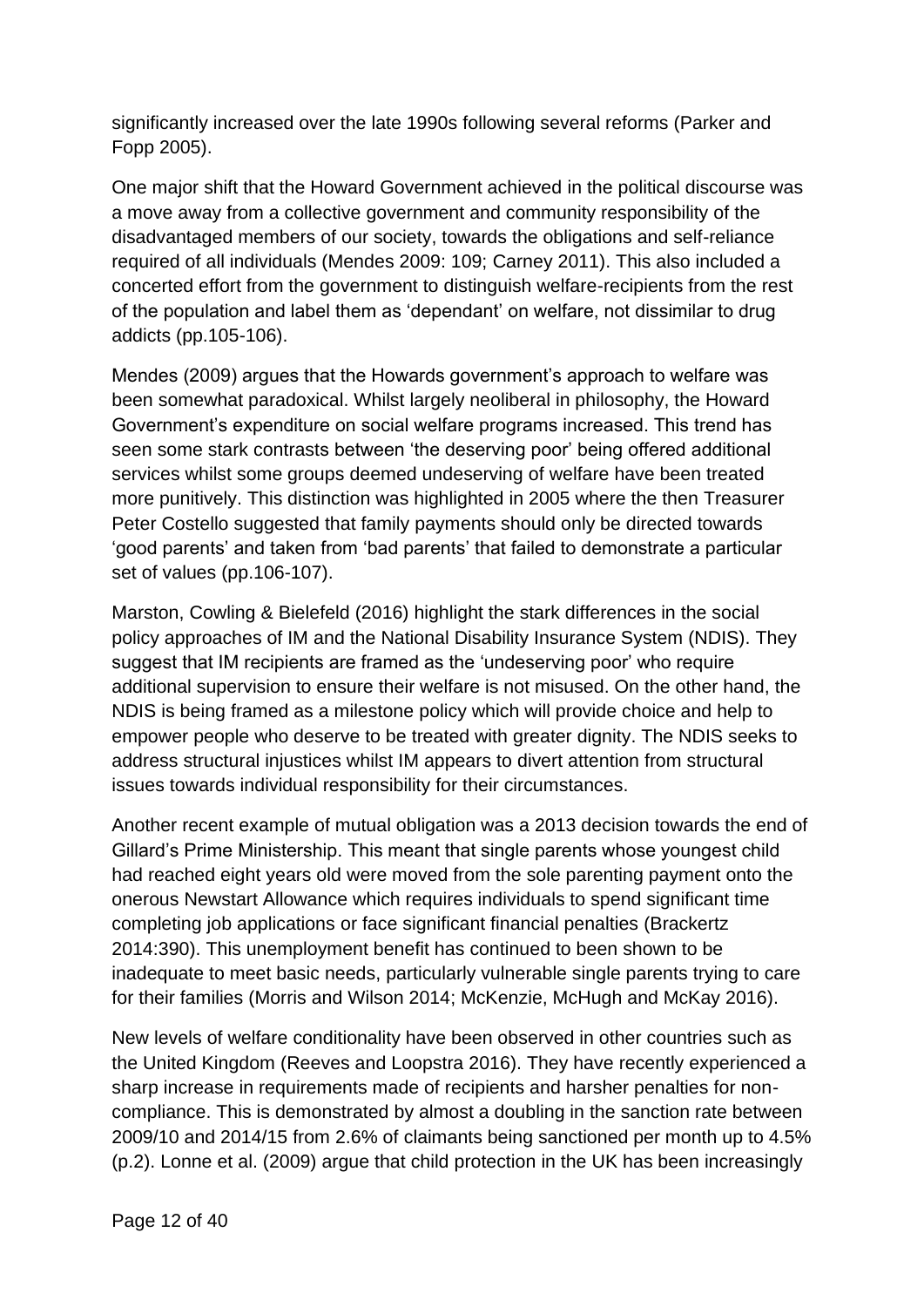used as a 'Trojan horse' to increase surveillance systems on individuals or families thought to be creating problems or deemed dependant on welfare.

#### **Policy Aims of IM**

There has been some variation in the specific aims of different income management policies over the last decade, but there are general consistencies. Taylor et al. (2016:17) identifies that compulsory income management is somewhat unique in that it aims to achieve community wide outcomes through focusing on reducing individual's substance use.

The objectives of Income Management according to the Social Security Legislation state that (Australian Government 2017c):

"Income management is a key tool in supporting disengaged youth, long-term welfare payment recipients and people assessed as vulnerable, and is aimed at encouraging engagement, participation and responsibility. The key objectives are to:

- reduce immediate hardship and deprivation by directing welfare payments to the priority needs of recipients, their partner, children and any other dependents,
- help affected welfare payment recipients to budget so that they can meet their priority needs,
- reduce the amount of discretionary income available for alcohol, gambling, tobacco and pornography,
- reduce the likelihood that welfare payment recipients will be subject to harassment and abuse in relation to their welfare payments, and
- encourage socially responsible behaviour, particularly in the care and education of children."

The Australian Government's current website (Department of Social Services 2017) claims that Cashless Debit Card trail aims to:

- Identify the best possible ways to provide support to people, families and communities in areas where there are high levels of welfare-dependence and substance abuse
- find an effective tool to reduce the consumption and effects of drugs, alcohol and gambling that impact on the health and wellbeing of communities, families and children.
- help stabilise a person's situation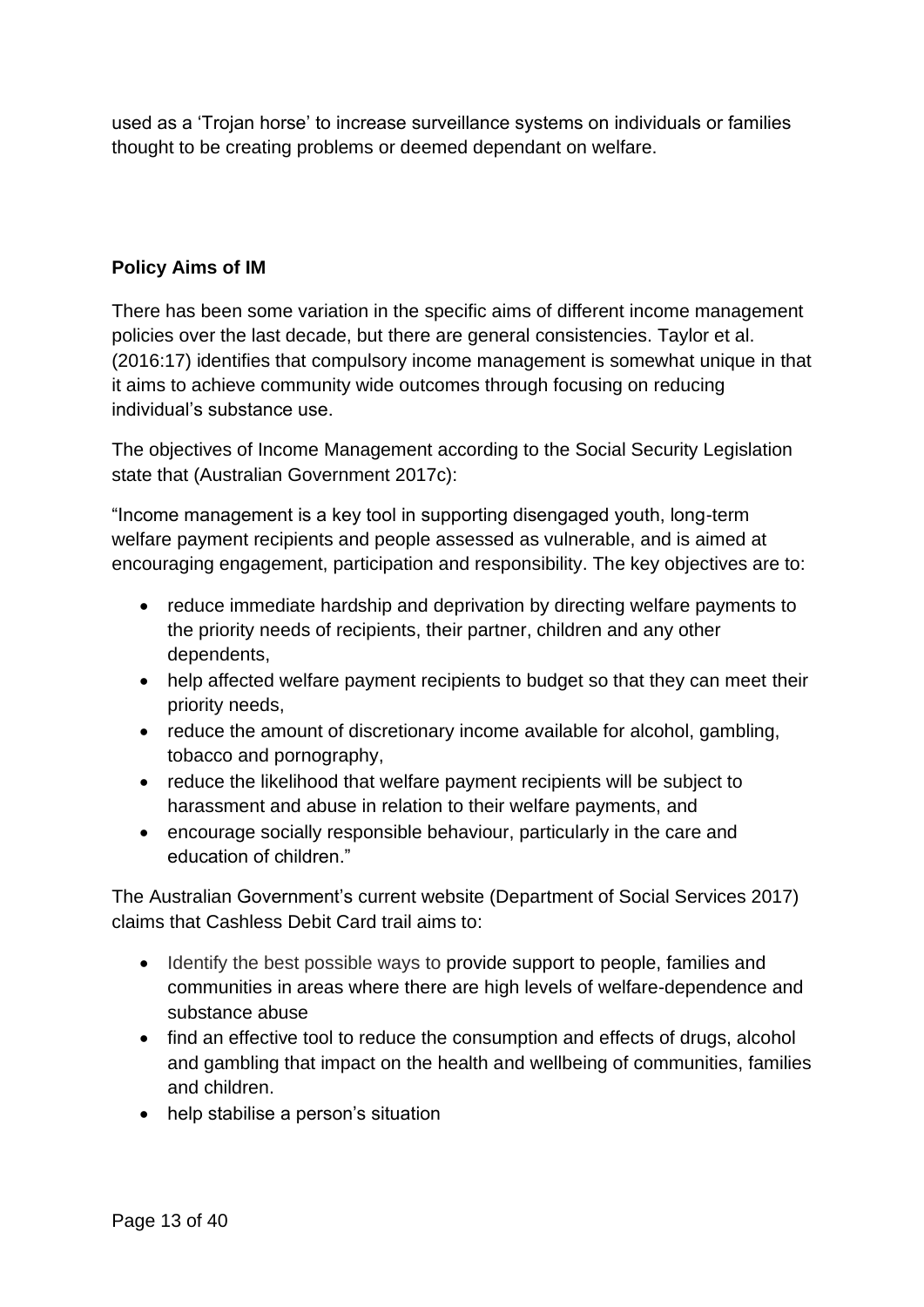The reasons stated above show similarities to the previous Labor Government. According to Mendes et al. (2013:2), back in 2012 the Federal Government's aims for all IM programs were to:

- ensure that priority needs of the individual, their children and other dependents are met
- strengthen participants' financial capability and skills to reduce risk of hardship and crisis
- provide stability to enable disadvantaged people to better engage with the community, employment and education
- promote socially responsible behaviour, particularly in relation to children
- reduce the amount of funds available to be spent on excluded goods, including alcohol, home brew kits, home brew concentrates, tobacco products, pornographic material and gambling goods and activities.'

#### <span id="page-13-0"></span>**What does the evidence say about income management?**

Income management has been criticised for emerging from political ideology and agendas for reforming welfare rather than a strong evidence base (Lovell 2016; Bray 2016; Bray et al. 2015; Parsons et al. 2016). The level of enthusiasm used by successive Federal Governments to promote income management often appears inconsistent with its limited evidence base. J. Rob Bray who has written extensively on income management (see Bray 2016b; Bray et al. 2012, 2014) expresses concern that successive governments and bureaucracies have demonstrated such a high level of commitment to IM that it has "…resulted in a process of rejection of evaluation findings when contrary to their belief in the program" (2016: 464). There is a continued tendency for the Federal Government to promote income management in the best possible light by highlighting the signs of success and being silent on the less positive evidence. This is demonstrated throughout the Department of Social Services website (DSS 2017).

There have been numerous evaluations of income management policies in Australia recently. Parsons et. al (2016) and (Bray 2016a) note that IM evaluations have varied in their rigour significantly with the more thorough evaluations providing less favourable findings of the schemes. They also explain that there are many challenges in conducting IM evaluations as it is very difficult to reliably measure the impact they have on the recipients' behaviour. The evaluations conducted have not sought to investigate whether the economics of each scheme stacks up when compared to other policy responses. Whilst cost-benefit analyses have not been conducted, IM has been criticised for the high costs in administering the schemes when compared to the costs for delivering alternative support services.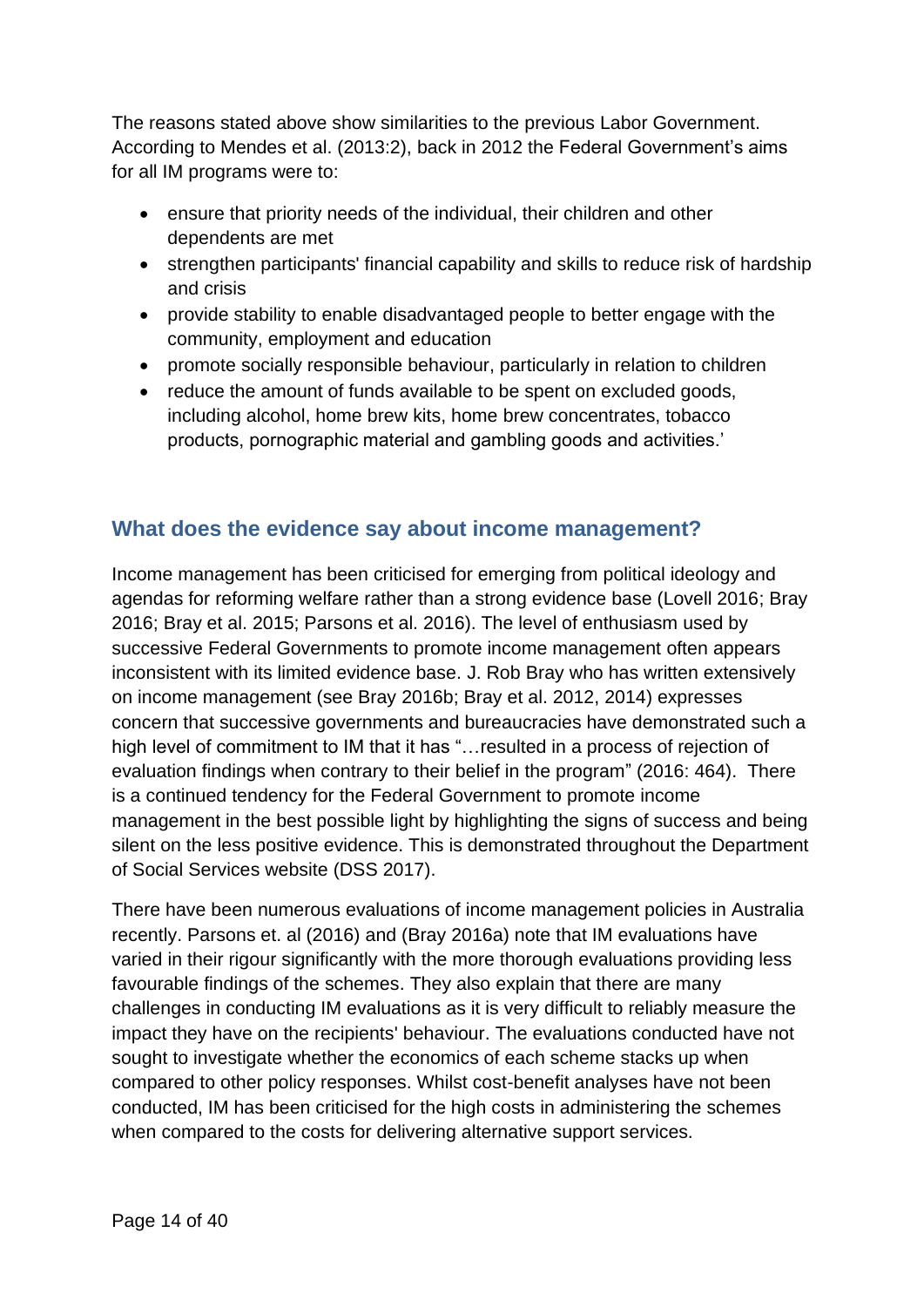Despite IM first being first implemented to improve outcomes for children, as of 2016 there is no clear evidence that it has helped to improve child wellbeing despite publicised anecdotal evidence (Parsons et. al 2016: 25).

The evaluations of the NIM and PBIM are the only evaluations that can be considered robust "large‑scale formal program evaluations" (Bray 2016a:453).This is due to their use of control groups and longitudinal data they obtained over several years (this is before the evaluations of the Cashless Debit Card). Furthermore, they warn that caution must be used when interpreting evaluation results citing the first NIM evaluation (Bray 2012: 195-196) where perceived and recorded changes often differed significantly. Bray (2016:460) notes that critics of the New Income Management evaluation (Bray et al. 2014) label it as an anomaly amongst other evaluations that appear to be more favourable of IM. However Bray (2016) argues that the NIM evaluation was the only one that relied not just on human perceptions of change, but went beyond this triangulating a wide variety of more reliable data types. Most of the evaluations lacked the "objective, and repeated, measures of outcomes and change" required to make meaningful claims of their effectiveness (p.463) .

Altman (2007) challenges the notion that too much money has been invested into remote Aboriginal communities. Instead he argues that a long term perspective reveals that many of these communities have been chronically under-resourced and not provided the same level of expenditure on basic services afforded elsewhere in Australia. This has resulted in a legacy of inadequate infrastructure and services. He notes however that additional expenditure alone is not going solve the complex socioeconomic problems facing many of these areas.

The Australian Council of Social Services (ACOSS) suggests that some of the underlying causes of the social problems in the communities facing IM include inadequate income, overcrowded housing, lack of employment options, limited education and skills required for the available jobs, severe health problems and long term unemployment (ACOSS 2014: 12). ACOSS therefore argues that government slogans such as 'intergenerational welfare dependency' to justify IM are not evidence-based.

Evaluations of Australian Income Management Schemes

- [Evaluation of Cape York Welfare Reform](https://www.dss.gov.au/families-and-children/programs-services/welfare-quarantining/income-management/evaluation-of-cape-york-welfare-reform) (2012)
- [Review of Child Protection Income Management in Western Australia](https://www.dss.gov.au/our-responsibilities/families-and-children/programs-services/income-management/a-review-of-child-protection-income-management-in-western-australia) (2014)
- [Evaluation of the Child Protection Scheme of Income Management and](https://www.dss.gov.au/our-responsibilities/families-and-children/publications-articles/evaluation-of-the-child-protection-scheme-of-income-management-and-voluntary-income-management-measures-in-western-australia)  [Voluntary Income Management Measures in Western Australia](https://www.dss.gov.au/our-responsibilities/families-and-children/publications-articles/evaluation-of-the-child-protection-scheme-of-income-management-and-voluntary-income-management-measures-in-western-australia) (2010)
- [Evaluation of New Income Management in the Northern Territory:](https://www.dss.gov.au/families-and-children/programs-services/welfare-conditionality/income-management/income-management-evaluations/evaluation-of-new-income-management-in-the-northern-territory) Final Report (2014)
- [Evaluation of Voluntary Income Management in the Anangu Pitjantjatjara](https://www.dss.gov.au/sites/default/files/documents/09_2014/voluntary_income_management_in_the_apy_lands_final_report_2014.pdf)  [Yankunytjatjara \(APY\) Lands](https://www.dss.gov.au/sites/default/files/documents/09_2014/voluntary_income_management_in_the_apy_lands_final_report_2014.pdf) (2014)
- [Evaluation of Place-Based Income Management](https://www.dss.gov.au/families-and-children/programmes-services/welfare-conditionality/income-management/consolidated-place-based-income-management-evaluation-report-2012-2015) (2015)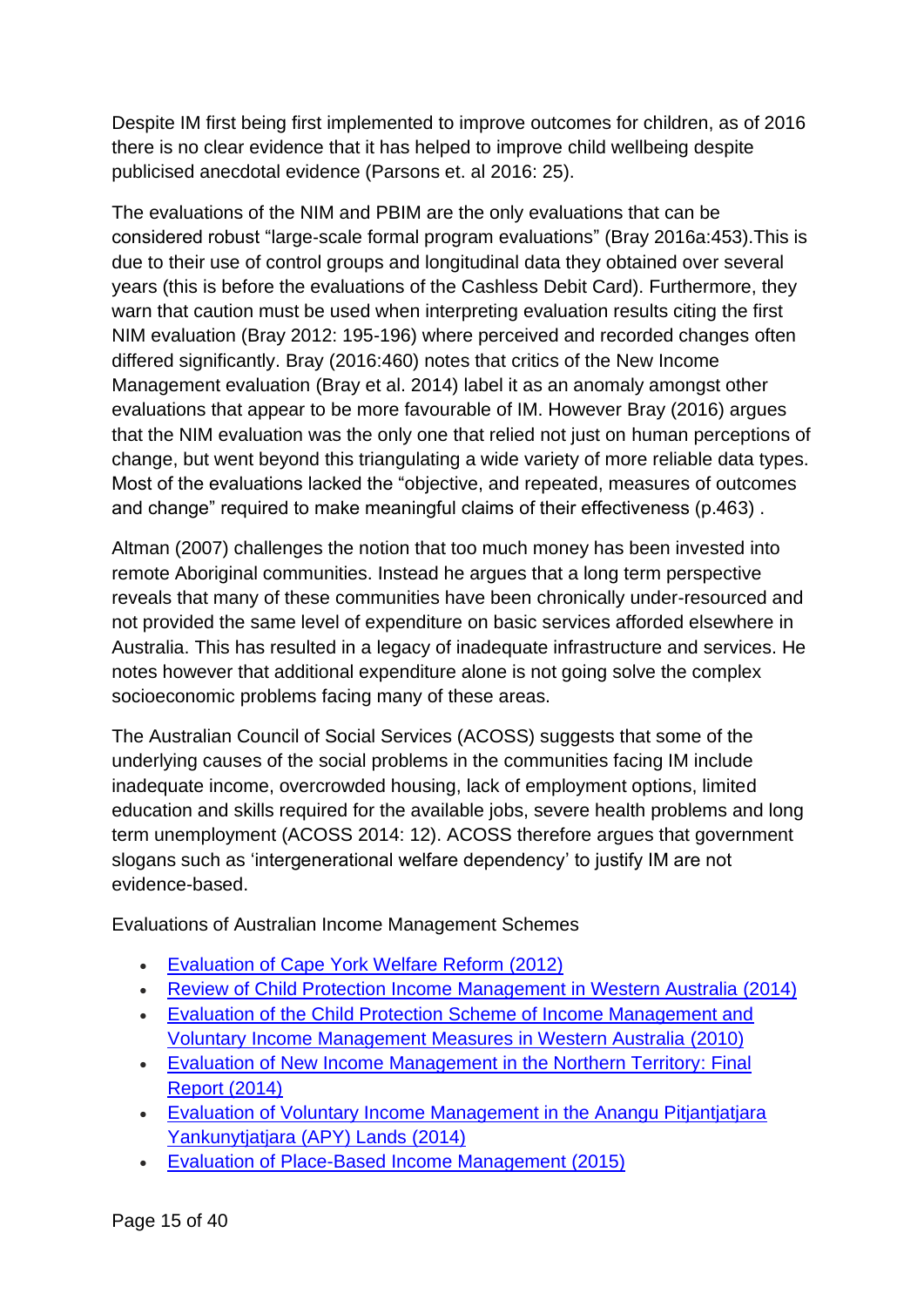• Cashless Debit Card Trial - [Wave 1 Evaluation report \(2017\)](https://www.dss.gov.au/families-and-children/programs-services/welfare-conditionality/cashless-debit-card-trial-wave-1-evaluation-report)

#### <span id="page-15-0"></span>**Evaluation of Cape York Welfare Reform (2012)**

The CYWR is not only an IM scheme, but includes a range of 15 support services to assist people to offer the best care that they can to their families.

The Cape York Welfare Reform (CYWR) differs significantly from other IM schemes in that it sought to empower the local Aboriginal communities in which it was based by giving them a strong level of governance power (Powell et al. 2016: 13-14). It is a joint initiative between The Commonwealth and Queensland governments, regional organisations in Cape York and the four local communities. Consultations with communities were held over two years prior to the implementation of the IM reform in 2008 which strongly contrasts with the approaches of other IM programs. Qualitative and survey data revealed that community opinions of the program continued to improve over the period up until 2012.The evaluation was conducted by a range of consultants and researchers appointed by the Department of Families, Housing, Community Services and Indigenous Affairs (FaHCSIA).

The aims of the CYWR are to "reverse the deterioration of social and economic conditions in Cape York Indigenous communities over recent decades" (FaHCSIA 2012:1). The claim on which the program was founded is that the worsening of socioeconomic circumstances in these communities is associated with "passive welfare dependence", "individual responsibility" being eroded and well-meaning but counterproductive government policies (p.1). These aims and premise sound similar to other IM programs, but an examination of the details reveals that it has a far greater focus on meaningfully tackling underlying challenges facing individuals. It focusses on improving access to education, promoting economic development and access to housing whilst also aiming to improve individual responsibility.

Income Support Payment recipients are referred to a statutory body called Family Responsibilities Commission (FRC) when they fail to meet a behavioural obligation. These include commitments to sending their children to school, ensuring the safety of their children and a referral is also triggered with criminal offences and tenancy breaches (p15).

The FRC consists of a range of professionals and community leaders. They conduct conferences with the community member where they seek to understand their circumstances. They will then assess whether a level of income management for a period of time would assist them help better manage their finances amongst a host of other CYWR wrap-around supports. These include courses to help improve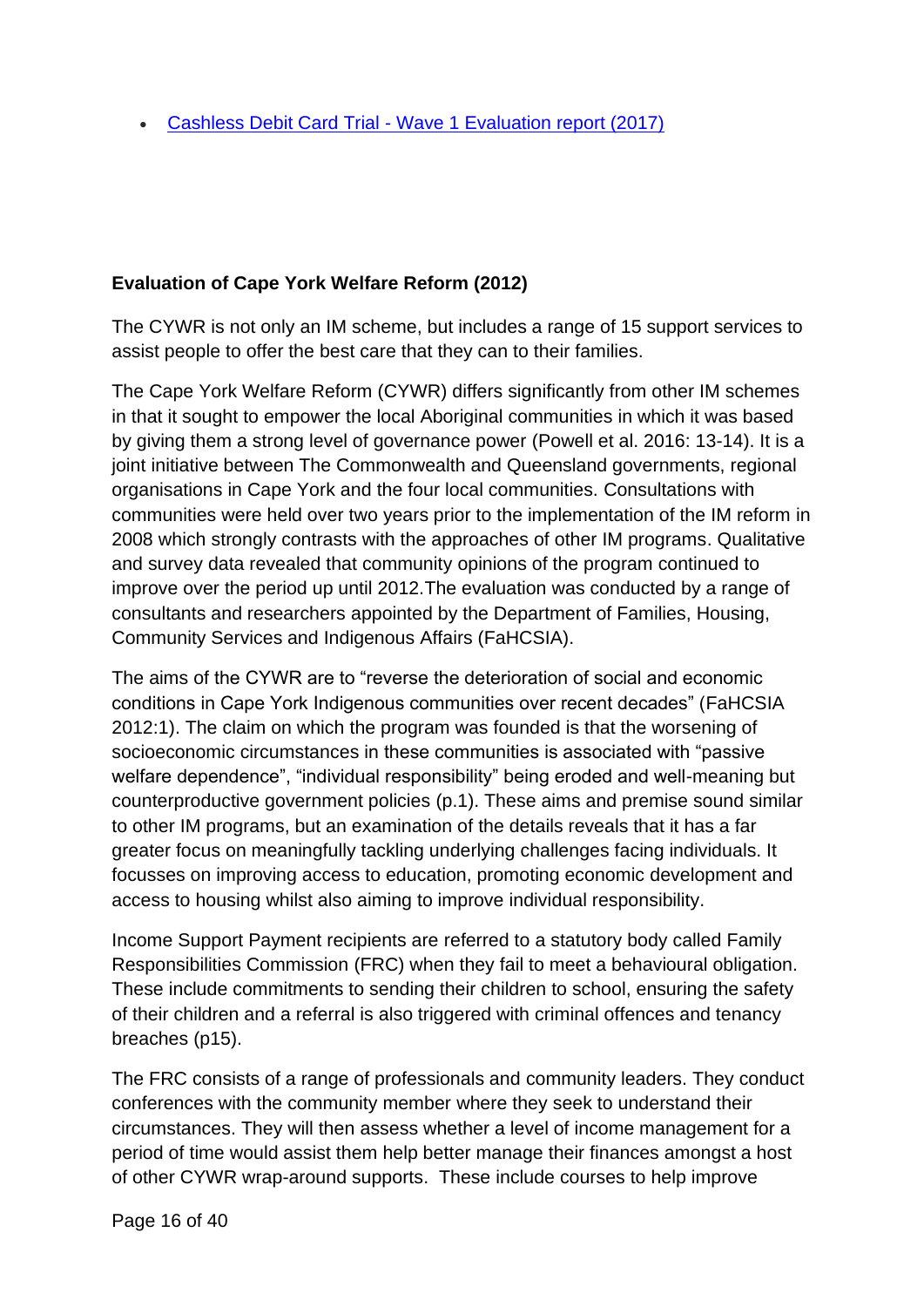parenting skills, a program to address family violence, financial assistance, case management to help children engage with school, drug and alcohol supports as well as mental health services. The FRC is solutions-focused, involves the individual in the process and supported by the community.

Whilst a range of positive signs were observed, finding from the CYWR evaluation were not able to establish a causal relationship between the range of interventions and positive perceptions of prosocial behaviour and community change. That said, CYWR was observed as a positive example of procedural justice and community-led policy where individuals were treated with respect. The evaluation deemed the role of the FRC Commissioners to be a successful aspect of the overall reform. However this was more to do with the support, guidance and listening ear they offered individuals rather than the punitive power they exercised in applying compulsory income management (FaHCSIA 2012: 50).

The report suggests that after four years of the trial there were a number of signs that community members felt that their lives were 'on the way up' and that they were experiencing less daily living problems. Dr Michael Limerick acknowledges that whilst some of these improvements are modest, they are perhaps in line with what could realistically be expected at that stage of the social change process (p.2). It found there to be some evidence that CYWR participants had been empowered to take greater responsibility over their affairs and that their personal expectations had raised. It is suggested that these positive changes could lead to further positive behavioural changes that were not yet evident.

It found that the greatest success was seen by CYWR who 'bought into' the program and meaningfully engaged with a range of support services to help them address their particular challenges. Results were least successful for people who were hard to reach and did not engage with support services (p.3).

The evaluation claims the Conditional Income Management component of the CYWR had an impact on encouraging and assisting people to better address the needs of their families and children. However this component could not be isolated from the support and guidance provided by the FRC (p.4).

The report concluded that whilst some of CYWR's improvements may seem subtle, they provide evidence of progress on a level seldom seen in reform programs targeted towards Queensland Aboriginal communities. It also emphasises that the provision of economic opportunities for local people in the region is fundamental to helping people move from welfare dependence (p.7).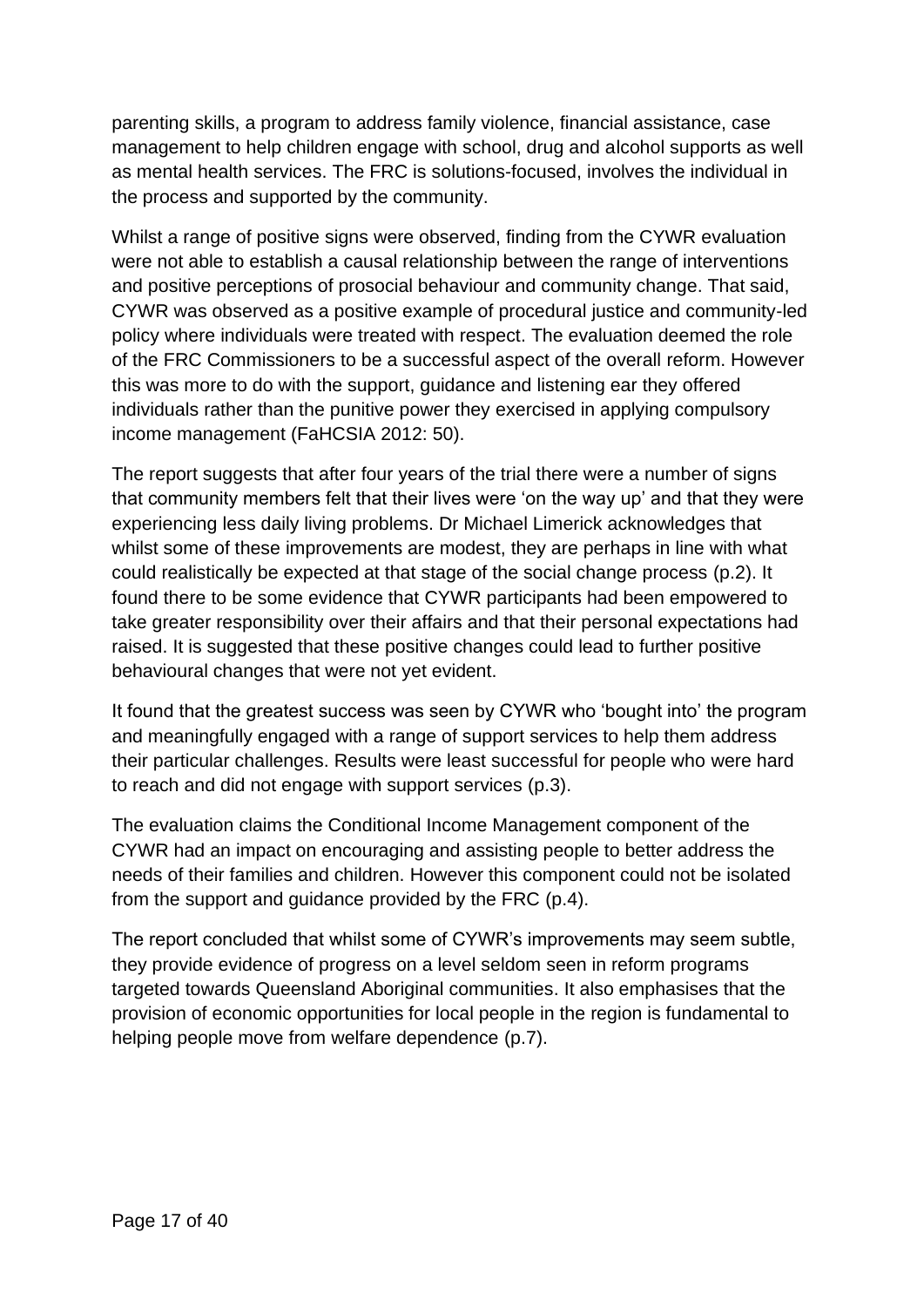#### <span id="page-17-0"></span>**Evaluation of New Income Management in the Northern Territory: Final Report (2014)**

The evaluation (conducted at UNSW) is the most comprehensive and robust evaluation conducted on IM so far according to Bray et al. (2016). A major focus of the research process was triangulation of the data as sometimes various sources provided divergent results (Bray et al. 2014:xx).The report concluded that overall there was a weak improvement regarding outcomes for some people on VIM, but overall no changes for people on compulsory income management (Bray et al. 2014). It found that NIM was expensive and overall ineffective at achieving its stated aims. Where there were identified positive changes regarding wellbeing, they were generally consistent with Australia-wide trends making them unlikely attributable to IM.

There were some positive impacts for some individuals such as a reduction in humbugging, some lower expenditure on socially undesirable purchases and examples of families saving more money. However, these individual successes did not amount to community-level changes. Whilst there were very positive reports about improvements in financial management of participants, this was inconsistent with data recording the actual changes. Whilst they suggest these perceptions should be considered, their importance does not outweigh direct measurement of changes when considering the impact of IM.

Final feedback consultations with community representatives revealed they saw little meaningful change with regards to outcomes for children and alcohol abuse. The report was also critical of apparent differential treatment between Aboriginal and non-Aboriginal welfare recipients. It found Indigenous people were substantially less likely to receive an exemption from IM (4.9 %) when they applied as compared to 36.3% for non-Indigenous (2014: 300). Aspects of the scheme intended to equip people with necessary financial management skills such as the Approved Money Management course were largely unsuccessful. Only 3.9% of NIM participants had completed the course (p.xxi).

They concluded that overall the evidence does not suggest IM "…has any effects at the community level, nor that income management, in itself, facilitates long-term behavioural change" (Bray et al. 2014: 320). Instead of empowering people with skills to manage their income and become less dependent on welfare, the evaluation reached the opposite conclusion:

"New Income Management in the Northern Territory appears to have encouraged increasing dependence upon the welfare system, and the tools which were envisaged as providing people with the skills to manage have rather become instruments that relieve them of the burden of management (Bray et al. 2014: 320)".

The evaluation did find some evidence that NIM can be successful in certain circumstances when used as a form of harm minimisation for highly vulnerable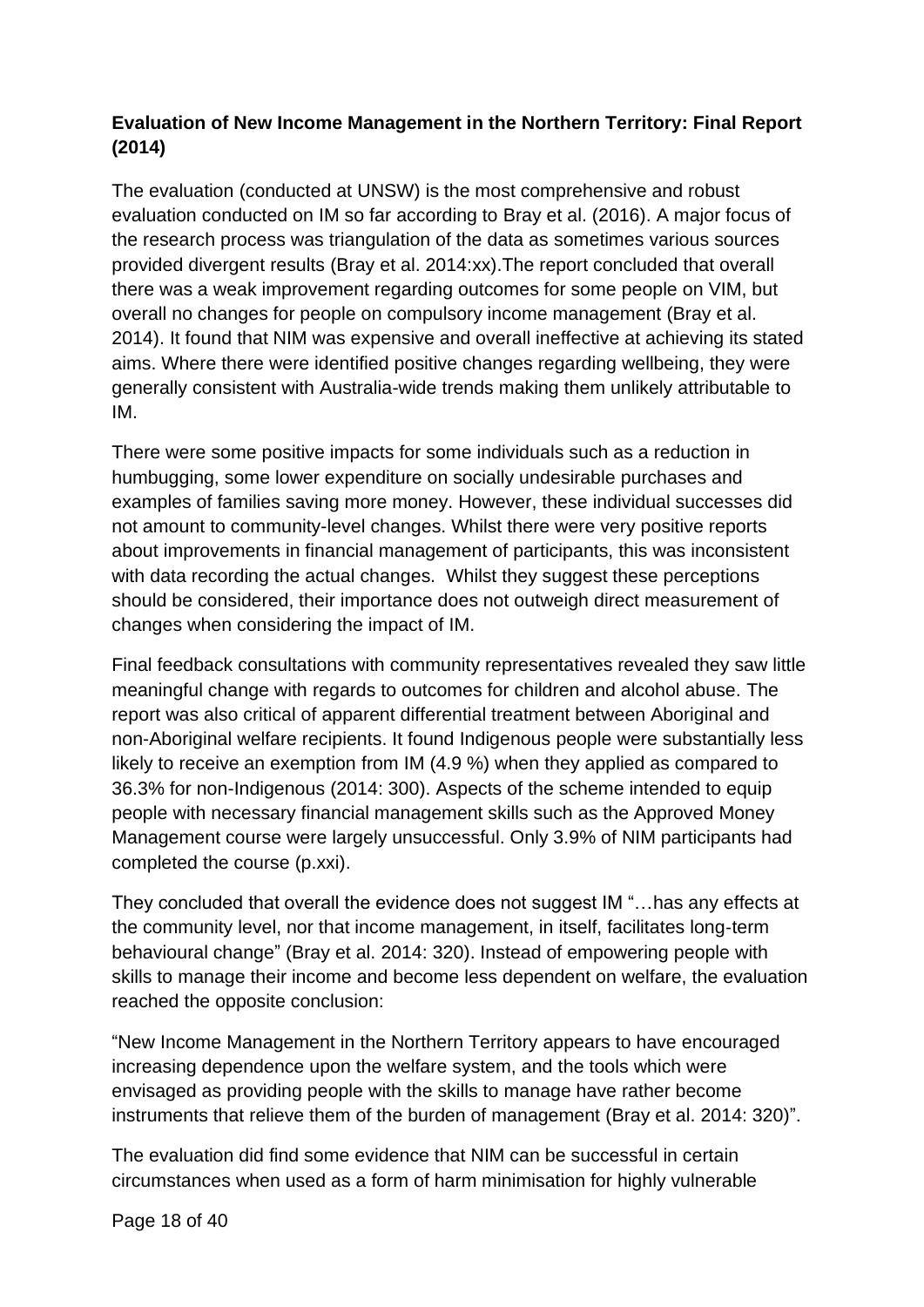people before receiving other services. They reiterated that it is unlikely that NIM will build these people's capabilities as this requires additional support services to address underlying issues (p.xxii).

The report was critical of the large-scale nature of NIM which meant it was unable to meaningfully address the individual circumstances of people placed on the scheme (p.xxii).

#### <span id="page-18-0"></span>**Cashless Debit Card Trial - Wave 1 Evaluation report (2017)**

On 14 May 2017, the Commonwealth government made the decision to extend the current cashless debit card trials that have been taking place in Ceduna (South Australia) and the East Kimberley (Western Australia) until 30 June 2018. As part of the 2017-18 budget, the government also announced an expansion of the trial to a further two locations from 1 September 2017.

Based on results at the halfway mark of the trial, there have been some positive outcomes for a minority of the trial participants who were able to save more money and spend less on alcohol (Orima 2017). However the majority of participants who had their payments compulsorily quarantined report that the scheme had no impact or made their lives worse. There is limited evidence in the evaluation commissioned by the government to attribute any reduction in harm associated with drugs and gambling to the card.

The evaluation presents data in ways that emphasise the positive impact of the scheme. It highlights that, of the 66% participants who reported drinking alcohol, taking drugs or gambling during or before the trial, 33% reported a reduction in at least one of these things. However, this means the vast majority of participants in the scheme did *not* report a reduction in alcohol, drugs or gambling.

The evaluation's strong conclusions do not reflect the mixed findings throughout the report, particularly some of the data contained in the lengthy appendices of the report. Despite the evaluation only being at the halfway mark of the trial, and despite many community stakeholders warning that it is too early to assess the scheme's effectiveness, the Commonwealth government is already proceeding as though this approach to welfare reform has been a success.

#### <span id="page-18-1"></span>**Evaluation of Voluntary Income Management in the Anangu Pitjantjatjara Yankunytjatjara (APY) Lands (2014)**

The evaluation of the VIM in the Anangu Pitjantjatjara Yankunytjatjara (APY) Lands was conducted by the Social Policy Research Centre at UNSW (Katz &Bates 2014). This area consists of the remote north-western corner of South Australia. The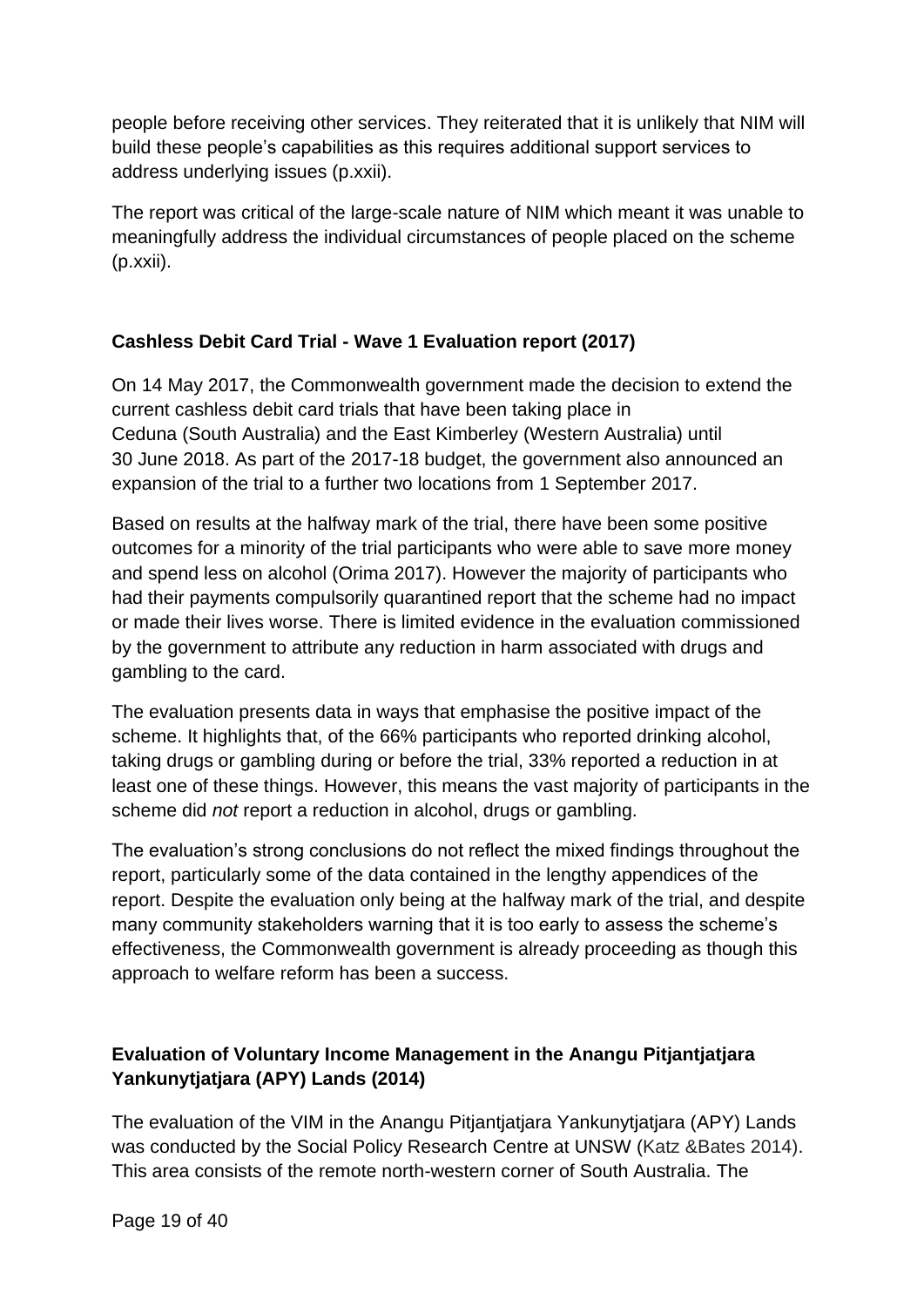evaluation was less detailed than others and lacked resources to triangulate data and collect longitudinal data. The report was released two years after the implementation of the scheme. Representative sampling was not used. Problems in obtaining case file information resulted in the review having less extensive data than they envisaged.

The evaluation drew from qualitative and quantitative data obtained from community members as well as Department of Social Services resources. The report found that the community members were in favour of IM following a consultation process (Katz & Bates 2014:1). Reasons for wanting IM generally included humbugging, substance abuse, gambling and child neglect. Unlike most IM programs, most people on IM were voluntary participants.

It found that there were positive aspects of the scheme, but overall the measurable outcomes were limited. Whilst the reliable data pointing to positive change was restricted, community members were generally of the view that the scheme had a positive impact.

The evaluation makes clear that the majority of the evaluation is based on the views of community members. Therefore it is unable to definitively conclude whether or not the income management has been effective at meeting its aims. According to community members, the biggest success of the program was a perceived reduction in humbugging (p.2).

The report concluded that the range of social issues raised by the community is complex, and that income management alone may not be able to make meaningful change across all of these issues (p.2).

#### <span id="page-19-0"></span>**Evaluation of Place-Based Income Management (2015)**

The aims of the Place-Based Income Management (PBIM) according to the report are to improve people's financial stability and redirect funds towards essential items. PBIM has included five locations across Australia since 2012.

The scheme has three streams (Deloitte 2015: i):

- The Voluntary Measure (VIM): for people who wished to have their income managed to assist with their finances
- The Vulnerable Measure (VULN): a compulsory stream for people judged as vulnerable by a Department of Social Services social worker
- The Child Protection Measure (CPIM): child protection workers are able to refer parents, carers or young people to have their income managed if it is thought it will improve outcomes for a child or young person.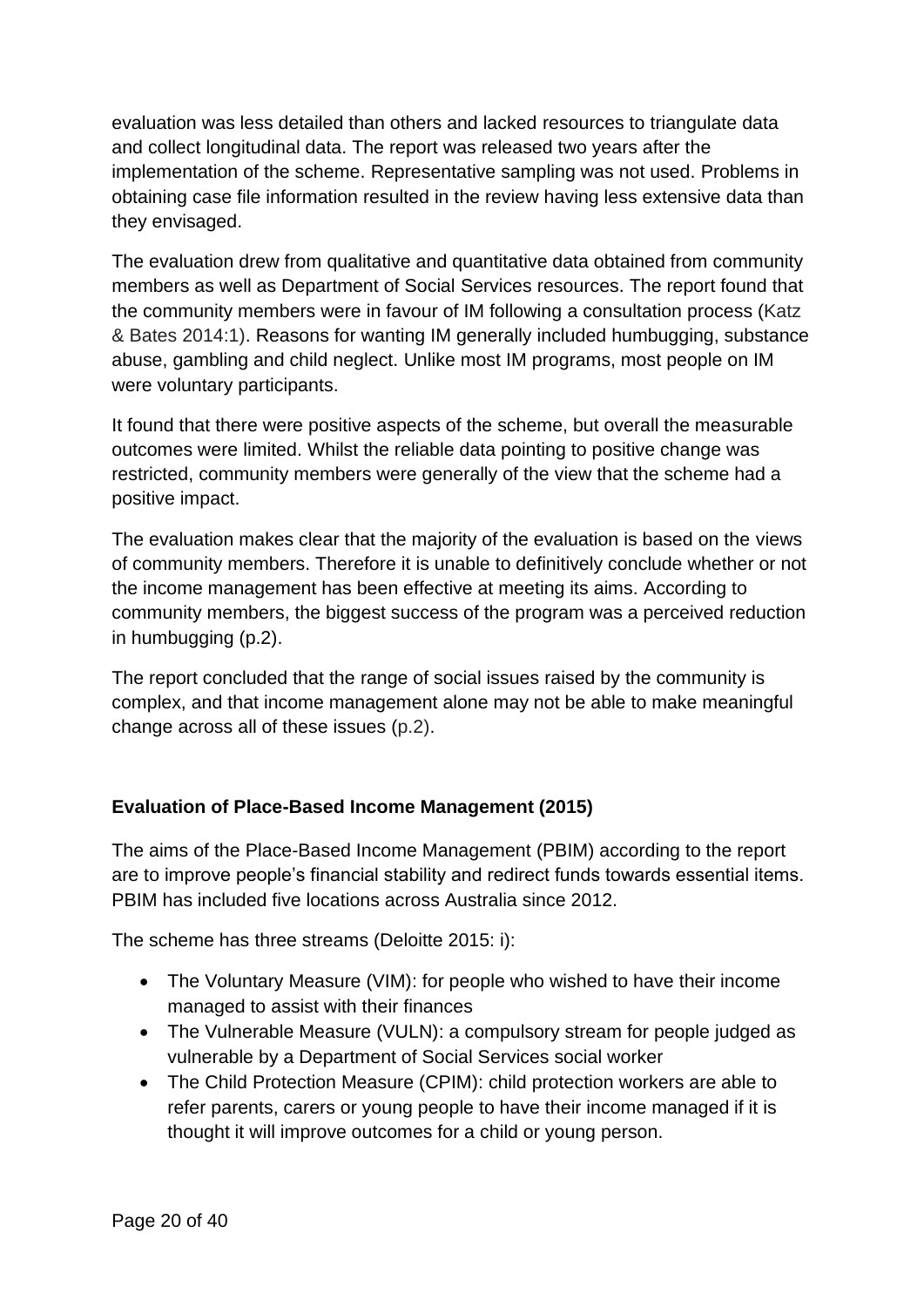The evaluation was conducted by Deloitte over a period of three years. Similar to the New Income Management Evaluation conducted by Bray et al. 2016, the PBIM evaluation obtained data from a broad range of sources so it could be triangulated. It was obtained through face to face interviews, a longitudinal survey, secondary data, online surveys with stakeholders, as well as focus groups.

The evaluation found evidence that suggested participants who voluntarily participated (VIM) were better able to save money and spend it effectively (p.ii). However people who were compulsory put on IM from an automatic trigger (VULN) were less likely to report that IM assisted them manage their finances (p.iii). This cohort often said that IM impacted their capacity for informal living where cash is required.

Self-motivation emerged as a key theme through interviews with participants and stakeholders when assessing the effectiveness of IM (p.iii).

The evaluation of the PBIM conducted by Deloitte reached positive conclusions regarding the voluntary aspect of the scheme, but did not deliver favourable conclusions regarding its compulsory component.

They found that the PBIM may encourage greater dependency on the program rather than building their capacity to manage their income independently (p.v).

Similarly to other IM schemes, the associated money management courses were not widely taken-up (only 17.4%). The lack of uptake of support services led Deloitte to question whether any budget management skills that participants developed over the period of IM could be sustained after the conclusion of the program (p.iii).

The longitudinal surveys did not identify any sustained or significant change with regards to consumption habits of alcohol, drugs and gambling (p.iii).

A reduction in humbugging was identified by participants and stakeholders over the course of the evaluation.

Longitudinal data did not reveal any improvement in education and care outcomes for children over the duration.

The uptake for the CPIM was low- this was associated with state governments requiring individuals to give consent before being placed on IM (p.iv).

Deloitte made a series of recommendations for government to consider if they are looking to expand the scheme across Australia (p.iv-v). These include:

- Placing financial education as a more central element to IM
- Flexible percentages of IM
- Better relationships with housing authorities
- Improve and expand the network of Basic Card facilities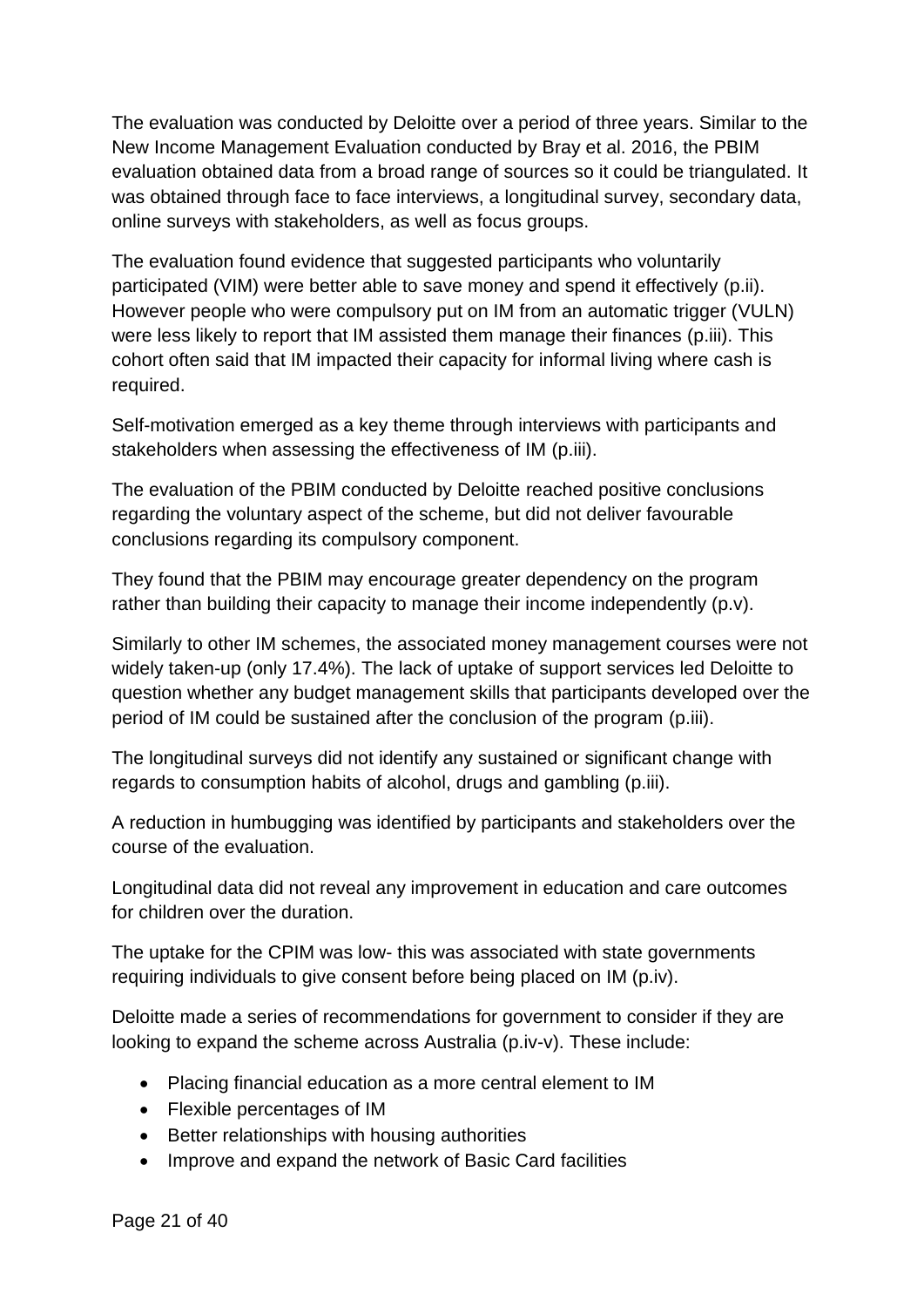- Better targeting of PBIM sites
- Implement a formalised transition process for people to take greater control of their income to where they no longer require IM

Deloitte concluded that PBIM should be refocussed on people that are likely to benefit from such a program.

#### <span id="page-21-0"></span>**Review of Child Protection Income Management in Western Australia (2014)**

The aims of the Child Protection Income Management in Western Australia (CPIM) are consistent with most IM policies with a focus on addressing the needs of children and young people (10. The Review was conducted by the Australian Government Department of Social Services with the assistance of the Western Australian Government. CPIM had incrementally been introduced in Perth and the Kimberley since 2008. CPIM in WA is 70% whilst the voluntary participants have 50% of their payments managed. The scheme operates with the Basic Card.

Mixed methods were used in the review so that data could be triangulated. Sources included case files as well as interviews with CPIM recipients and staff. They claim that due to the limitations of the data, generalisations cannot be drawn from it.

Findings from the evaluation included:

- IM was seen to have some success at meeting needs of participants and their children
- Amongst young people without children, IM was considered to help them manage their finances and pay things such as rent.
- Participants provided both positive and negative feedback on IM. Positives included assisting them to regulate their expenditure to ensure enough they have enough money for important things such as food, clothing and schooling. Negatives included not being able to use their card at many shops that do not have basic card facilities as well as problems regarding payment for transport in the Kimberley.
- Casefile analysis revealed that where people had severe debt problems, income management helped to improve these issues.
- Interviews revealed perceptions that IM could both be empowering and disempowering depending on the person's circumstances and the availability of support services.

Nearly all participants were reported to be angry at the time they were put on IM (p.14). Attitudes often changed over time as they thought more about how they manage their money. A third of those interviewed wanted to stay on IM, a third wanted to leave IM once they felt they were better able to manage their income and the remaining third wanted to cease IM immediately.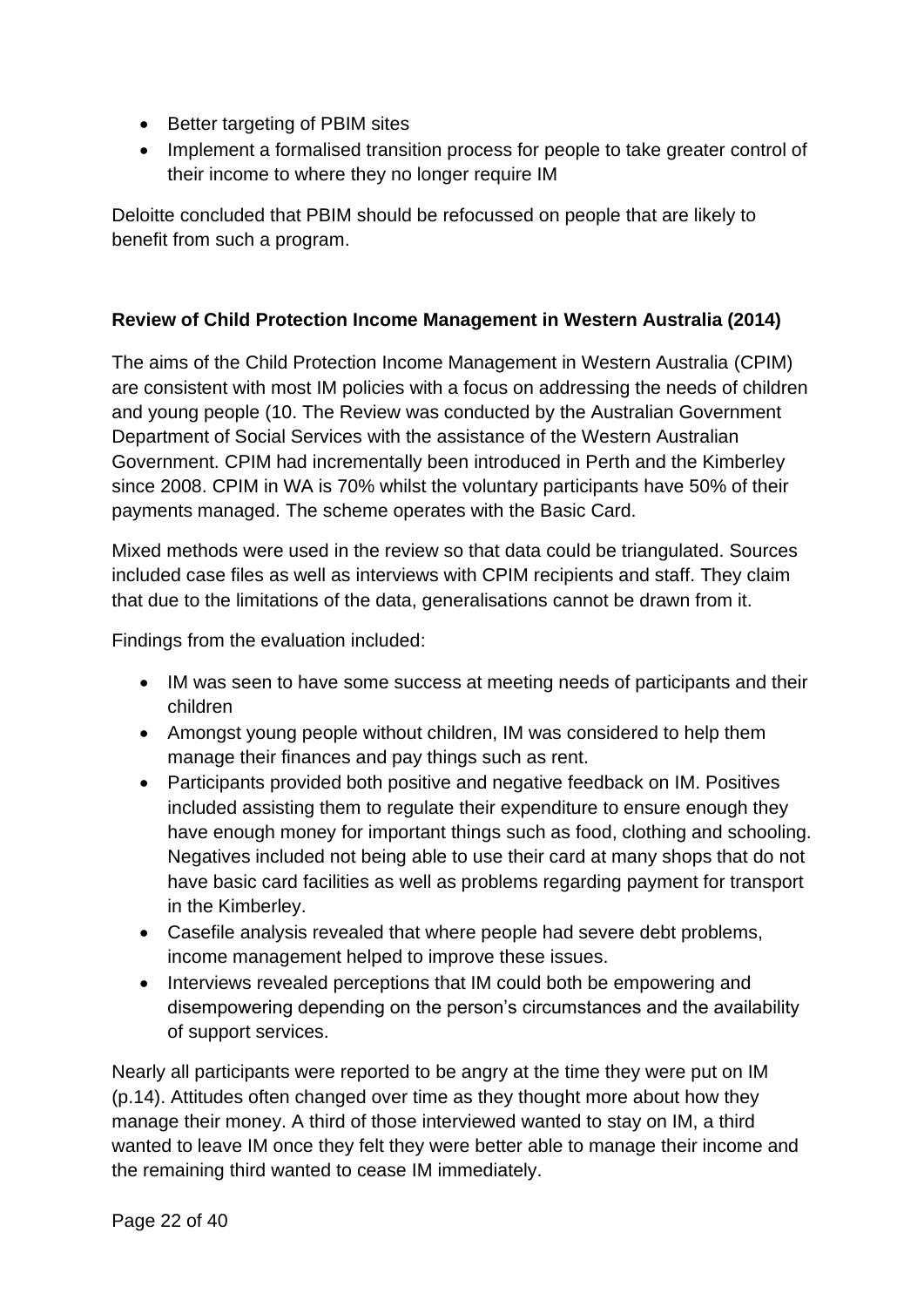The report found that it was unclear whether IM helped people to develop better financial management skills (p.13).

#### <span id="page-22-0"></span>**Evaluation of the Child Protection Scheme of Income Management and Voluntary Income Management Measures in Western Australia (2010)**

The first evaluation of CPSIM and VIM in Western Australia was conducted by ORIMA Research (2010). The evaluation found mixed findings with different groups of people reporting very different accounts of its effectiveness. This evaluation used a variety and volume of data sources than the subsequent DSS (2014) review. This included administrative data from Centrelink, Child Protection, financial management service providers, qualitative surveys with clients (including comparison group), surveys from peak welfare bodies and focus groups with community members.

Findings from the evaluation included (pp.8-16):

- 60% of participants interviewed felt that it had made their lives better.
- 60% felt it had made their children's lives better
- Two thirds of CPSIM and VIM participants said that they have recommended it to others
- There was some evidence that CPSIM could be beneficial where there has been child neglect linked to financial problems.
- There was a reduction in the amount of times families were not able to pay for an important purchase after going onto IM.
- Simular to feedback from stakeholders in other IM evaluations, they raised positive and negative potential long-term outcomes that could come as a result. Possible positive outcomes raised included better financial management and budgeting skills as well as better outcomes with regards to family wellbeing. Potential negative outcomes raised included becoming more dependent on welfare by taking more responsibility away from them.
- Most stakeholders agreed that the effectiveness of IM would largely be dependent upon the provision of other support services to address specific issues people face.
- The uptake for financial management supports for both CPSIM and VIM was low. The main reason given for not going was lack of awareness of the program. Stakeholders felt the main reason was a lack of understanding of how such a program could assist them
- AN increased proportion of participants across CPSIM and VIM felt that they were able to save money after IM.

Conclusions (pp.17-18)

• CPSIM and VIM were effective at helping people meet the needs of their children

Page 23 of 40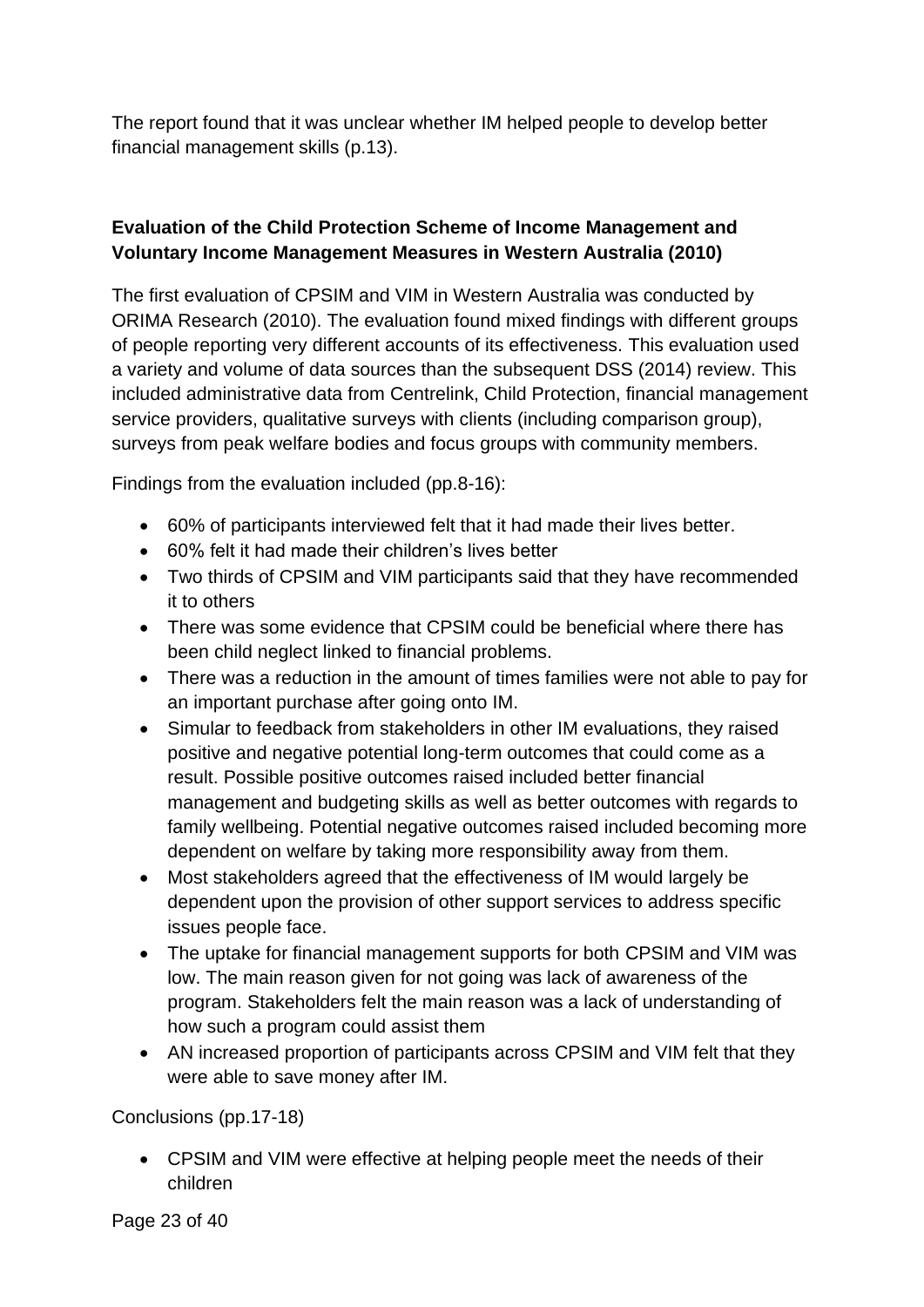- There was some evidence to suggest participants were better able to manage their finances, but this was not conclusive.
- A low uptake of financial counselling and money management was a constraint on its effectiveness
- Further dependence on welfare is a risk of this policy
- There were gaps in the understanding of participants regarding the policy and associated supports

Recommendations (pp. 18-22)

- Develop a communications campaign
- Improve communication with participants about how the program works
- Provide training to Child Protection and Centrelink on IM
- Increase the number of stores accepting BasicsCards
- Improve communication with participants about why they are placed on IM and how it will help
- Encourage Compulsory clients when finished to go onto the voluntary scheme
- Give voluntary participants choice regarding the percentage managed

There has been some concern whether Centrelink had addressed all the required considerations before applying Vulnerable Welfare Payment Recipients (VWPR). Following a review of Centrelink decision‑making up to June 2012, the Commonwealth Ombudsman found that in only eight of 59 cases had they addressed all the mandatory considerations before making the decision to apply VWPR (Commonwealth Ombudsman (2012).

#### <span id="page-23-0"></span>**Are there evidence-based alternatives to income management?**

As previously mentioned, the official aims of Income Management programs are quite broad. They include reducing expenditure on vices, increasing expenditure on essential items, improving financial management, reducing dependence on welfare, and improving family and community outcomes. The following sections will provide some alternative evidence-based programs that have proven to improve outcomes across some of these areas. Given indigenous Australians are overrepresented in most Income Management schemes, it will seek to highlight programs that have also been successful for indigenous Australians. The evaluation highlights that longitudinal research is required to assess the long-term impact of FI.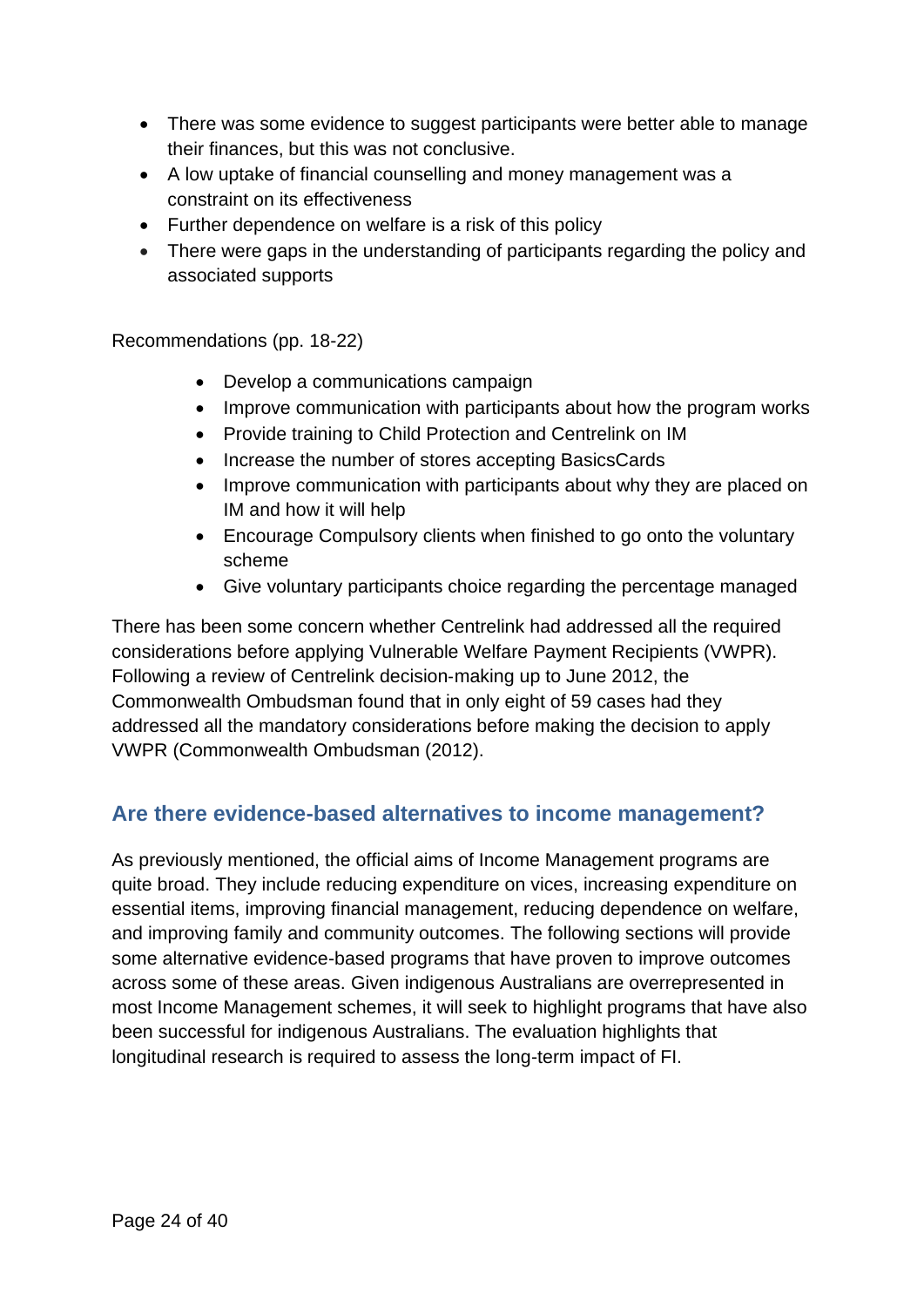#### <span id="page-24-0"></span>**Evidence based programs to improve saving skills of low income earners and deal with financial stress**

Matched savings programs (MSPs) begun in the 1990s. They provide an incentive to low income earners to save money by matching their savings they make. The programs vary in the details including the types of conditions that apply to the savings and their duration. MSP is not punitive in the same way that many compulsory IM is as it encourages saving behaviour by offering rewards. It is estimated that there have been 85,000 participants across 1,000 MSPs un the United States since the 1990s Birkenmaier (2014). MSP's in the United States have tended to be up to three years in duration to encourage saving for housing. Other MPS have focussed on other priority areas such as encouraging investing in education. They have also been increasingly implemented across developing countries in Africa to encourage saving for various needs (Lombe et al., 2014).

#### <span id="page-24-1"></span>**Saver Plus**

Saver Plus is an Australian MSP developed by the Brotherhood of St Lawrence and ANZ bank that has been running since 2004. It is jointly funded by the bank and the Australian Government's Department of Social Services. It is currently available across 60 sites in Australia for low income earners. It is not currently available in all the areas subject to IM. ANZ match every dollar a participant puts into a saving account up to \$500 over a 10 month period. They are allocated a worker over this period who can assist them with savings skills and other money-related information. Participants are required to save towards an education-related goal and attend at least 10 hours of the *MoneyMinded* financial education course. It has been subject to numerous evaluations (Fry et al 2008; Brotherhood of St. Laurence 2011; Russell et al 2011; Russell & Kutin 2015; Russell, Stewart, & Cull, 2015). Recent findings reveal that the program is effective at improving long-term saving behaviour amongst participants as well as providing them access to financial education. 94% of participants were found to have continued to save the same amount a year after their completion of the program (Russell & Kutin 2015: 8). Since 2009, the return on investment has been assessed as at least \$3.98 for every dollar invested (Russell, Stewart, & Cull, 2015: 14). This investment in education has resulted in better employment opportunities, greater income levels, better financial security and more intergenerational opportunities. Additionally the program overall contributed to greater social and individual wellbeing (p14). Some of the other key outcomes from participants following Saver Plus included (Russell & Kutin 2015: 15):

- 84% of participants encouraged their children and family members to save
- 85% had better control over their finances
- 87% were more able to plan ahead
- 81% were more able to deal with unexpected expenses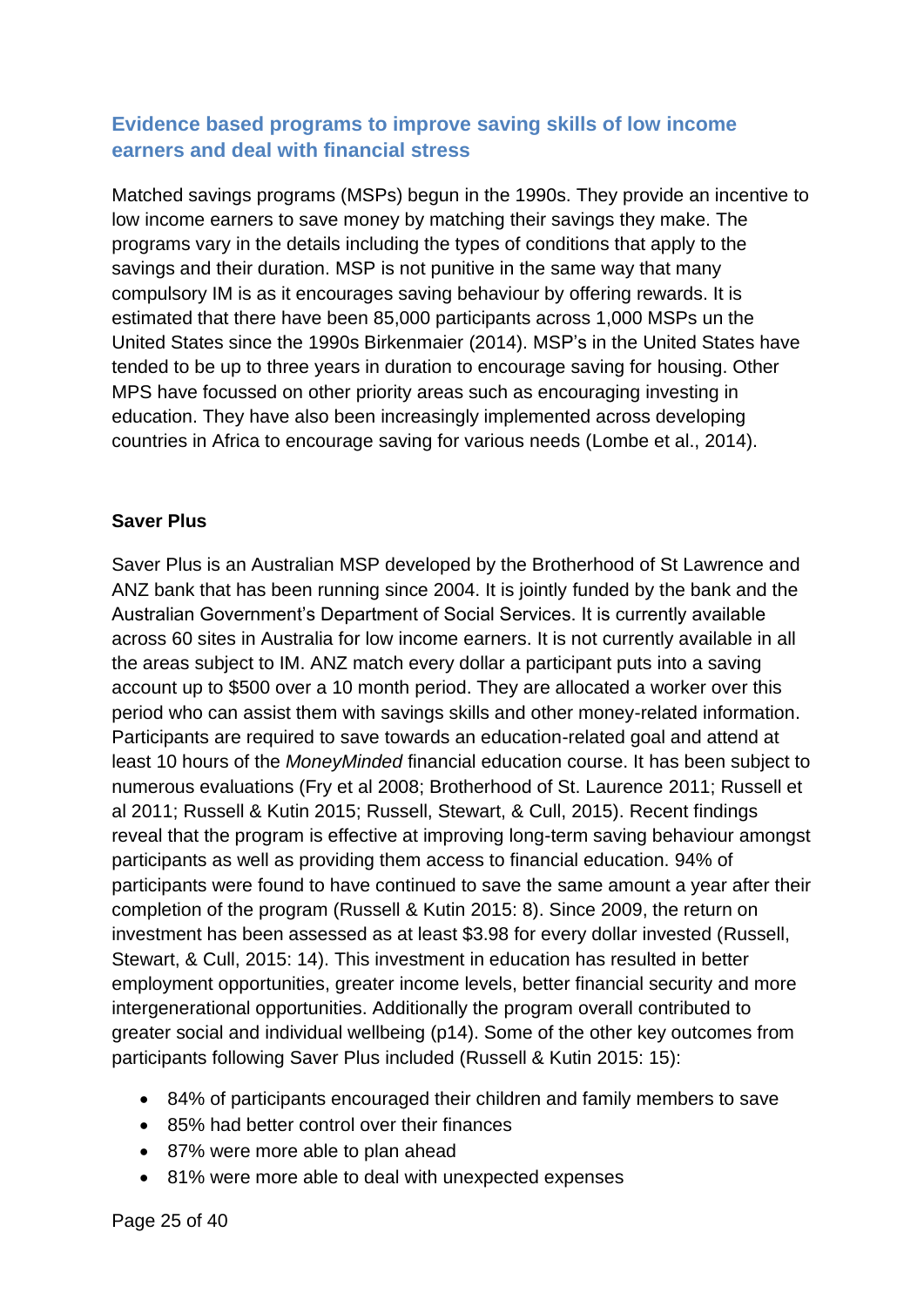- 86% are more able to deal with financial problems
- 48% reduced their dependence on Government benefits
- 39% were able to start a new job
- 93% had greater self-esteem
- 58% had greater connections to the community

#### **Financial Counselling**

Financial counselling (FC) is less focussed on addressing the individual causes of financial stress and debt facing individuals, but helps them to manage their overall circumstance. According to Livingstone *et al*. (2009:2), Australia's financial counselling program represents best practice across the world. Historically however it has not been extensively evaluated [\(Brackertz](https://www-cambridge-org.ezp.lib.unimelb.edu.au/core/search?filters%5BauthorTerms%5D=Nicola%20Brackertz&eventCode=SE-AU) 2014: 391). It has evolved from an emergency response program in the 1970s towards a community development model with social justice principals. It now focuses on longer term prevention as well as short term interventions. Its contemporary form brings together advocacy, skills and education to empower individuals and referrals to other support services (Pentland, 2006). The program is delivered by a large number of largely not-for-profit bodies across Australia. Advice is either provided in person or over the phone. Central to the program is independence of the financial counsellors to prevent conflict of interest. The program is jointly funded by Commonwealth and State governments. The administration of the program however has been criticised for inadequate and precarious funding as well as a lack of personal development for workers (Guthrie, 2012).

[Brackertz'](https://www-cambridge-org.ezp.lib.unimelb.edu.au/core/search?filters%5BauthorTerms%5D=Nicola%20Brackertz&eventCode=SE-AU)s (2014) evaluation was the first substantive investigation in Australia's financial counselling since Schetzer (2007, 2008) which found that 65% of people benefited from the program. [Brackertz'](https://www-cambridge-org.ezp.lib.unimelb.edu.au/core/search?filters%5BauthorTerms%5D=Nicola%20Brackertz&eventCode=SE-AU)s (2014) used a randomly selected sample of Salvation Army FI clients which resulted in 225 surveys being completed (p.395). It found that utilities were the source of debt for the most participants with it affecting 56% of respondents (p.399). Stress about the future was the most prevalent stressor affecting 68% of participants (p.400). Findings regarding the perceived effectiveness of FC were very positive. 94% of participants indicated they are more likely to seek help sooner for financial issues after having been through IM (p.401). 75% felt they were better able to manage debt, 74% felt they were better able to budget their income, 69% felt they were more positive about the future and 63% reported an improvement in their mental and emotion wellbeing (p.402). Only 37% of participants however felt they were better able to save money as a result. Whilst this figure appears low [Brackertz](https://www-cambridge-org.ezp.lib.unimelb.edu.au/core/search?filters%5BauthorTerms%5D=Nicola%20Brackertz&eventCode=SE-AU) (2014:403) suggests that this is actually a positive figure given the difficulty it is for many of these people on very low incomes to save at all. The evaluation concludes that FC cannot address the underlying causes of financial stress such as inadequate income and lack of suitable finance options; it can mitigate crises (p.403). Given the case management nature of the program, it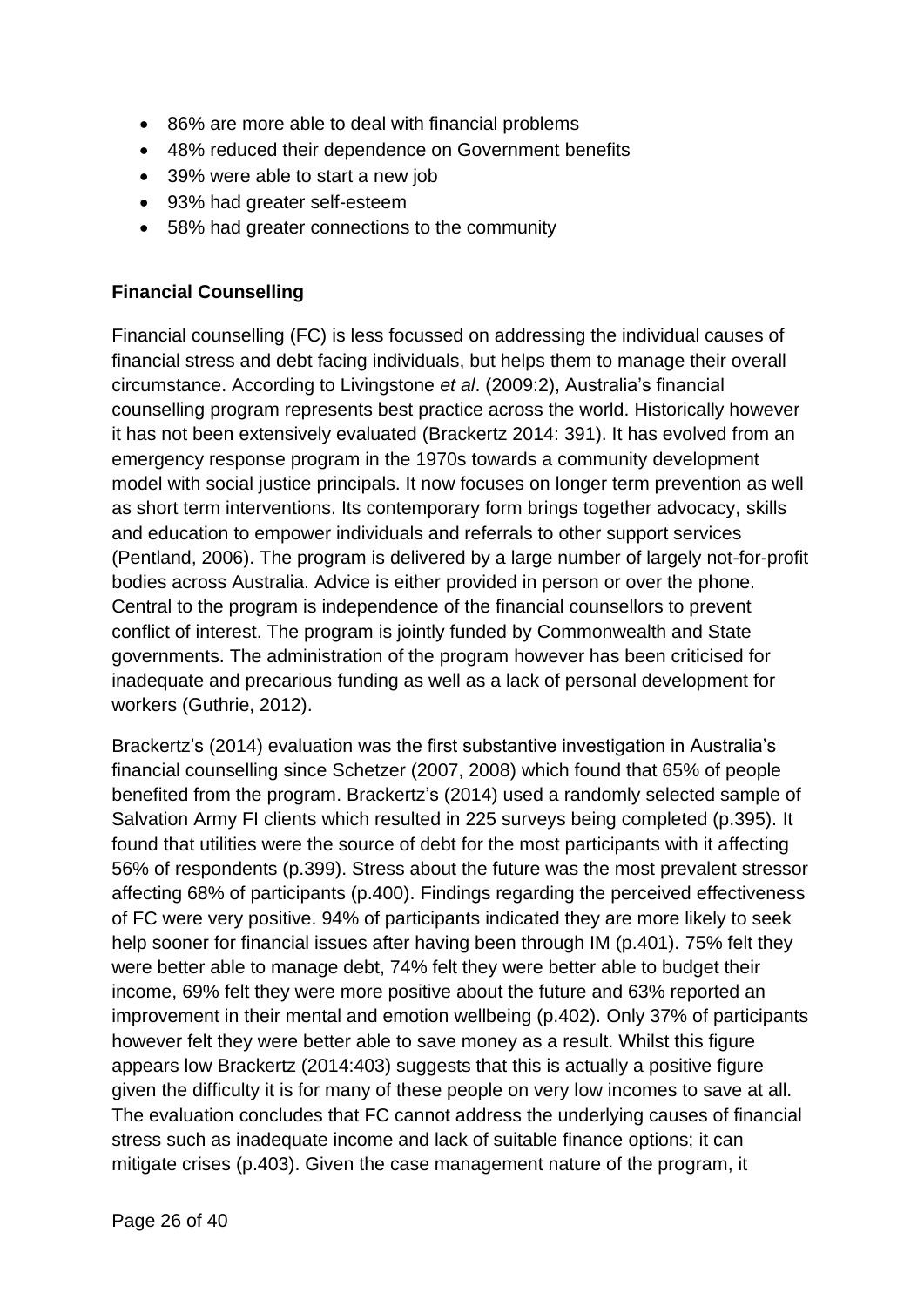suggests that it is most effective when individuals seeking help have multiple financial stressors they are dealing with simultaneously (p.404).

#### <span id="page-26-0"></span>**Evidence based programs to improve financial literacy of low income earners**

Financial literacy is not simply about knowledge, but acquiring the ability to translate this into positive financial decisions and behaviours Collins & Holden, 2014). This has become an increasingly important area as the world has continued to increase in complexity (Atkinson et al. 2007). Worthington (2013) identified that whilst there has been a big number of financial literacy programs and evaluations conducted in Australia, there had not yet been a comprehensive review conducted. Worthington (2013:5) quotes ANZ saying that financial literacy consists of "The ability to make informed judgements and to take effective decisions regarding the use and management of money". Worthington (2013:15-16) contends that the amount and diversity of financial literacy schemes available in Australia makes it difficult for marketing purposes for people to understand what is available, and for whom. Lyons et al. (2006) highlight that welfare participants may be wary of disclosing financial information to support services because of fears that they may lose their income.

Wagland and Taylor (2015) state that a review of the literature on Aboriginal financial literacy reveals three major barriers- culture, remoteness and socioeconomic status. They argue that the various considerations of indigenous cultures are rarely properly considered when designing and implementing financial literacy programs. Within Aboriginal families and communities, there is an expectation and understanding that resources are to be shared, without worrying whether it will be reciprocated. Kinship and familial responsibility tends to be far more central to indigenous Australians' identity than most non-indigenous Australians (Purdie et al. 2010; Peterson and Taylor 2003). Wagland and Taylor (2015) argues this is a major cultural difference that creates a tension with the western expectation that people should take responsibility to put their own financial needs for their future wellbeing ahead of others.

Whilst individual saving is generally promoted as a virtue in western societies, in Australian indigenous cultures it can be considered to be selfish and stingy (Senior, Perkins, & Bern, 2002). Wagland and Taylor (2015) conclude that if financial literacy programs are to be effective in Aboriginal communities, meaningful engagement with culture and understanding is required. They highlight the 2014 *My Moola* Program (pp.43-44) and the financial literacy program provided by the Cape York Welfare Reform (pp.45-46).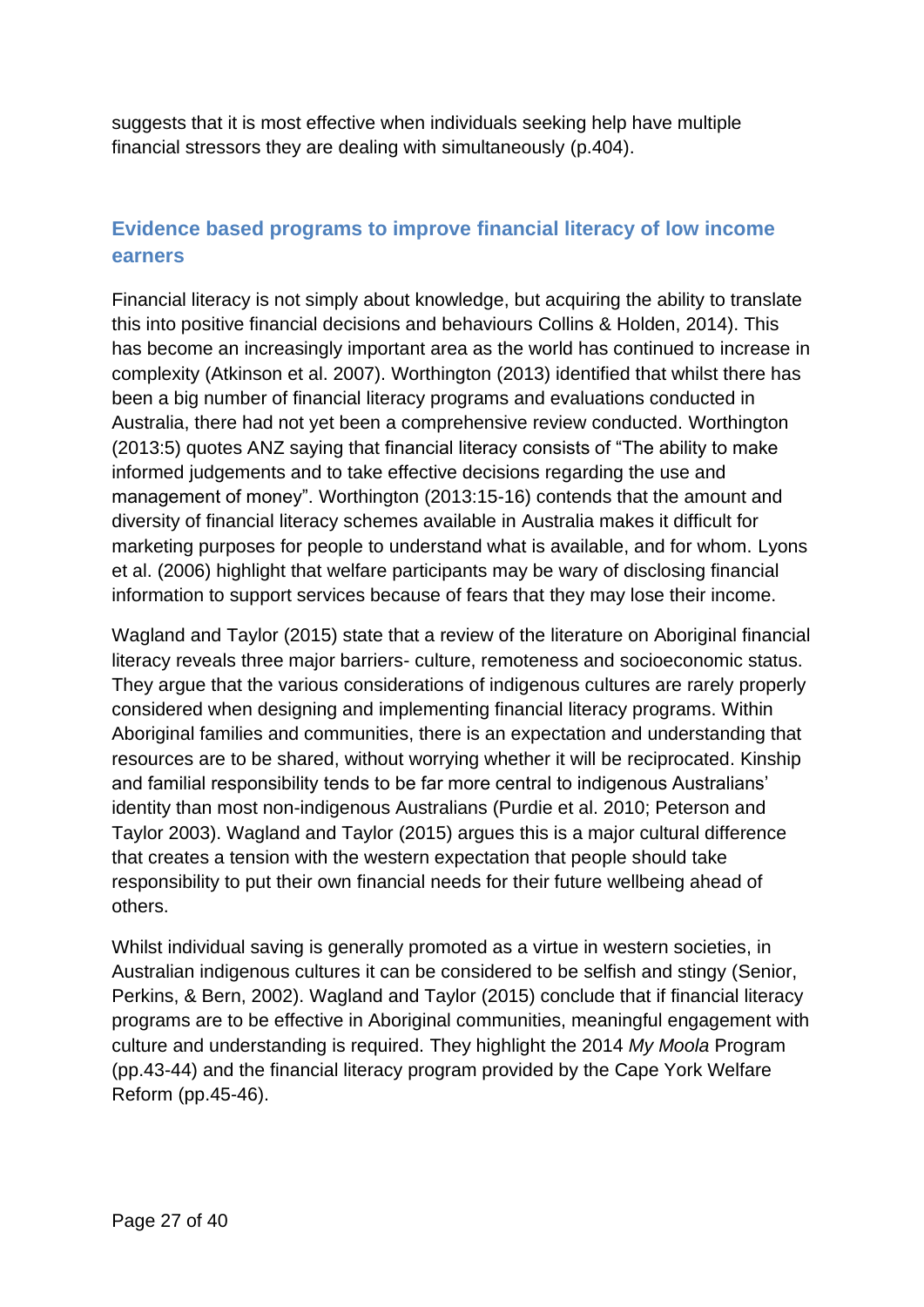#### <span id="page-27-0"></span>**In Charge of My Money**

The Australian program In Charge of My Money was launched in 2011 following Wesley Mission's third report on financial stress (Wesley Mission 2010). The education program is divided into three modules: these are Know it—Your income and expenses, Do it—Managing your money and Review it—Managing your debt (Zanoni et al. 2016: 43). The program's first evaluation was conducted by Macquarie University and funded by Financial Literacy Australia using a mixed method approach Zanoni et al. (2016). It found that the program is suitable for some of Australia's most socially and economically disadvantaged people, including those facing drug, alcohol and gambling addictions. After reviewing the literature, Zanoni et al. (2016) concluded that the program is is in line with best practice from the available literature (p.9). It concluded that the program was successful at enabling participants to retain useful financial information well beyond the time people completed the program (p.12).

5-12 months after the program, 56% of participants felt they were better able to manage their debt than before the program (p.126). 85% said they would recommend it to their friends. Text messages reminding participants of their goals appeared to have a positive influence on reducing 'emotional spending' (p.119). Only 11% of participants thought that the program could be made more relevant to their circumstances (p.122).

#### **My Moola**

The financial literacy program My Moola is based around a series of 10 workshops that address a range of issues relating to money for indigenous Australians (Moodie, Diallo Roost & Dommers 2014: 2). The evaluation was conducted by the Brotherhood of St Lawrence. As with the program implementation, the evaluation was conducted with culture at the forefront. Whilst the evaluation was not able to measure change over time, a variety of data sources were triangulated to strengthen the reliability of the findings. The evaluation concluded that My Moola contributed to positive changes at the individual, family and community levels. It states that whilst it can be used as a stand-alone program, it is most effective when used in conjunction with other relevant support programs as they acknowledge it is often a component of complex issues facing indigenous people. It was concluded that flexibility in its service delivery across sites was key in order to best compliment the range of other services available at a local context (p.32). It also emphasised that using local organisations in the trial sites was important as they are best-placed to understand the unique local circumstances, community considerations and able to maintain respectful relationships with local people (p.23).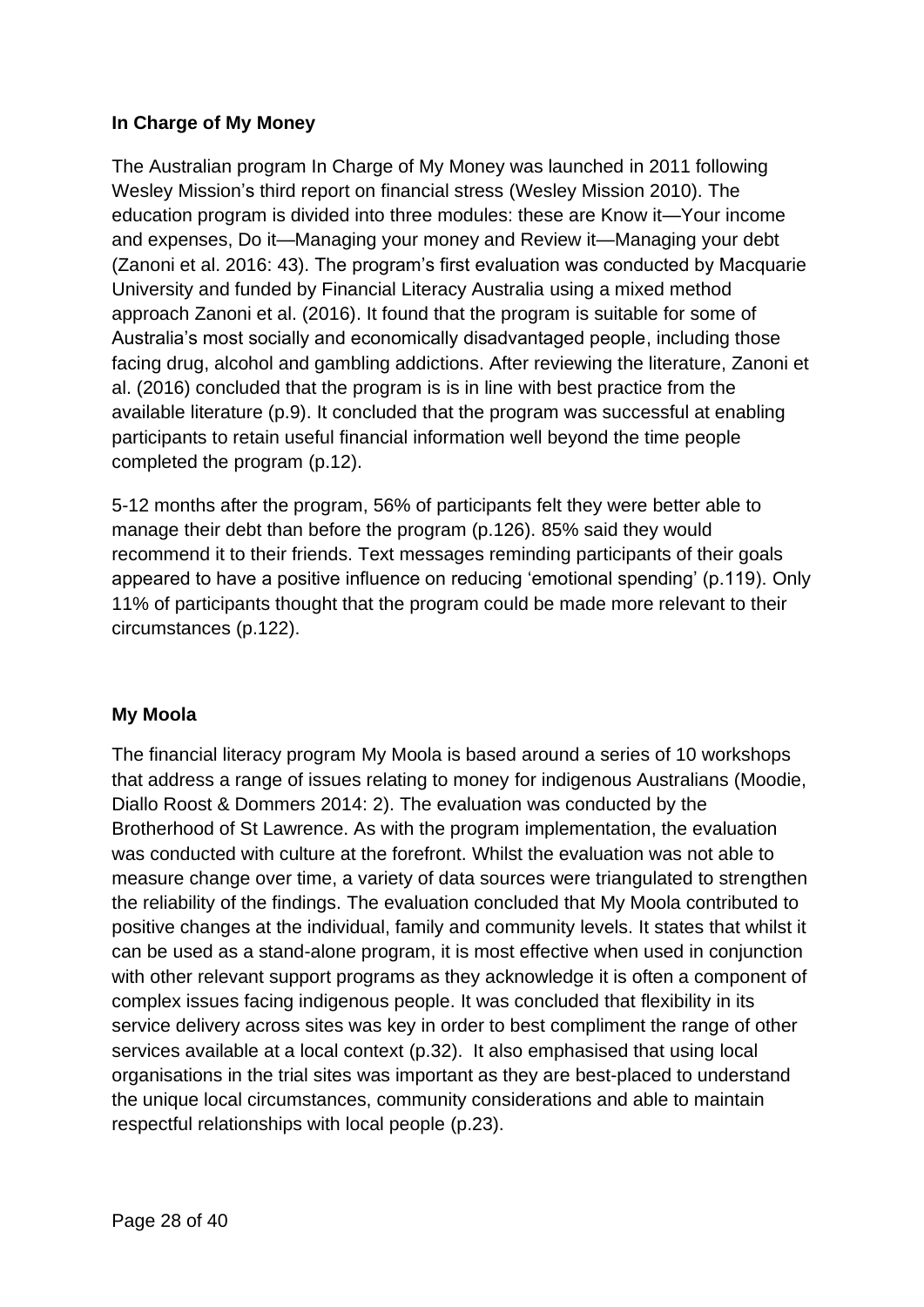#### <span id="page-28-0"></span>**Conditional Cash Transfers and Unconditional Cash Transfers**

Conditional Cash Transfers (CCTs) and Unconditional Cash Transfers (UCTs) are being much widely trialled around the world than IM (Taylor et al 2016). The evidence for CCTs and UCTs appears to be stronger than that of IM, although it has not been trailed in Australia (Parsons et al. 2016:78). They have been used widely across the developing world to improve health and educational outcomes particularly in poorer areas. As of 2014, UCTs had been introduced in 199 developing countries and 52 countries had CCTs for poor households (Gentilini et al 2014). The evidence suggests that recipients have used the money they have received effectively to assist their families become better off. Whilst several programs have been encouraging, not enough time has passed to assess their long-term impacts. CCTs and UCTs have the benefit of not being punitive in the same way as IM.

They provide additional incentives for families to ensure their children attend school and maternal child health appointments. There is a strong evidence base to suggest CCTs are effective at improving school attendance amongst poor households, however the evidence regarding maternal child health outcomes is mixed (Fiszbein & Schady 2013).

Banerjee et al. (2015) sought to investigate the fear that cash transfer programs were making the poor lazy and contributing to people leaving the workforce. Their analysis across seven randomised evaluations found no evidence suggesting this to be the case. Additionally a 2014 literature review on cash transfers by Evans & Popova for The World Bank found no evidence to suggest that they led to an increase in spending on alcohol and tobacco (Evans & Papova 2014:3).

#### <span id="page-28-1"></span>**Evidence based programs to improve outcomes for children and families**

After reviewing the aims and effectiveness of IM policies in Australia, Parsons et al. (2016: 45-74) compiled a list of 46 alternative programs that have existing evidence bases, 18 of which had been tried in Australia. Of this, Parsons et al. recommend five interventions they suggest would be most effective working with Aboriginal people: Nurse Family Partnership, The Incredible Years, Multisystemic Therapy, SafeCare and Triple-P. Parsons et al. (2016) emphasise the argument made by Robinson *et al. (*2016) that regardless of the evidence base behind a program, they will not be successful in Aboriginal communities without several careful considerations. These include genuine ongoing consultation with the affected communities, obtaining their consent, and understanding the particular local circumstances.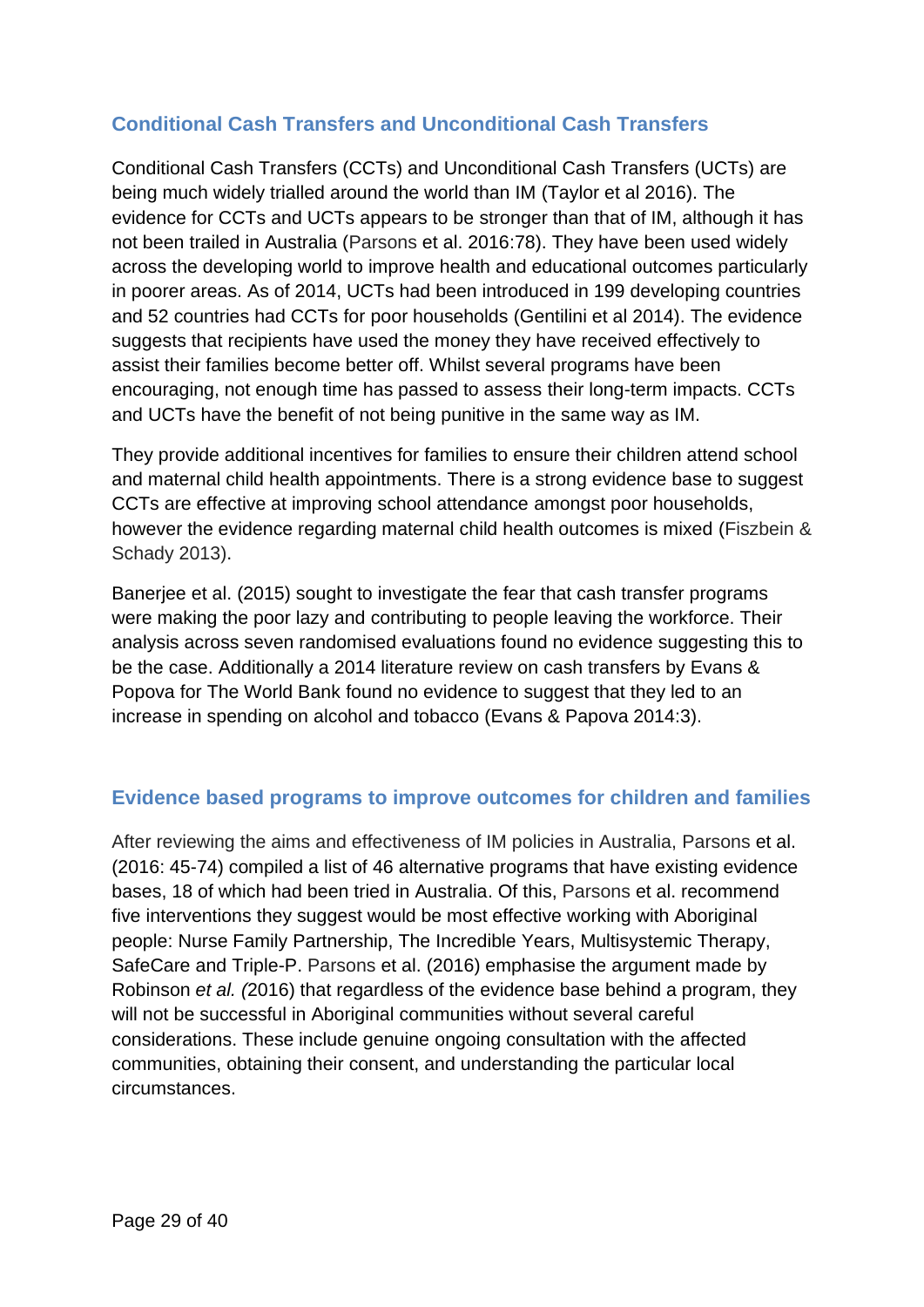#### <span id="page-29-0"></span>**Nurse Family Partnership**

The program for low income mothers involves a nurse regularly visiting a mother between their second trimesters and when the child turns two years old. The nurse provides information across a range of health issues, but also is able to provide referrals to a range of programs for additional supports. Parents are involved in developing individual family support plans and receive encouragement along the journey. Visits range between 1 and 1.5 hours and vary between 20 and 30 over a space of 2.5 years. An evaluation was conducted using a control group which compared NFP's effectiveness across a range of indicators with the regular program (Olds *et al.* 2002). It found the NFP group had continued to make improvements in their lives when compared to the control group two years after the intervention. A follow-up when the children were six years old showed similar results (Olds *et al.*  2004).

#### <span id="page-29-1"></span>**The Incredible Years**

This Incredible Years is a suite of programs used to prevent as well as treat behavioural issues affecting four to eight year olds by a skilled clinician. The intervention seeks to work with various people in the young person's life with a focus on the child, parents and teachers. The parent programs seek to increase the competencies and confidence of the parents as well as strengthen families (Webster-Stratton & Reid 2011:118). The school teacher component consists of a six day course which covers a range of competencies and seeks to improve the homeschool connection for students. The course is captured in a book *How to Promote Social and Emotional Competence*. The child intervention consists of 22 sessions to teach them problem solving and social skills. It is provided with a DVD that shows 180 vignettes. The program seeks to build a range of interpersonal skills in the young person that they can draw upon to deal with different situations they will deal with in their lives. Many evaluations have been conducted on The Incredible Years. The first evaluation conducted by Webster‑Stratton, Jamila Reid and Stoolmiller (2008) revealed…

#### <span id="page-29-2"></span>**SafeCare**

SafeCare is a program that targets parents of children aged 0-5 where there is a risk of child protection involvement or an existing history of child abuse or neglect (Parsons et al. 2016:48-49). The program consists of 90 minute weekly sessions over a period up to 20 weeks. The program seeks to build the skills of the parents to interact well with their children, respond to difficult behaviour, prevent household hazards and respond to various issues. SafeCare is used in Australia (including indigenous families) and overseas, with good evidence of effectiveness with Native American families.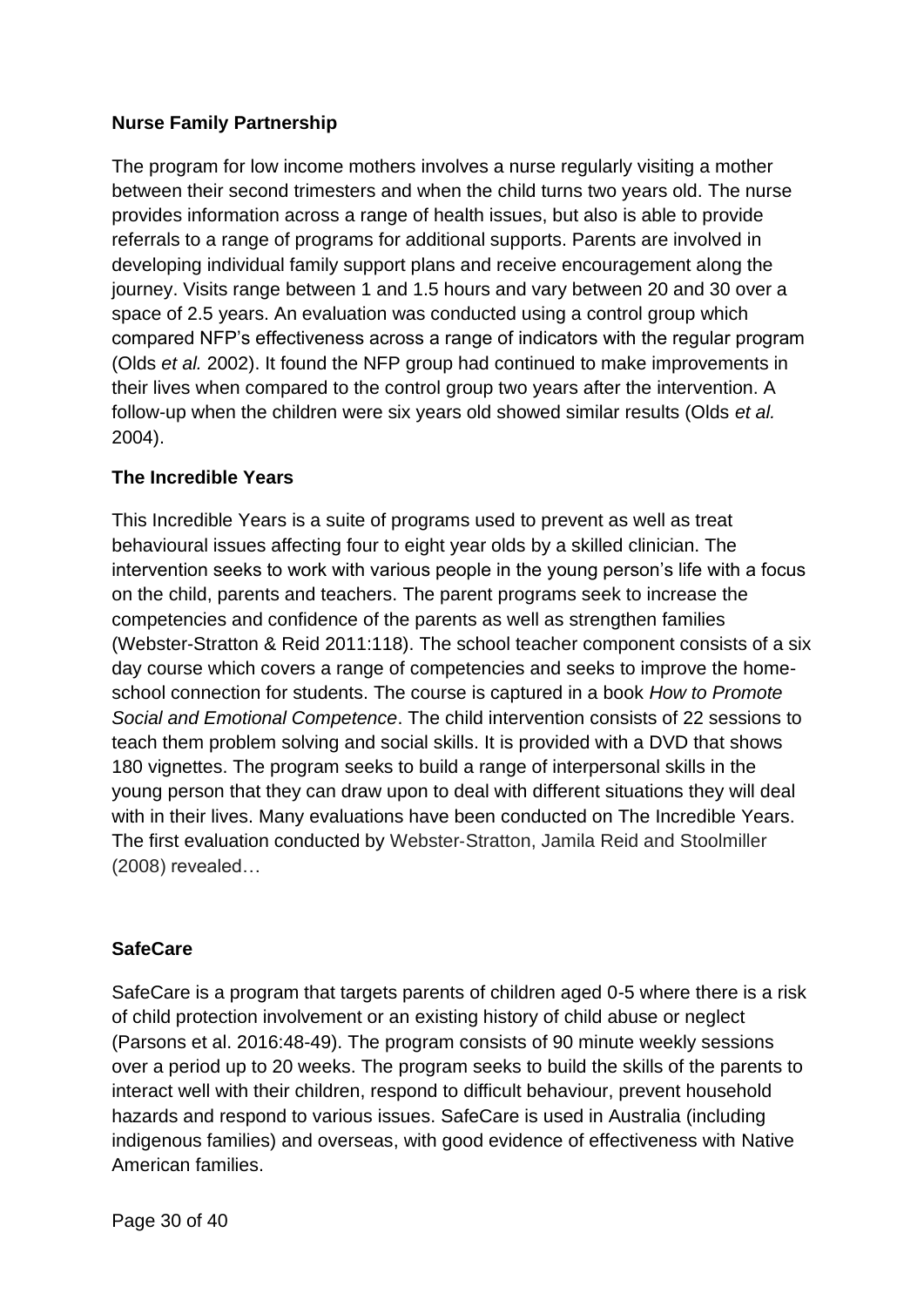#### <span id="page-30-0"></span>**Evidence based programs to improve spending habits and promote positive lifestyle changes**

#### <span id="page-30-1"></span>**Deadly Choices**

Much of the material on income management regards promoting healthier lifestyle choices. The Deadly Choices program is a school-based program for indigenous children to help promote healthy choices and raise awareness of chronic diseases. It "encourages Indigenous young people to be positive role models in reshaping health, lifestyle and physical activity choices among family, friends and networks." (Malseed et al. 2014, 588-599). Participants in the program were aged between 11 and 18. The evaluation consisted of hour long workshops once a week, over seven weeks. A control group was used to compare the findings. The evaluation found that the program was successful at improving knowledge, shifting attitudes and selfbelief. It also showed promising signs with regards to improved diets and physical activity before and after the program. Smoking rates of the students dropped from 18.5% to 10.3% (p. 593). Given the small sample size (103), caution should be made in generalising the findings. However the evaluation shows real promising signs with regards to improving health outcomes for young indigenous people.

#### **Gambling Decisions**

Gambling Decisions was a six week early stage problem-gambling controlled trail in Canada. It used brief cognitive/behavioural treatment which offers participants the choice between working towards controlled gambling or abstinence (Robson et al. 2002:239). The program seeks to address various underlying issues that contribute to gambling addiction. These include the person's thought processes that relate to gambling, triggers, coping mechanisms and improving self-confidence (p.241).

The sample size was relatively small with 60 of the 79 participants completed the program in the trial. Data was collected before the trial, after completion and 12 months after its completion. A control group was not used for ethical reasons. Results for the trial were encouraging. It found that average gambling losses for participants over a four week period reduced from \$608 CAD before the trial, down to \$113 at completion of the program, and continued to decrease down to \$73 12 months after the trial. 73% of clients reported moderate or major financial problems before the program, but this reduced to 23% 12 months after (p.249). 50% reported moderate or major relationship issues prior to GD, and this reduced to 15% 12 months after the trial.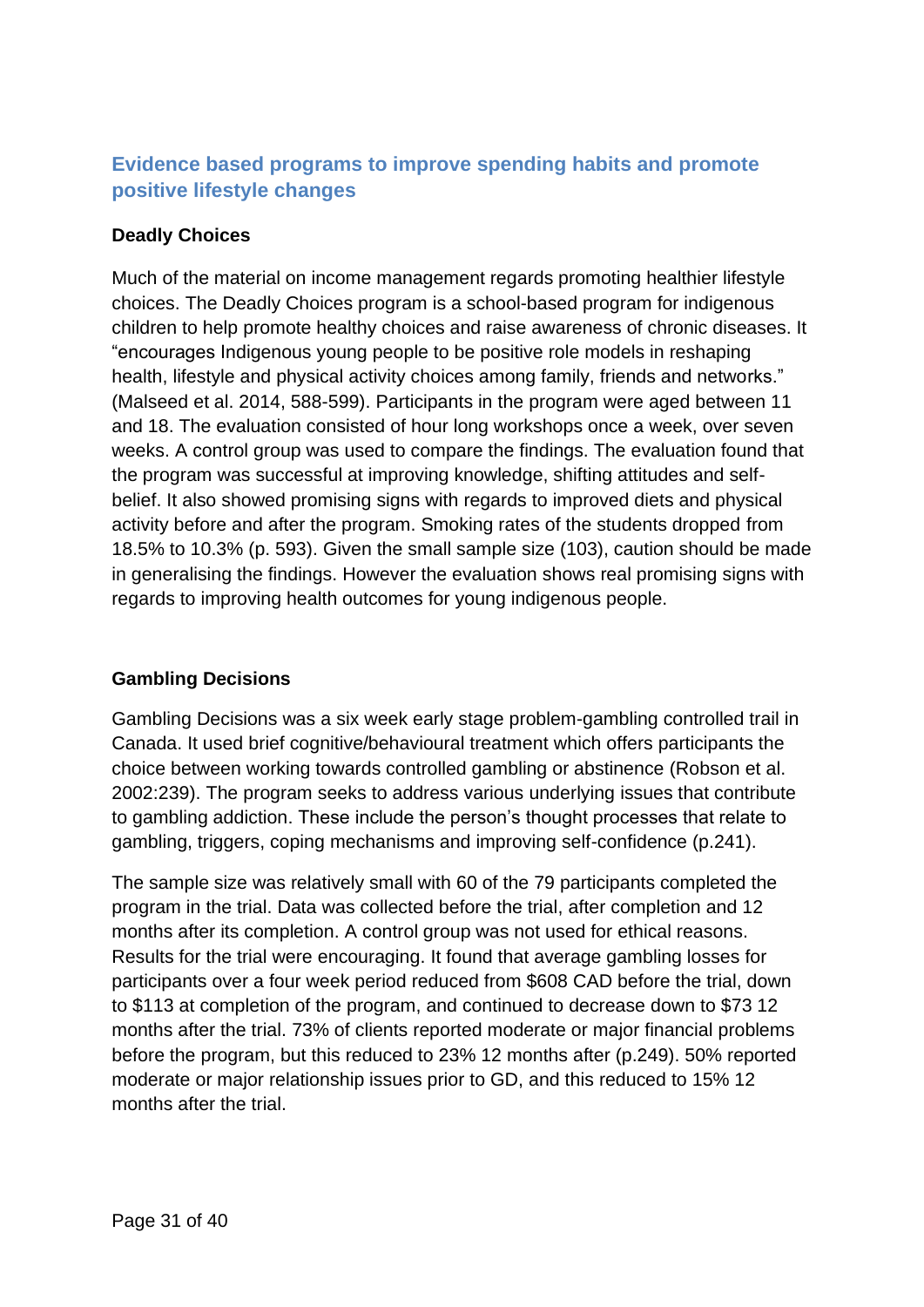#### <span id="page-31-0"></span>**Conclusion**

Overall, the evidence does not support income management as the policy solution it is promoted to be. Whilst income management does not appear to be cost effective, the federal government appears determined to expand and extend trials whilst also plan a new income quarantining program. Income Management is consistent with the broader shift towards greater conditionality and paternalism applied to social security.

If IM is to be used, it should be only implemented where the particular circumstances of an individual warrant such a controlling intervention. IM has not been effective where it has been used as a blanket response. Furthermore, marketing voluntary IM may be further entrenching welfare dependency by taking further control away from people. If IM is going to have a chance of success, it should be implemented within the following circumstances recommended by the academic literature:

- When IM has been recommended by a social worker or community panel following the consideration of all other options
- Where IM has been properly explained to an individual and they understand what it is, and discussed whether it can help them
- Where an individual has particular challenges around managing their finances
- Where IM is being used strategically as part of a holistic strategy to address the individuals particular needs
- Where there are time restrictions on the intervention, not ongoing as most trials have been
- Where there are plans to transition people off IM
- Circumstances where there is child neglect, and the neglect is directly associated with financial problems

As previously mentioned, IM does not meaningfully address or improve underlying issues that contribute to people's social and economic situation. This is despite various IM programs' aims to improve socioeconomic wellbeing for individuals, families and communities, reduce expenditure on vices whilst promote spending on necessary items, reduce welfare dependency and improve financial management skills. There does not appear to be a single program that can address all of these issues simultaneously. The evaluated programs discussed in the previous section provide a snapshot of evidence-based programs that have been found to be effective at addressing some of these issues.

The Cape York Welfare Reform included IM, but the evaluation indicated that it was used far more selectively and strategically as part of a holistic suite of measures to meet the particular needs of an individual (FaHCSIA 2012). This model stands out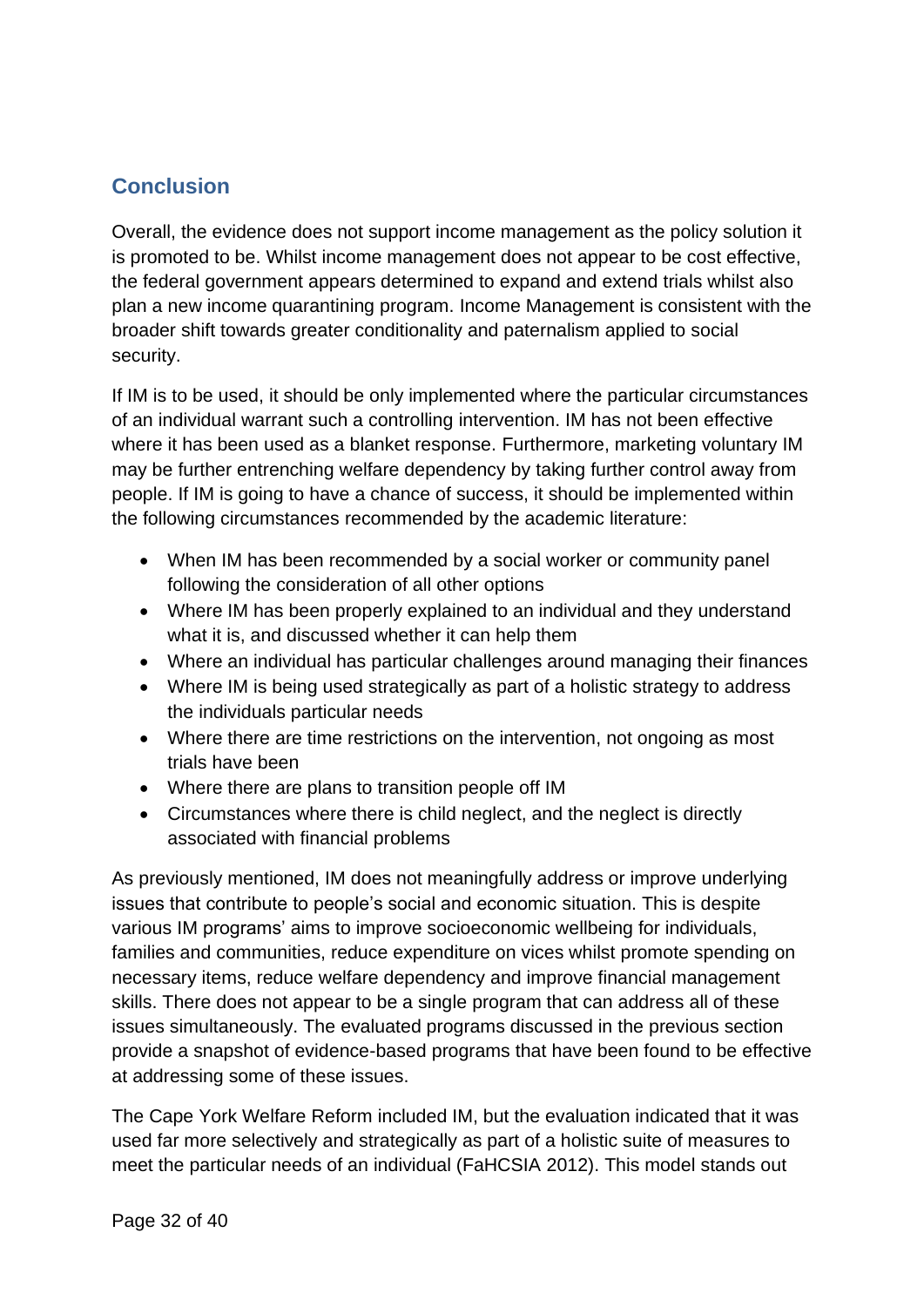considerably when compared to the majority of IM trials that have been conducted in the past decade. The model appeared to involve and respect the individual facing financial issues much more so than the paternalistic top-down alternative IM programs.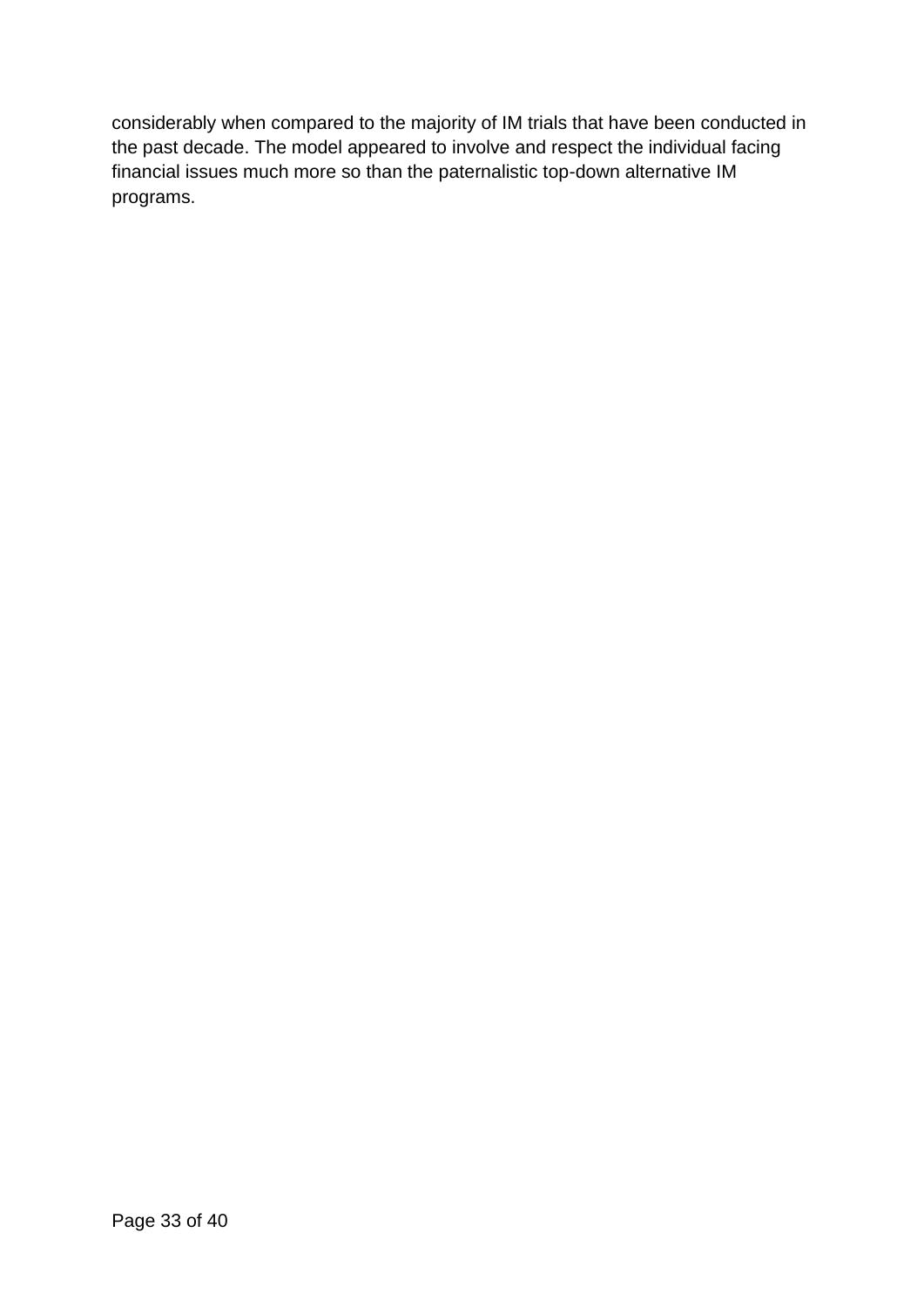

## **Income Management Locations**

#### **Northern Territory** Cape York (Old) and Doomadgee (Old) Income management applies to: Income management applies to: . . people referred for income · people who volunteer to Special Benefit management by the Family the Family Responsibilities · people referred for income Parenting Payment Partnered or Responsibilities Commission Commission for Income management by child protection Parenting Payment Single management suffronties. · peoplewho are: · people assessed by a Centrelink  $-$  aged 25 years and above and have social worker as being vulnerable been receiving one of the following Logan (Qld), Rockhampton (Qld), Bankstown (NSW), to financial crisis payments for more than one of the Greater Shepparton (Vic) and Playford (SA) · people who are granted the last two years-Unreasonable To Live At Home > Youth Allowance rate of income support by a Centrelink Income management applies to: Special Benefit could include people referred by · people who are under the age social worker Parenting Payment Partnered or · people referred for Income state housing authorities because of 16 and are granted Special · people who are under the age of 16 management by state they are at risk of homelessness. Benefit by a Centrelink social Parenting Payment Single and are granted Special Benefit by due to rental arrears child protection authorities worker · people referred by the Alcohol a Centrelink social worker . people who are granted the . people under the age of 25 **Mandatory Treatment Tribunal** . Decole assessed by a Centrelink · people under the age of 25 and social worker as being vulnerable **Unreasonable To I Ive At** and receive a crisis payment · peoplewho volunteer for receive a crisis payment due to to financial crisis which Home rate of income support by due to prison release Income management prison release a Centrelink social worker . people who volunteer for income . Deaple who aremanagement  $-$  aged 15 to 24 and have been receiving one of the following payments for three of the last Cape York The APY Lands (SA), Ng Lands, Kiwirrkurra oly months-Kimberley **Community and Laverton Shire (WA)** > Youth Allowance Doomadgee Northern Income management applies to: Territory Home rate of income support by Kiwirrkurra · people referred for income a Centrelink social worker Perth metropolitan (WA), Peel an Community management by state child . people who are under the age some regions of the Kimberle protection authorities Rockhampton ... of 16 and are granted Special regions (WA), Greater Adelaid Ng Lands · people assessed by a Centrelink Benefit by a Centrelink social worker social worker as being vulnerable **APY Lands** Logan to financial crisis, which could . people under the age of 25 Income management applies to: Laverton<br>Shire Include people referred by state and receive a crisis payment · people referred for income Ceduna housing authorities because they due to orison release management by child protection are at risk of homelessness due · people who volunteer for income authorities Perth metropolitan to rental arrears. Playford management · people who volunteer for income **Rankstown** · people who are granted the management Unreasonable To Live At Adelaide Greater Shepparton As at date October 2016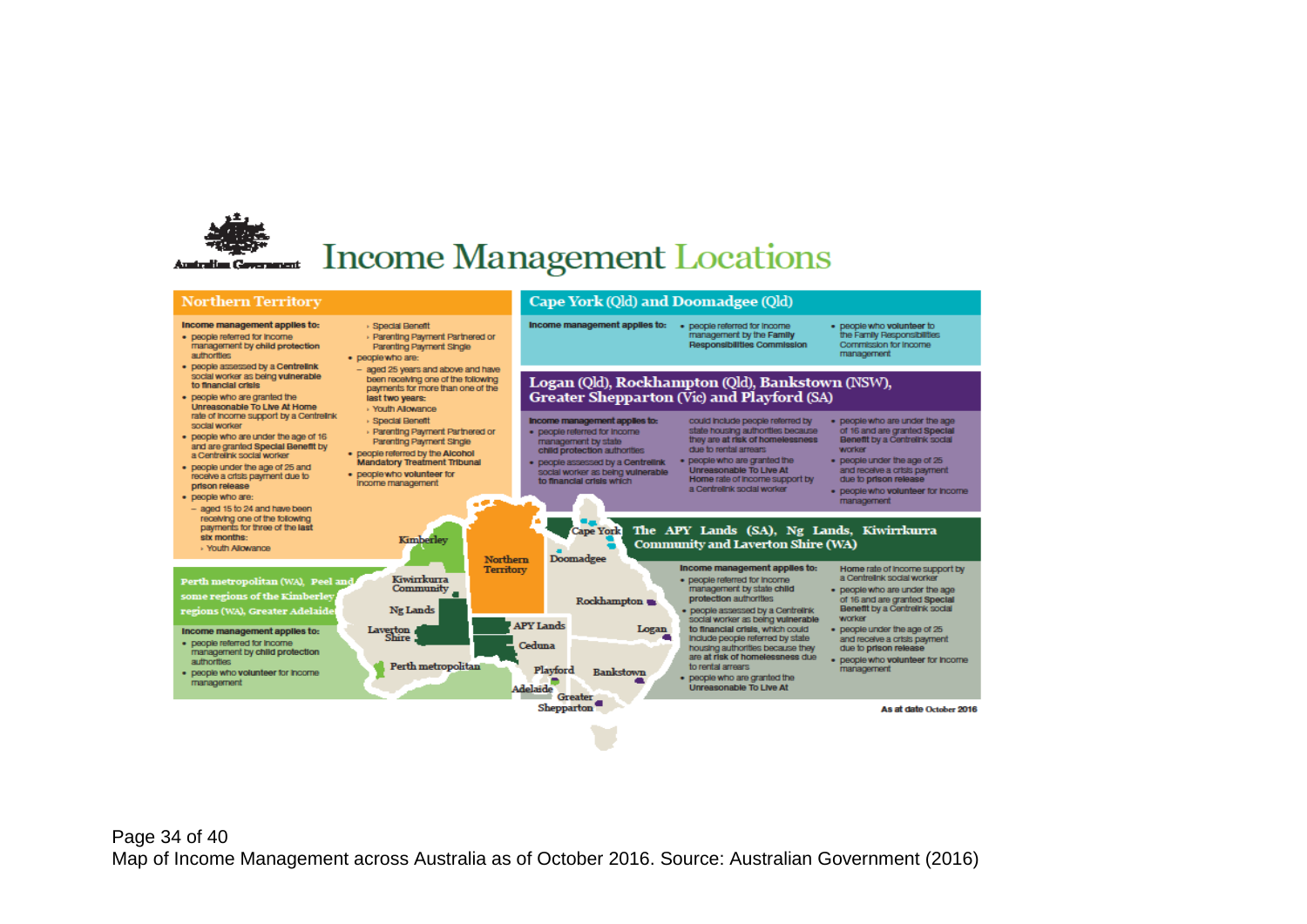#### <span id="page-34-0"></span>**References**

ABC (2017a) Mining billionaire Andrew 'Twiggy' Forrest's charity pushes for more Centrelink income management. 22 Apr 2017. Retrieved from [http://www.abc.net.au/news/2017-04-22/andrew-twiggy-forrest-pushes-for-expansion-of](http://www.abc.net.au/news/2017-04-22/andrew-twiggy-forrest-pushes-for-expansion-of-centrelink-cdc/8463006)[centrelink-cdc/8463006](http://www.abc.net.au/news/2017-04-22/andrew-twiggy-forrest-pushes-for-expansion-of-centrelink-cdc/8463006)

ABC. (2017b). *NSW Government considers cashless welfare card rollout across state.* 19 July 2017. Retrieved from [http://www.abc.net.au/news/2017-07-18/andrew-forrest-pushes](http://www.abc.net.au/news/2017-07-18/andrew-forrest-pushes-for-cashless-welfare-card-in-nsw/8716840)[for-cashless-welfare-card-in-nsw/8716840](http://www.abc.net.au/news/2017-07-18/andrew-forrest-pushes-for-cashless-welfare-card-in-nsw/8716840)

Altman, J.C. (2007). Alleviating poverty in remote Indigenous Australia: The role of the hybrid economy. Canberra: Australian National University, Centre for Aboriginal Economic Policy Research.

Altman, J. (2016). Blind-sided by Basics: three perspectives on income management in an Aboriginal community in the Northern Territory. Australian Journal of Social Issues, 51(4), pp.487-502.

Australian Government. (2017a). *Budget Paper No.2 Part 2: Expense Measures.*  Canberra. [www.budget.gov.au/2017-18/content/bp2/download/bp2\\_expense.doc](http://www.budget.gov.au/2017-18/content/bp2/download/bp2_expense.doc)

Australian Government. (2017b) *Welfare Reform: 2017 Budget*. Department of Social Services. [https://www.dss.gov.au/sites/default/files/documents/05\\_2017/budget\\_2017\\_-](https://www.dss.gov.au/sites/default/files/documents/05_2017/budget_2017_-_welfare_reform_-_fact_sheet_for_web_0.pdf) [\\_welfare\\_reform\\_-\\_fact\\_sheet\\_for\\_web\\_0.pdf](https://www.dss.gov.au/sites/default/files/documents/05_2017/budget_2017_-_welfare_reform_-_fact_sheet_for_web_0.pdf)

Australian Government (2017c) *Guide to Social Security Law: 11.1.1.30 Objectives of Income Management.* <http://guides.dss.gov.au/guide-social-security-law/11/1/1/30>

Australian Government (2016) *Income Management Locations*. [https://www.dss.gov.au/families-and-children/programs-services/welfare](https://www.dss.gov.au/families-and-children/programs-services/welfare-conditionality/income-management/income-management-locations)[conditionality/income-management/income-management-locations](https://www.dss.gov.au/families-and-children/programs-services/welfare-conditionality/income-management/income-management-locations)

Banks, M. and Tennant, D. (2016). Community worker perceptions of the Income Management regime in Shepparton. *Australian Journal of Social Issues*, *51*(4), pp.419- 432.

Behrendt, L., & McCausland, R. (2008). Welfare payments and school attendance: An analysis of experimental policy in Indigenous education. Sydney: University of Technology

Bielefeld, S. (2012). 'Compulsory Income Management and Indigenous Australians: Delivering Social Justice or Furthering Colonial Domination?', UNSW Law Journal, Volume 35 (2), 522–562.

Bielefeld, S. (2014. Income management and Indigenous peoples: nudged into a Stronger Future?. *Griffith Law Review*, *23*(2), pp.285-317.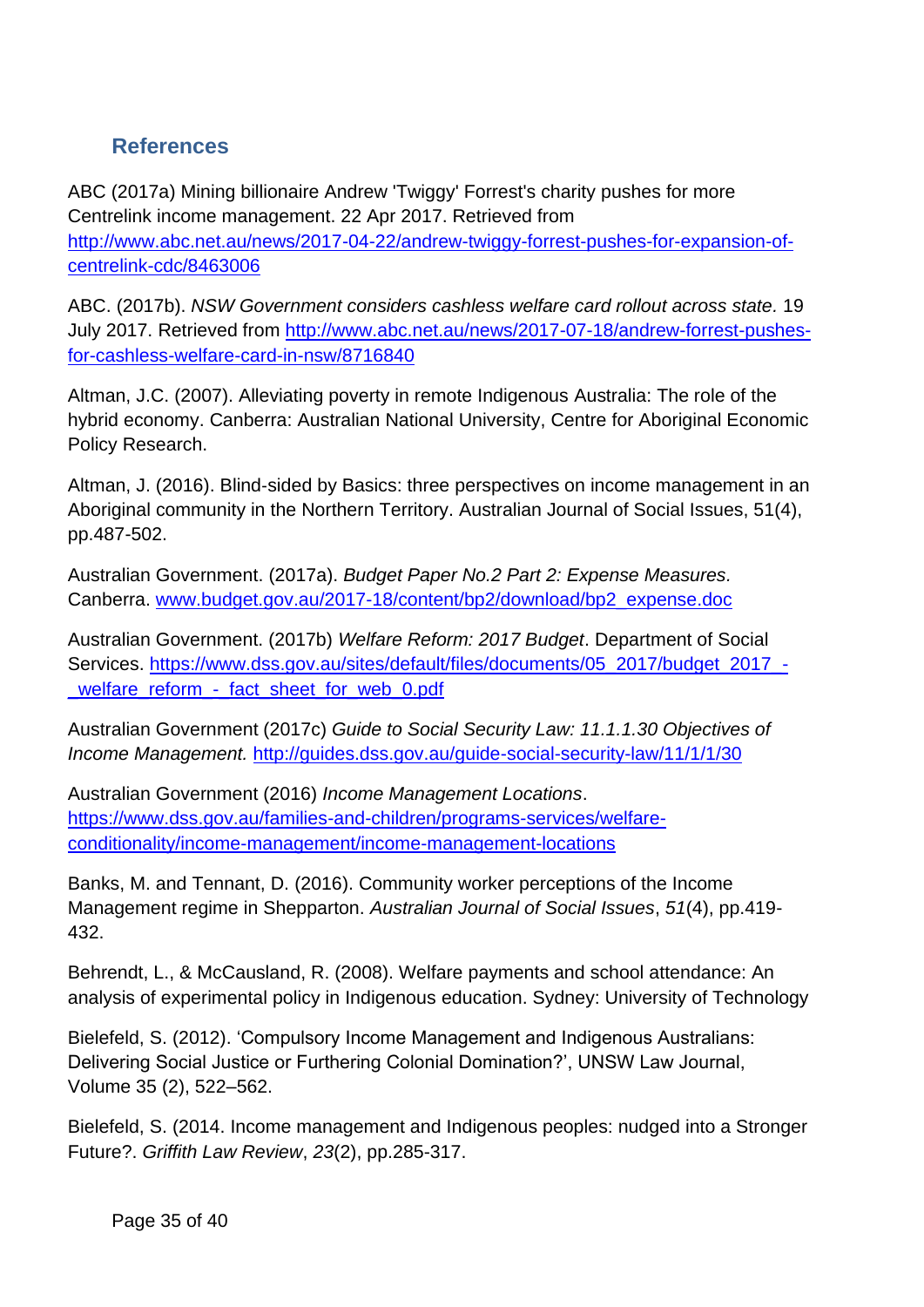Brackertz, N. (2014). The impact of financial counselling on alleviating financial stress in low income households: A national Australian empirical study. Social Policy and Society, 13(3), 389-407.

Bray, J. R., Gray, M., Hand, K., Bradbury, B., Eastman, C., & Katz, I. (2012). Evaluating New Income Management in the Northern Territory : First Evaluation Report. Canberra: Department of Families, Housing, Community Services and Indigenous Affairs.

Bray, J.R., Gray, M., H and, K. and Katz, I. (2015). Compulsory Income Management in the Northern Territory–evaluating its impact. *Australian Journal of Social Issues*, *50*(4), pp.373-396.

Bray, J.R. (2016). Seven years of evaluating income management-what have we learnt? Placing the findings of the New Income Management in the Northern Territory evaluation in context. Australian Journal of Social Issues, 51(4), pp.449-468.

Bray, J.R., Gray, M., Hand, K. and Katz, I. (2016). Social Worker Assessed Vulnerable Income Management. Australian Journal of Social Issues, 51(4), pp.469-485.

Brotherhood of St. Laurence. (2011). Many Faces of Saving: The Social Dimensions of Saver Plus. Melbourne: Brotherhood of St. Lawrence. http://www.bsl.org.au/pdfs/Bodsworth\_Many\_faces\_of\_saving\_2011.pdf

Carney, T. (2011). Social security law: what does the politics of 'conditional welfare' mean for review and client representation?. *Australian Journal of Social Issues*, *46*(3), 233-252.

Commonwealth Ombudsman, (2012). Review of Centrelink Income Management Decisions in the Northern Territory: Financial Vulnerability Exemption and Vulnerable Welfare Payment Recipient Decisions, Report No. 04|2012, June, Canberra, Commonwealth Ombudsman.

Dee, M. (2013). Welfare surveillance, income management and new paternalism in Australia. *Surveillance & Society*, *11*(3), p.272.

Department of Social Services. (2014). A Review of Child Protection Income Management in Western Australia: Experiences and Perceptions of those involved in Child Protection Income Management. Canberra: Department of Social Services.

Department of Social Services. (2017). Cashless Debit Card – Overview. [https://www.dss.gov.au/families-and-children/programmes-services/welfare](https://www.dss.gov.au/families-and-children/programmes-services/welfare-conditionality/cashless-debit-card-overview)[conditionality/cashless-debit-card-overview](https://www.dss.gov.au/families-and-children/programmes-services/welfare-conditionality/cashless-debit-card-overview)

Evans, D.K. and Popova, A. (2014). Cash transfers and temptation goods: a review of global evidence.

FaHCSIA. (2012). Cape York Welfare Reform Evaluation. Canberra: FaHCSIA, Department of Families, Housing, Community Services and Indigenous Affairs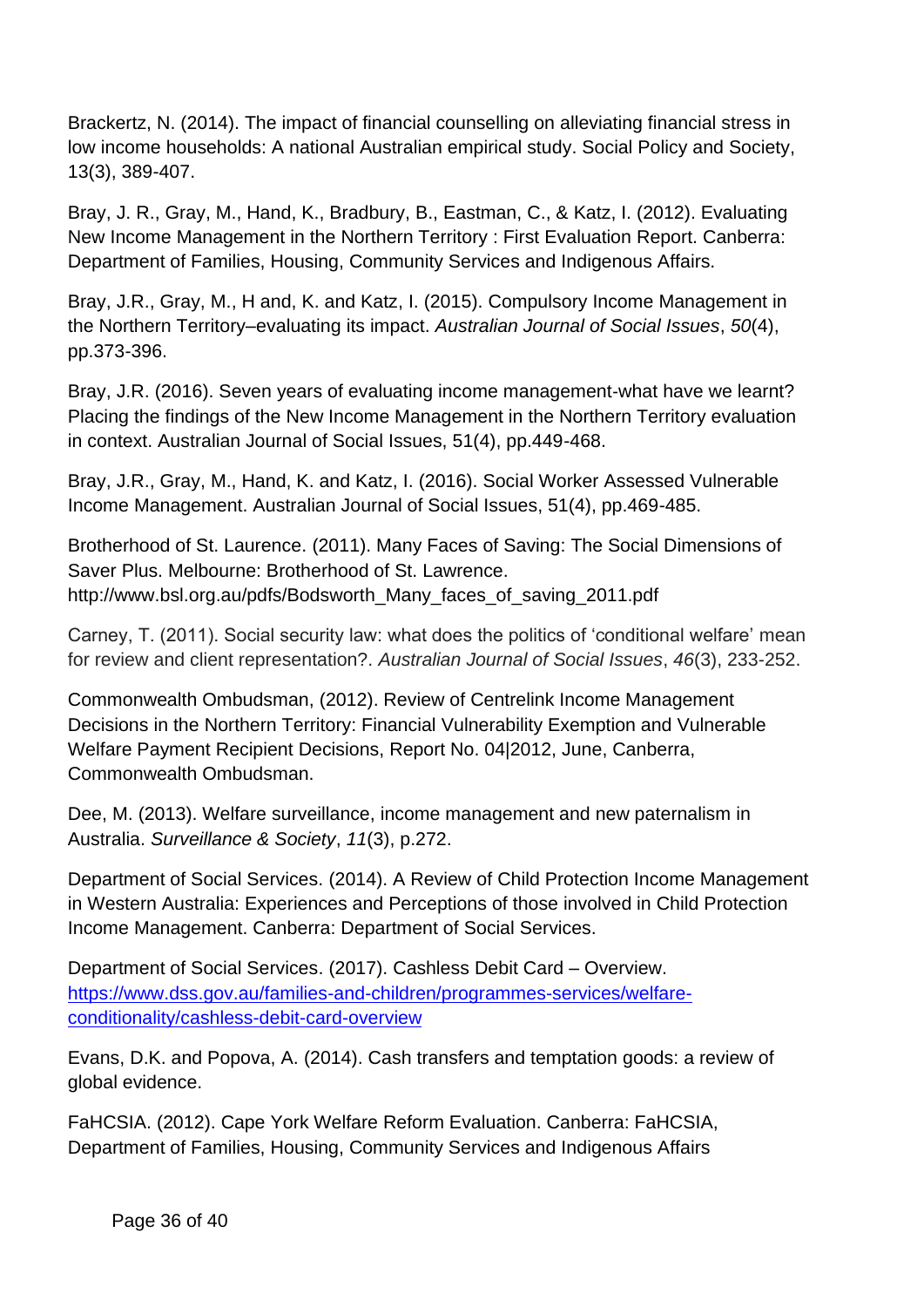Fiszbein, A. and Schady, N. (2013). Conditional cash transfers: reducing present and future poverty. Washington: World Bank; 2009.

Forrest, A. (2014). *The Forrest review: creating parity*. Department of the Prime Minister and Cabinet.

Foucault, M., Davidson, A. I., & Burchell, G. (2008). The birth of biopolitics: lectures at the Collège de France, 1978-1979. Springer.

Fry, T.R., Mihajilo, S., Russell, R. and Brooks, R. (2008). The factors influencing saving in a matched savings program:Goals, knowledge of payment instruments, and other behaviour. Journal of Family and Economic Issues 29(2): 234–250

Gentilini, U., Honorati, M. and Yemtsov, R. (2014). The state of social safety nets 2014. The World Bank, Washington, DC.

Harris, P. (2001). From relief to mutual obligation: welfare rationalities and unemployment in 20th-century Australia. Journal of Sociology, 37(1), 5-26.

Klein, E. (2014). Academic perspectives on the Forrest Review: Creating parity. *CAEPR Topical Issue.* Australian National University 2(2014)

McKenzie, H. J., McHugh, C., & McKay, F. H. (2016). Life on newstart allowance: a new reality for low-income single mothers. Journal of Family Studies, 1-16.

The Greens. (2017) *No to the Cashless Card.<https://greens.org.au/cashless>*

The Greens. (2016) *Reversing Income Management.* [https://greens.org.au/sites/greens.org.au/files/20160620%20Reversing%20income%20ma](https://greens.org.au/sites/greens.org.au/files/20160620%20Reversing%20income%20management.pdf) [nagement.pdf](https://greens.org.au/sites/greens.org.au/files/20160620%20Reversing%20income%20management.pdf)

The Guardian. (2015). *Senate votes in favour of cashless welfare card trials with Labor backing.* 14 October 2015. [https://www.theguardian.com/australia](https://www.theguardian.com/australia-news/2015/oct/14/senate-votes-in-favour-of-cashless-welfare-card-trials-with-labor-backing)[news/2015/oct/14/senate-votes-in-favour-of-cashless-welfare-card-trials-with-labor](https://www.theguardian.com/australia-news/2015/oct/14/senate-votes-in-favour-of-cashless-welfare-card-trials-with-labor-backing)[backing](https://www.theguardian.com/australia-news/2015/oct/14/senate-votes-in-favour-of-cashless-welfare-card-trials-with-labor-backing)

Henggeler, S. W., & Schaeffer, C. M. (2010). Treating serious emotional and behavioural problems using multisystemic therapy. Australian and New Zealand Journal of Family Therapy, 31(2), 149-164.

Humpage, L. (2016). Income management in New Zealand and Australia: Differently framed but similarly problematic for Indigenous peoples. *Critical Social Policy*, *36*(4), pp.551-571.

Hunt, J. (2017). 'The Cashless Debit Card trial evaluation: A short review', CAEPR Working Paper No. 1/2017, CAEPR, ANU, Canberra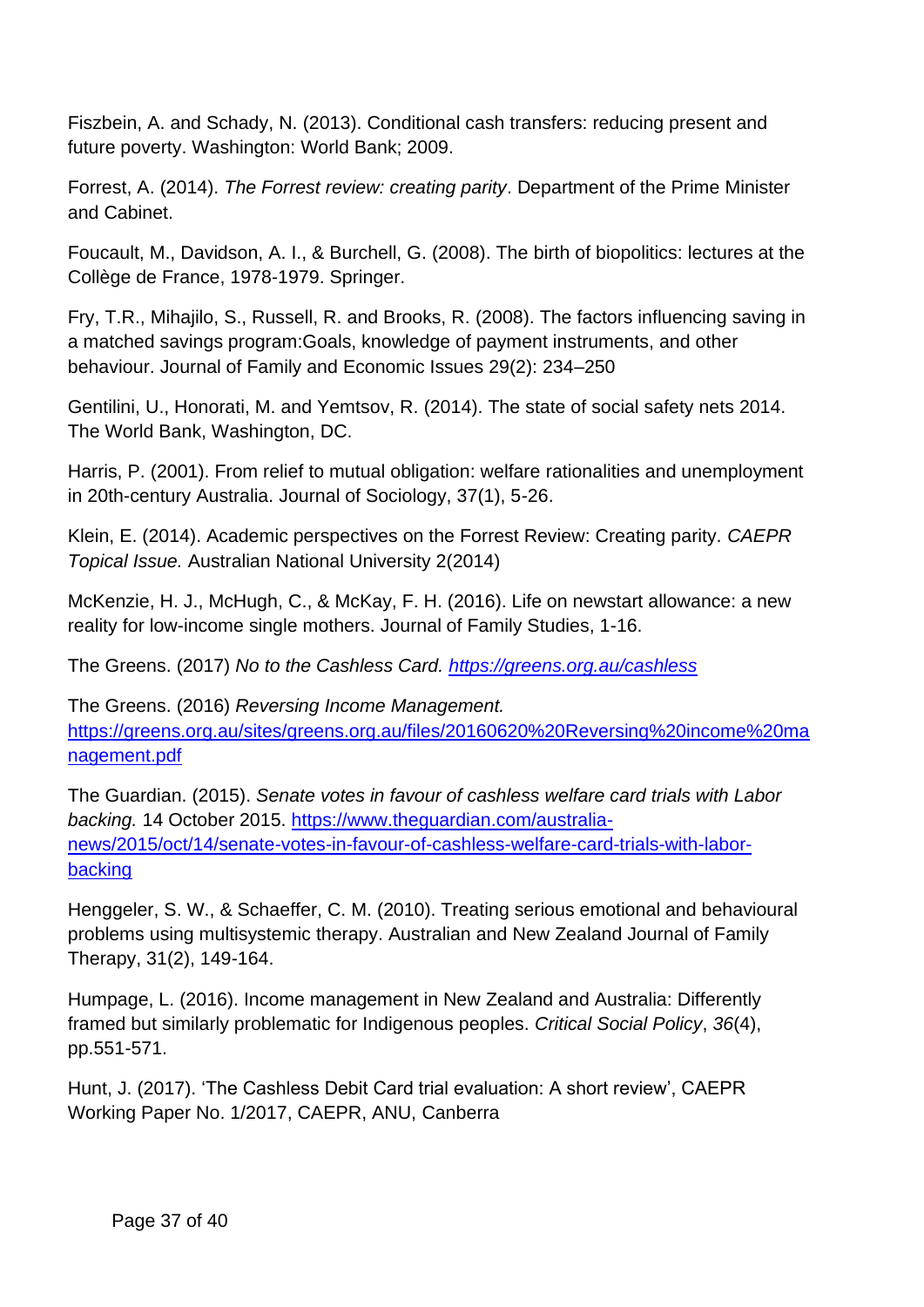Katz, I. and Bates, S. (2014). *Voluntary income management in the Anangu Pitjantjatjara Yankunytjatjara (APY) lands*. Social Policy Research Centre, University of New South **Wales** 

Klein, E. (2016). Neoliberal subjectivities and the behavioural focus on income management. *Australian Journal of Social Issues*, *51*(4), pp.503-523.

Langton, M. (2015). Health and welfare, The Monthly, May. [c](https://www.themonthly.com.au/issue/2015/may/1430402400/marcia-langton/health-and-welfare)

[ttps://www.themonthly.com.au/issue/2015/may/1430402400/marcia-langton/health-and](https://www.themonthly.com.au/issue/2015/may/1430402400/marcia-langton/health-and-welfare)[welfare](https://www.themonthly.com.au/issue/2015/may/1430402400/marcia-langton/health-and-welfare)

Lonne, B., Parton, N., Thomson, J., & Harries, M. (2008). Reforming child protection. Abingdon: Routledge, Taylor and Francis.

Lovell, M.E. (2016). The normalisation of income management in Australia: analysis of the parliamentary debates of 2007 and 2009–10. *Australian Journal of Social Issues*, *51*(4), pp.433-448.

Malseed, C., Nelson, A. and Ware, R. (2014). Evaluation of a School-Based Health Education Program for Urban Indigenous Young People in Australia. *Health*, 6, 587-597.

Mendes, P. (2013). Compulsory income management: a critical examination of the emergence of conditional welfare in Australia. *Australian Social Work*, *66*(4), pp.495-510.

Mendes, P. (2017). Community as a 'spray-on solution': a case study of community engagement within the income management programme in Australia. *Community Development Journal*, pp.1-18.

Mendes, P., Marston, G. and Katz, I. (2016). Introduction for special issue on income management. Australian Journal of Social Issues, 51(4), pp.393-397.

Mendes, P., Waugh, J. and Flynn, C.A. (2013). The Place-based Income Management Trial in Shepparton: a best practice model for evaluation. Social Inclusion and Social Policy Research Unit, Department of Social Work, Monash University.

Mendes, P., Waugh, J., & Flynn, C. (2014). Income management in Australia: A critical examination of the evidence. International Journal of Social Welfare, 23, 362-372.

Morris, A. and Wilson, S., 2014. Struggling on the Newstart unemployment benefit in Australia: The experience of a neoliberal form of employment assistance. The Economic and Labour Relations Review, 25(2), pp.202-221.

Orima Research. (2017). Department of Social Services Cashless Debit Card Trial Evaluation: Wave 1 Interim Evaluation Report, February, Commonwealth of Australia, Canberra.

ORIMA Research. (2010). Evaluation of the Child Protection Scheme of Income Management and Voluntary Income Management Measures in Western Australia – Report

Page 38 of 40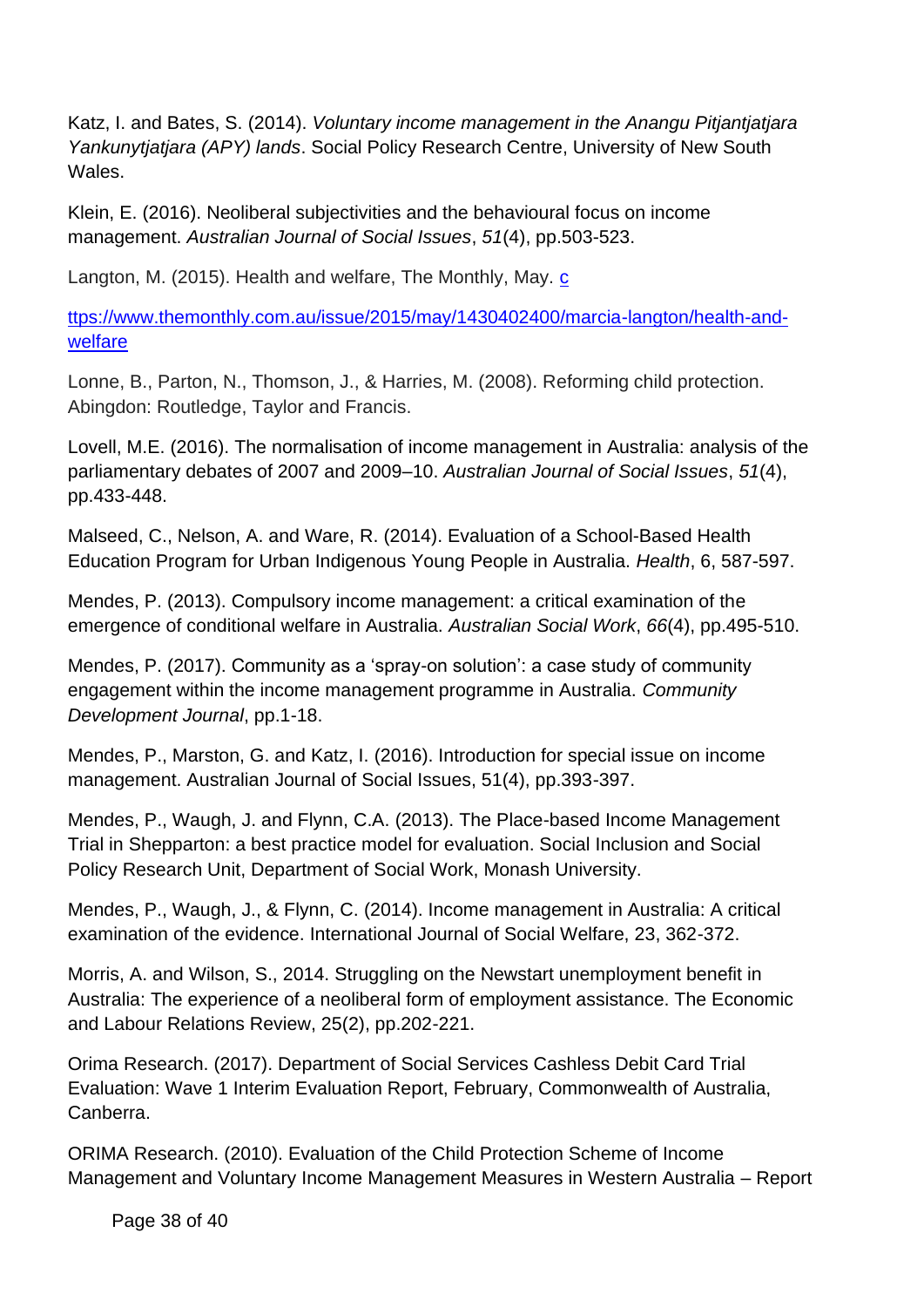September 2010, Canberra, Department of Families, Housing, Community Services and Indigenous Affairs.

Olds, D.L., Robinson, J., O'Brien, R., Luckey, D.W., Pettitt, L.M., Henderson, C.R., Ng, R.K., Sheff, K.L., Korfmacher, J., Hiatt, S. and Talmi, A. (2002). Home visiting by paraprofessionals and by nurses: a randomized, controlled trial. *Pediatrics*, *110*(3), pp.486-496.

Olds, D.L., Robinson, J., Pettitt, L., Luckey, D.W., Holmberg, J., Ng, R.K., Isacks, K., Sheff, K. and Henderson, C.R. (2004). Effects of home visits by paraprofessionals and by nurses: age 4 follow-up results of a randomized trial. *Pediatrics*, *114*(6), pp.1560-1568.

Parker, S., & Fopp, R. (2005). Mutual obligation? Regulating by supervision and surveillance in Australian income support policy. Surveillance and Society, 3(1), 107-128.

Parkinson, S. (2015). The Effectiveness of Child Protection Income Management in Australia. Government of South Australia.

Parsons, K., Katz, I., Macvean, M., Spada-Rinaldis, S. and Shackleton, F. (2016). Alternatives to Income Management. Social Policy Research Centre and Parenting Research Centre. NSW.

Pearson, N. (2007). *From hand out to hand up.* Cairns: Cape York Institute for Policy & Leadership

Robson, E., Edwards, J., Smith, G., & Colman, I. (2002). Gambling decisions: An early intervention program for problem gamblers. Journal of Gambling Studies, 18(3), 235-255.

Rose, N., O'Malley, P., & Valverde, M. (2006). Governmentality. Annual Review of Law and Social Science, 2, 83-104.

Russell, R. and Kutin, J. (2015) Evaluation of Saver Plus Phase 5: 2011 – 2014. RMIT **University** 

Russell, R., Stewart, M., and Cull, F. (2015) Saver Plus: A Decade of Impact. RMIT **University** 

Russell, R., Wall, L. and Doan, M.P. (2011) Evaluation of Saver Plus Past Participants. Melbourne: RMIT University.

http://www.anz.com.au/resources/9/8/984a238048778b6e92a7fe023b6064b7/2011-RMIT-Saver-Plus-Evaluation-

PastParticipants.pdf.pdf?CACHEID=984a238048778b6e92a7fe023b6064b7

Taylor, D.R., Gray, M. and Stanton, D. (2016). New conditionality in Australian social security policy. *Australian Journal of Social Issues*, *51*(1), pp.3-26.

Wagland, S. and Taylor, S. (2015). The conflict between financial decision making and Indigenous Australian culture. Financial Planning Research Journal, 1(1), pp.33-54.